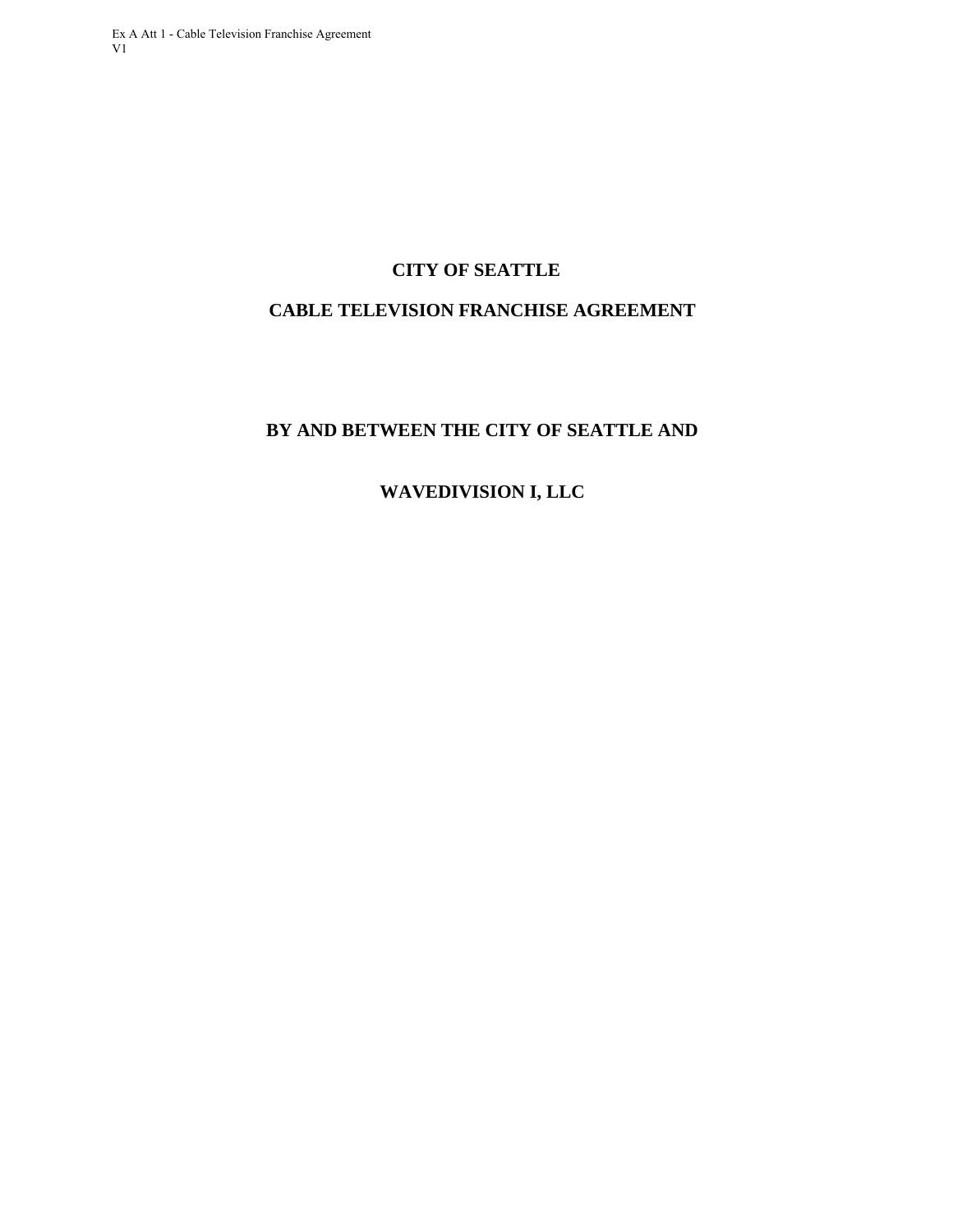# **TABLE OF CONTENTS**

| 1.1  |                                                           |  |
|------|-----------------------------------------------------------|--|
| 1.2  |                                                           |  |
| 1.3  |                                                           |  |
| 1.4  |                                                           |  |
| 1.5  |                                                           |  |
|      |                                                           |  |
|      |                                                           |  |
|      |                                                           |  |
| 4.1  |                                                           |  |
|      |                                                           |  |
| 5.1  |                                                           |  |
| 5.2  |                                                           |  |
| 5.3  |                                                           |  |
| 5.4  |                                                           |  |
| 5.5  |                                                           |  |
| 5.6  |                                                           |  |
| 5.7  |                                                           |  |
| 5.8  |                                                           |  |
|      | SECTION 6. PUBLIC, EDUCATIONAL AND GOVERNMENT ACCESS  12  |  |
| 6.1  |                                                           |  |
| 6.2  |                                                           |  |
| 6.3  |                                                           |  |
| 6.4  |                                                           |  |
| 6.5  |                                                           |  |
| 6.6  |                                                           |  |
| 6.7  |                                                           |  |
| 6.8  |                                                           |  |
| 6.9  |                                                           |  |
| 6.10 |                                                           |  |
| 6.11 |                                                           |  |
| 6.12 |                                                           |  |
|      |                                                           |  |
| 7.1  |                                                           |  |
| 7.2  |                                                           |  |
| 7.3  |                                                           |  |
|      | SECTION 8. UPGRADE & EXTENSION PROJECT SPECIFICATIONS  20 |  |
| 8.1  |                                                           |  |
| 8.2  |                                                           |  |
| 8.3  |                                                           |  |
| 8.4  |                                                           |  |
| 8.5  |                                                           |  |
| 8.6  |                                                           |  |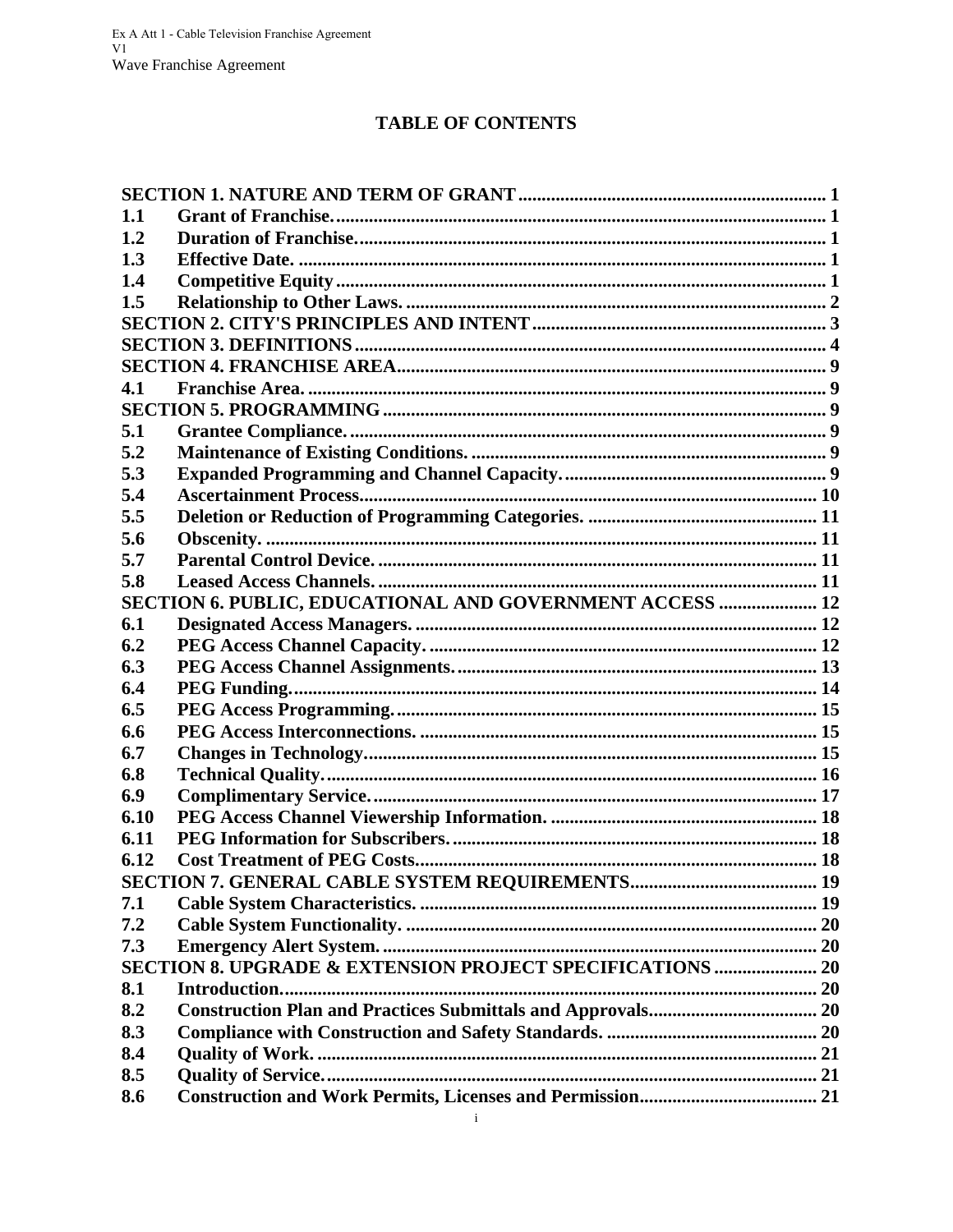| 8.7   |                                                                                |  |
|-------|--------------------------------------------------------------------------------|--|
| 8.8   |                                                                                |  |
| 8.9   |                                                                                |  |
|       | SECTION 9. TECHNICAL OPERATION AND MAINTENANCE STANDARDS AND                   |  |
|       |                                                                                |  |
| 9.1   |                                                                                |  |
| 9.2   |                                                                                |  |
| 9.3   |                                                                                |  |
| 9.4   |                                                                                |  |
| 9.5   |                                                                                |  |
| 9.6   |                                                                                |  |
| 9.7   |                                                                                |  |
|       |                                                                                |  |
| 10.1  | Subscriber Service Standards, Complaint Procedure, Reporting, and Credits.  23 |  |
| 10.2  |                                                                                |  |
|       |                                                                                |  |
| 11.1  |                                                                                |  |
| 11.2  |                                                                                |  |
| 11.3  |                                                                                |  |
| 11.4  |                                                                                |  |
| 11.5  |                                                                                |  |
| 11.6  |                                                                                |  |
| 11.7  |                                                                                |  |
| 11.8  |                                                                                |  |
| 11.9  |                                                                                |  |
|       | SECTION 12. INDEMNIFICATION, INSURANCE, BONDS AND SECURITY FUND. 27            |  |
| 12.1  |                                                                                |  |
| 12.2  |                                                                                |  |
| 12.3  |                                                                                |  |
| 12.4  |                                                                                |  |
| 12.5  |                                                                                |  |
|       | SECTION 13. GENERAL USE OF AND CONSTRUCTION IN RIGHT OF WAY  32                |  |
| 13.1  |                                                                                |  |
| 13.2  |                                                                                |  |
| 13.3  |                                                                                |  |
| 13.4  |                                                                                |  |
| 13.5  |                                                                                |  |
| 13.6  |                                                                                |  |
| 13.7  |                                                                                |  |
| 13.8  |                                                                                |  |
| 13.9  |                                                                                |  |
| 13.10 |                                                                                |  |
| 13.11 |                                                                                |  |
| 13.12 |                                                                                |  |
| 13.13 |                                                                                |  |
| 13.14 |                                                                                |  |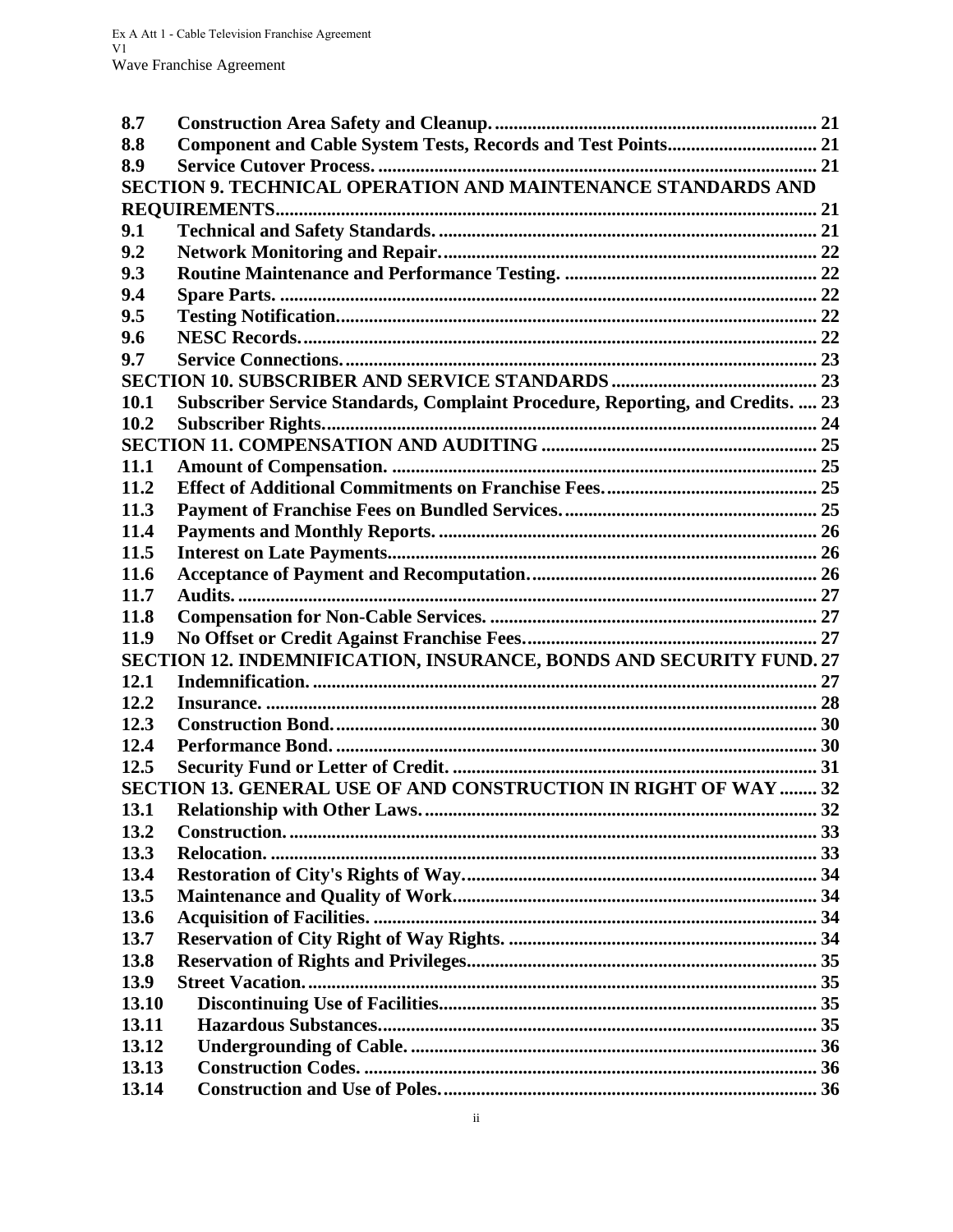|      | SECTION 15. PROCEDURES IN THE EVENT OF EXPIRATION, TERMINATION, |  |
|------|-----------------------------------------------------------------|--|
|      |                                                                 |  |
|      |                                                                 |  |
| 16.1 |                                                                 |  |
| 16.2 |                                                                 |  |
| 16.3 |                                                                 |  |
| 16.4 |                                                                 |  |
| 16.5 |                                                                 |  |
| 16.6 |                                                                 |  |
| 16.7 |                                                                 |  |
|      |                                                                 |  |
| 17.1 |                                                                 |  |
| 17.2 |                                                                 |  |
| 17.3 |                                                                 |  |
| 17.4 |                                                                 |  |
|      |                                                                 |  |
| 18.1 |                                                                 |  |
| 18.2 |                                                                 |  |
|      |                                                                 |  |
| 19.1 |                                                                 |  |
| 19.2 |                                                                 |  |
| 19.3 |                                                                 |  |
| 19.4 |                                                                 |  |
| 19.5 |                                                                 |  |
|      |                                                                 |  |
| 20.1 |                                                                 |  |
| 20.2 |                                                                 |  |
| 20.3 |                                                                 |  |
| 20.4 |                                                                 |  |
| 20.5 |                                                                 |  |
| 20.6 |                                                                 |  |
| 20.7 |                                                                 |  |
| 20.8 |                                                                 |  |
| 20.9 |                                                                 |  |
|      |                                                                 |  |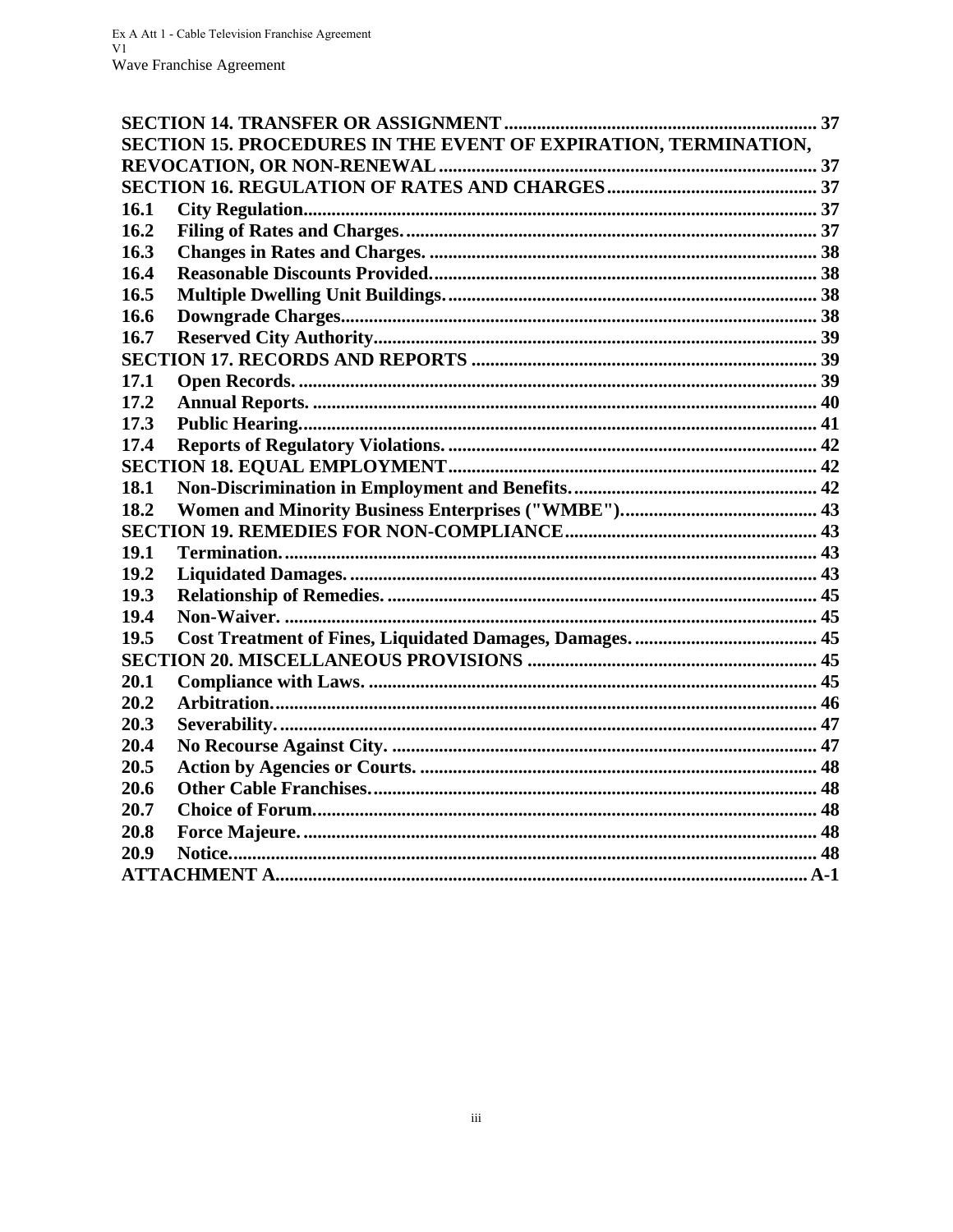# <span id="page-4-0"></span>**SECTION 1. NATURE AND TERM OF GRANT**

- <span id="page-4-1"></span>1.1 Grant of Franchise.
	- (A) The City of Seattle hereby grants to WaveDivision I, LLC, a Washington limited liability company, having its principal place of business at 401 Kirkland Parkplace Center, Suite 500, Kirkland, Washington 98033, a Franchise to install, construct, operate and maintain a Cable System to provide Cable Services under such terms and conditions as are set forth in this Franchise.
	- (B) Throughout this Franchise, the City of Seattle, Washington shall be referred to as the "City," and WaveDivision I, LLC shall be referred to as the "Grantee."
- <span id="page-4-2"></span>1.2 Duration of Franchise.

The term of this Franchise, and all rights, privileges, obligations, and restrictions pertaining thereto, shall be ten years from the Effective Date of this Franchise, unless terminated earlier as provided herein.

<span id="page-4-3"></span>1.3 Effective Date.

The Effective Date of this Franchise shall be November 11, 2017, subject to applicable law.

- <span id="page-4-4"></span>1.4 Competitive Equity
	- (A) The City reserves the right to grant additional franchises or similar authorizations to provide Video Programming services via Cable Systems or similar wireline systems located in the Right of Way. The City intends to treat wireline competitors in a nondiscriminatory manner in keeping with federal law. If, following the Effective Date of this Franchise, the City grants such an additional franchise or authorization to use the Right of Way to provide such services and Grantee believes the City has done so on terms materially more favorable than the obligations under this Agreement, then the provisions of this subsection 1.4 will apply.
	- (B) As part of this Franchise, the City and Grantee have mutually agreed upon the following terms as a condition of granting the Franchise, which terms may place the Grantee at a material competitive disadvantage if not required of a wireline competitor: the Franchise Fee, PEG funding, PEG Access Channels, records and reports, and customer service obligations (hereinafter "Material Obligations"). The City and Grantee agree that these Material Obligations bear no relationship to the technology employed by the Grantee or a wireline competitor and as such shall be applied fairly across all wireline competitors. The City and Grantee further agree that this provision shall not require a word for word identical franchise or authorization for competitive equity so long as the regulatory and financial burdens on each entity are, when considered as a whole, materially equivalent.
	- (C) Within one year of the adoption of a wireline competitor's franchise or similar authorization, Grantee must notify the City in writing of the Material Obligations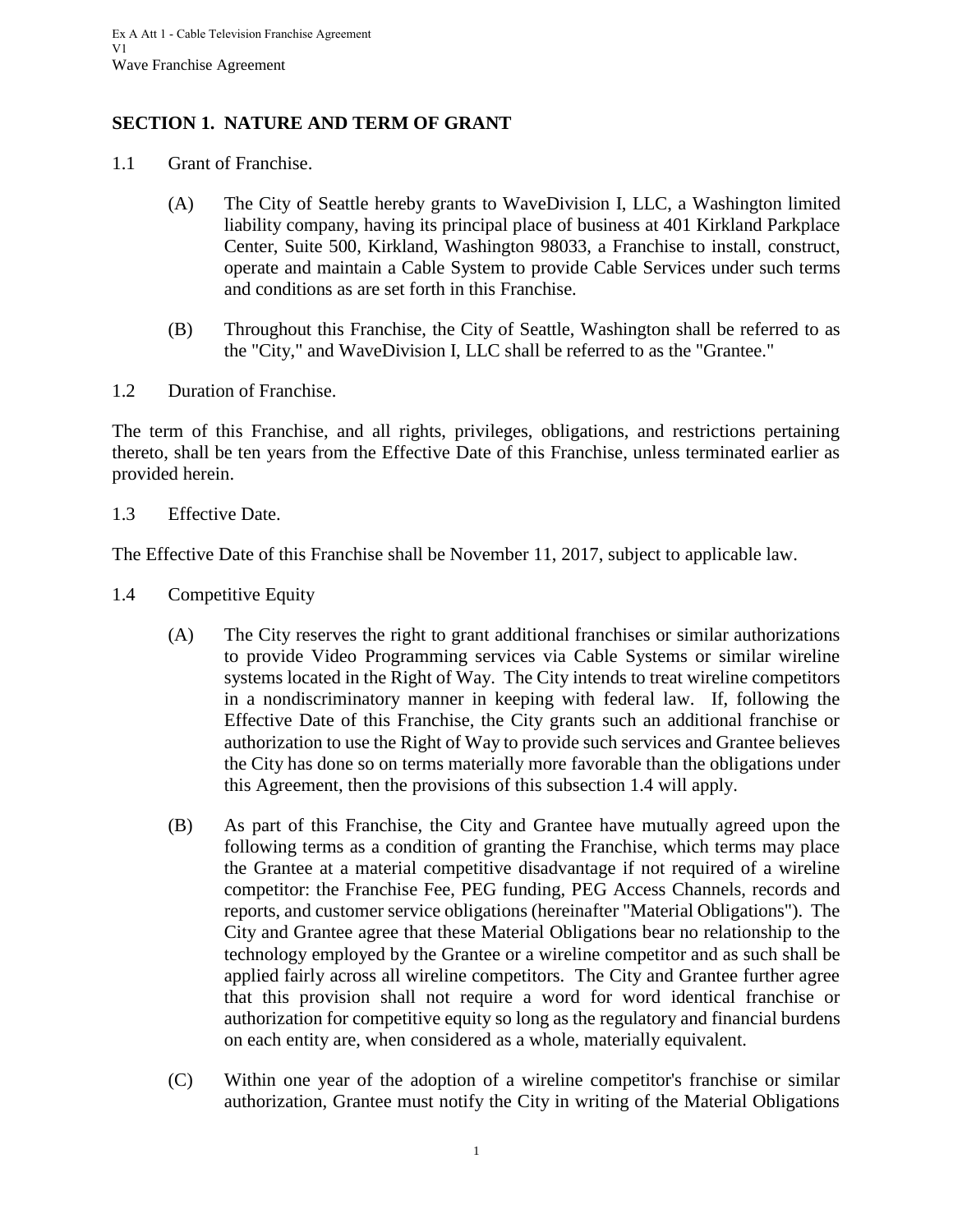in this Franchise that exceed the Material Obligations of the wireline competitor's franchise or similar authorization. The City shall have 120 days to agree to allow Grantee to adopt the same Material Obligations provided to the wireline competitor, or dispute that the Material Obligations are different. In the event the City disputes that the Material Obligations are different, Grantee may bring an action in federal or state court for a determination as to whether the Material Obligations are different and as to what franchise amendments would be necessary to remedy the disparity. Alternatively, Grantee may notify the City that it elects to immediately commence the renewal process under 47 U.S.C. § 546 and to have the remaining term of this Franchise shortened to not more than 30 months.

- (D) Nothing in this subsection 1.4 is intended to alter the rights or obligations of either party under applicable federal or state law, and it shall only apply to the extent permitted under applicable law and FCC orders. In no event will the City be required to refund or to offset against future amounts due the value of benefits already received.
- (E) This provision does not apply if the City is ordered or required to issue a franchise on different terms and conditions, or it is legally unable to do so; and the relief is contingent on the new Cable Operator actually commencing provision of service in the market to its first customer. Should the new Cable Operator fail to continuously provide service for a period of six months, the City has the right to implement this Franchise with its original terms upon 180 days' notice to Grantee.
- (F) This section does not apply to open video systems, nor does it apply to common carrier systems exempted from franchise requirements pursuant to 47 U.S.C. § 571; or to systems that serve less than five percent of the geographic area of the City; or to systems that only provide video services via the public internet.
- <span id="page-5-0"></span>1.5 Relationship to Other Laws.
	- (A) Grantee's Franchise is subject to all lawful terms, conditions, and provisions of this Franchise; of Seattle Municipal Code Chapter 21.60 ("SMC 21.60," or "Cable Code") as the same is now or hereafter amended solely by lawful exercise of the City's police powers; and of the Communications Act of 1934, as amended by the Cable Consumer Protection Act of 1984, the Cable Communications Consumer Protection and Competition Act of 1992, and the Telecommunications Act of 1996, as the same is now or hereafter amended (the "Communications Act").
	- (B) Grantee's rights hereunder are subject to the lawful exercise of the City's police power. Nothing in this Franchise shall preclude or prohibit the City from enacting any ordinance in the interest of public health, safety and welfare, which may impact the Grantee in its operation of the Cable System, as a proper exercise of the City's police power. Grantee acknowledges that the City may modify its regulatory policies by lawful exercise of the City's police powers throughout the term of this Franchise.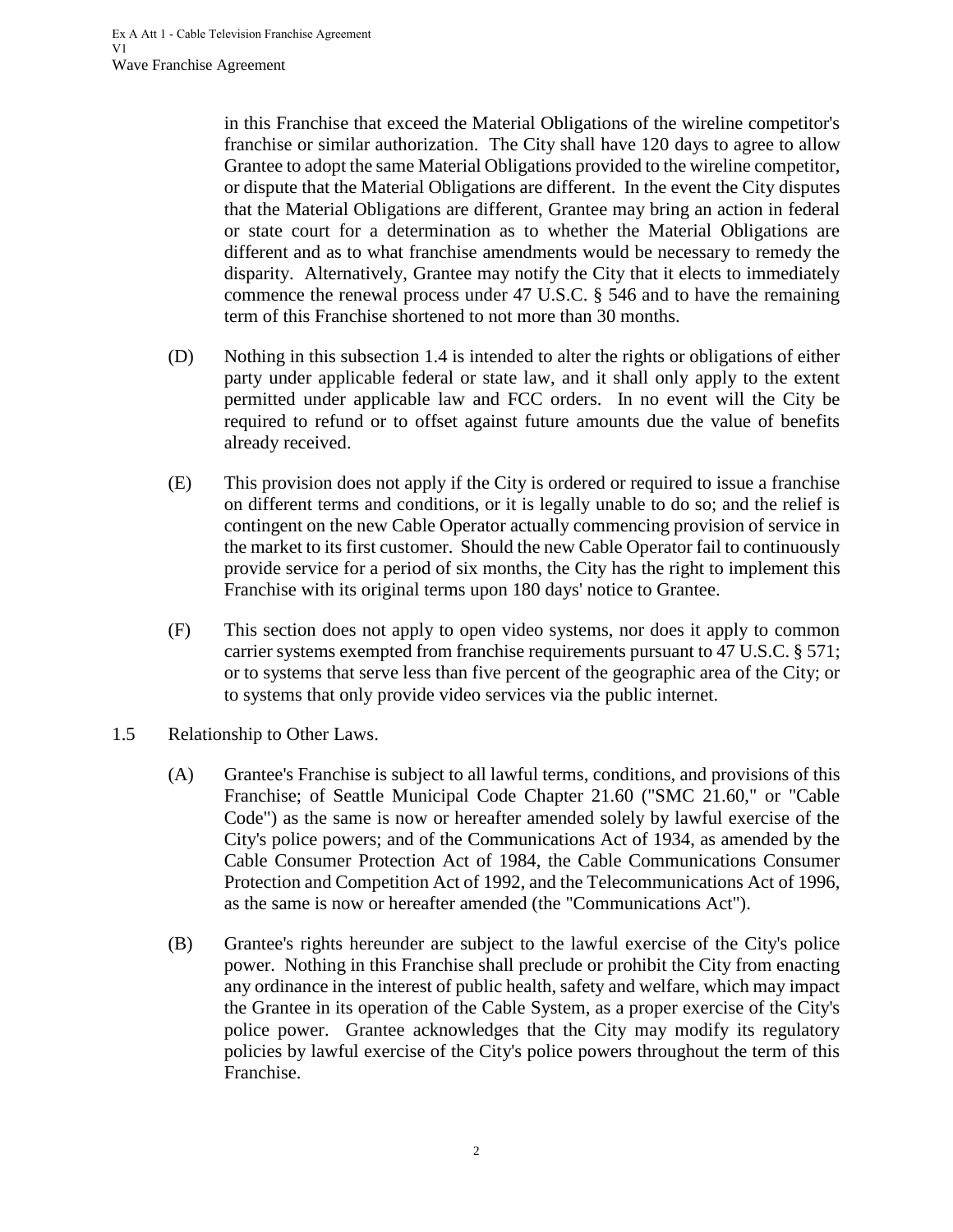- (C) Grantee reserves all rights it may have to challenge the lawfulness of any City Code provision or modification whether such rights arise in contract or at law. The City reserves all of its rights and defenses to such challenges whether arising in contract or at law.
- (D) It is the intent of both parties that each party shall enjoy all rights and be subject to all obligations of this Franchise for the entire term of the Franchise and, to the extent any provisions have continuing effect, after its expiration for the applicable statute of limitations. However, both parties recognize that the technology of cable television and related technologies are in a state of flux and that regulatory conditions and franchise rights and powers may change drastically during the term of this Franchise. Should such changes occur, the City and Grantee shall negotiate in good faith to amend the Franchise to preserve the rights and obligations of the City and Grantee hereunder to the fullest extent consistent with such changes.

## <span id="page-6-0"></span>**SECTION 2. CITY'S PRINCIPLES AND INTENT**

- 2.1 The following provisions are statements of the City's intent in entering into this Franchise, but do not necessarily reflect Grantee's intent, and shall not supplant or modify specific provisions of the Franchise:
	- (A) Ensure that the City stays at the forefront of technology by keeping the Cable System up to date with features meeting the current and future cable-related needs and interests of the community;
	- (B) Encourage the widest feasible scope and diversity of Programming and other services to all City residents consistent with community needs and interests;
	- (C) Encourage competitive, affordable, and equal access to advanced communications services of all kinds to residents of the City on a non-discriminatory basis;
	- (D) Ensure that City residents have the opportunity to view public, educational, and governmental Programming;
	- (E) Ensure that rates and charges for cable Programming, equipment, and services provided over the Cable System are affordable and consistent with federal standards;
	- (F) Ensure that City residents receive high quality customer service;
	- (G) Ensure that the City receives appropriate compensation for the use of its facilities and property and that installation and maintenance of cable Facilities comply with all applicable City regulations, and do not interfere with the City's legitimate use of its own facilities and property;
	- (H) Encourage competition among Cable Operators and between Cable Operators and other providers of communications services;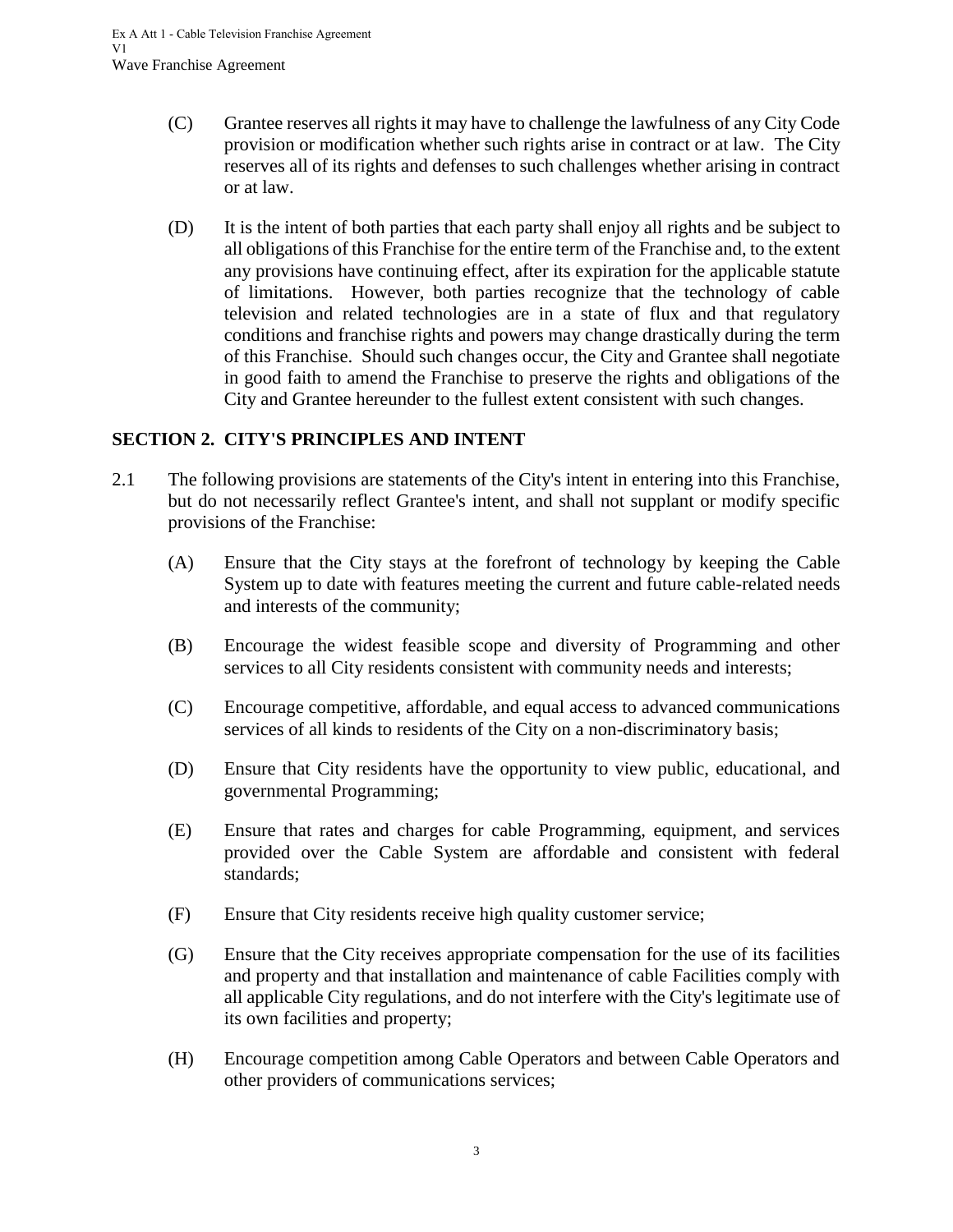- (I) Protect the City's interests and the health, safety, and welfare of its residents; and
- <span id="page-7-0"></span>(J) Provide for timely mandatory Government Access to all Cable Systems in times of civil emergency.

#### **SECTION 3. DEFINITIONS**

For the purpose of this Franchise, and all attachments hereto, the following terms, phrases, and their derivations shall have the meanings given below unless the context clearly mandates a different interpretation. Where the context so indicates, the present tense shall imply the future tense, words in plural include the singular, and words in the singular include the plural. The word "shall" is always mandatory and not merely directory.

- 3.1 "Access" means the right of certain agencies, institutions, organizations, groups and individuals in the community, including the City and its designees, on a non-discriminatory basis, to use the Cable System for specific non-commercial purposes, including the right to acquire Programming, to create Programming and to distribute and receive Programming over the Cable System.
- 3.2 "Access Channel," "PEG Access Channel," or "PEG Channel" means any Channel, or portion of a Channel on a Cable System required by the Franchise to be dedicated by the Grantee for PEG Access.
- 3.3 "Affiliated Entity" means any enterprise that owns or controls the Grantee, or is owned or controlled by the Grantee, or otherwise has ownership or control in common with the Grantee, including, without limitation, Grantee's Parent Corporations and any subsidiaries or affiliates of such Parent Corporations that meet this definition.
- 3.4 "Basic Service" or "Basic Service Tier" means the lowest priced tier of Cable Service offered by Grantee and includes, at a minimum, all signals of domestic television broadcast stations provided to any Subscriber (except a signal secondarily transmitted by satellite carrier beyond the local service area of such station, regardless of how such signal is ultimately received by the Cable System), any public, educational, and governmental Programming required by the Franchise to be carried on the Basic Service Tier, and any additional Video Programming signals or service added to the Basic Service Tier by the Grantee.
- 3.5 "Cable Operator" means any Person or group of Persons (a) who provides Cable Services over a Cable System and directly or through one (1) or more affiliates owns a significant interest in such Cable System, or (b) who otherwise controls or, through any arrangement, is responsible for the management and operation of such a Cable System.
- 3.6 "Cable Services" means (a) the one-way transmission to Subscribers of (i) Video Programming or (ii) other programming service and (b) Subscriber interaction, if any, that is required for the selection or use of such Video Programming or other programming service. For purposes of this definition, "other programming service" means information that the Grantee makes available to all Subscribers generally.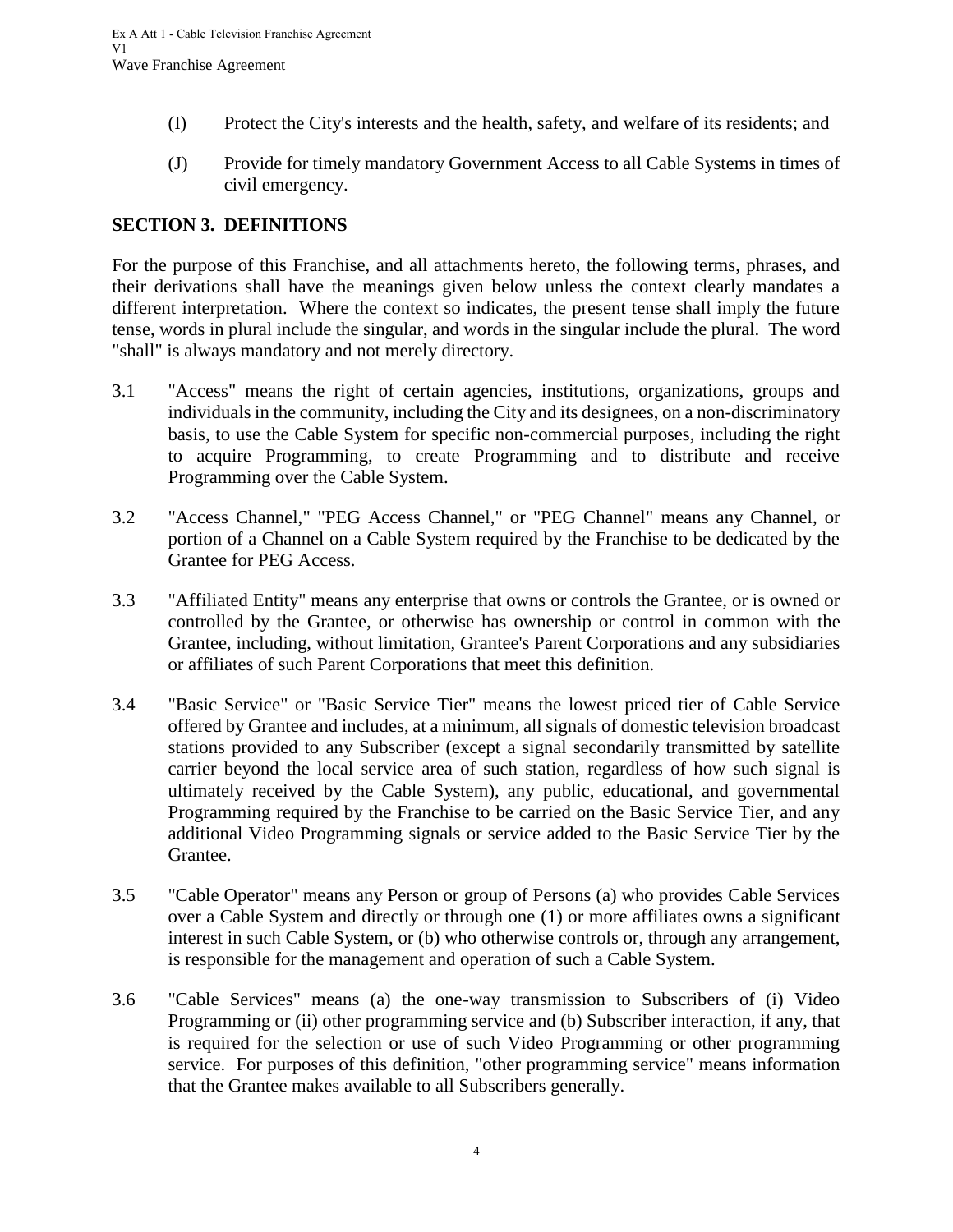- 3.7 "Cable System" means a cable system as defined in Title VI of the Communications Act of 1934, 47 U.S.C. § 522(7), as amended, and any implementing regulations.
- 3.8 "Channel" means a portion of the electromagnetic frequency spectrum which is used in a Cable System and which is capable of delivering a television channel (as television channel is defined by the FCC by regulation.
- 3.9 "City" means the City of Seattle, a municipal corporation of the State of Washington.
- 3.10 "City Council" means the legislative body of the City of Seattle.
- 3.11 "Communications Act" means the Communications Act of 1934, as amended by the Cable Consumer Protection Act of 1984, the Cable Communications Consumer Protection and Competition Act of 1992, and the Telecommunications Act of 1996, as the same is now or hereafter amended.
- 3.12 "Demarcation Point" means the physical point 12 inches outside the location at which the Cable System enters a Subscriber's home or Dwelling Unit or building. The Demarcation Point for a PEG facility shall be the termination panel located at the PEG facility.
- 3.13 "Designated Access Managers" means the entity or entities designated by the City under subsection 6.1.
- 3.14 "Document" or "Records" means written or graphic materials, however produced or reproduced, or any other tangible permanent documents, including those maintained by computer or other electronic or digital means, and including, but not limited to, financial documents that may be required for audit purposes and that are maintained by the Grantee in the ordinary course of conducting its business.
- 3.15 "Dominant Cable Operator" means a Cable Operator that occupies the most influential market position in the City as a result of having significantly higher Subscriber levels than other Cable Operators.
- 3.16 "Downgrade Charges" means charges Grantee may impose for implementing a request for a change or reduction of Cable Services to less than current services or tiers.
- 3.17 "Downstream Channel" means a Channel capable of carrying a transmission from a Headend to other points on a Cable System, including interconnection points.
- 3.18 "Dwelling Unit" means any building, or portion thereof, that has independent living facilities, including provisions for cooking, sanitation and sleeping, designed for residential occupancy and includes "household" as that term is used in the Communications Act, 47 U.S.C. § 521, et seq. Fraternity, sorority houses, and buildings with more than one set of facilities for cooking, unless the additional facilities are clearly accessory, are Multiple Dwelling Unit buildings.
- 3.19 "Educational Access" means Access for Schools and other educational institutions and entities.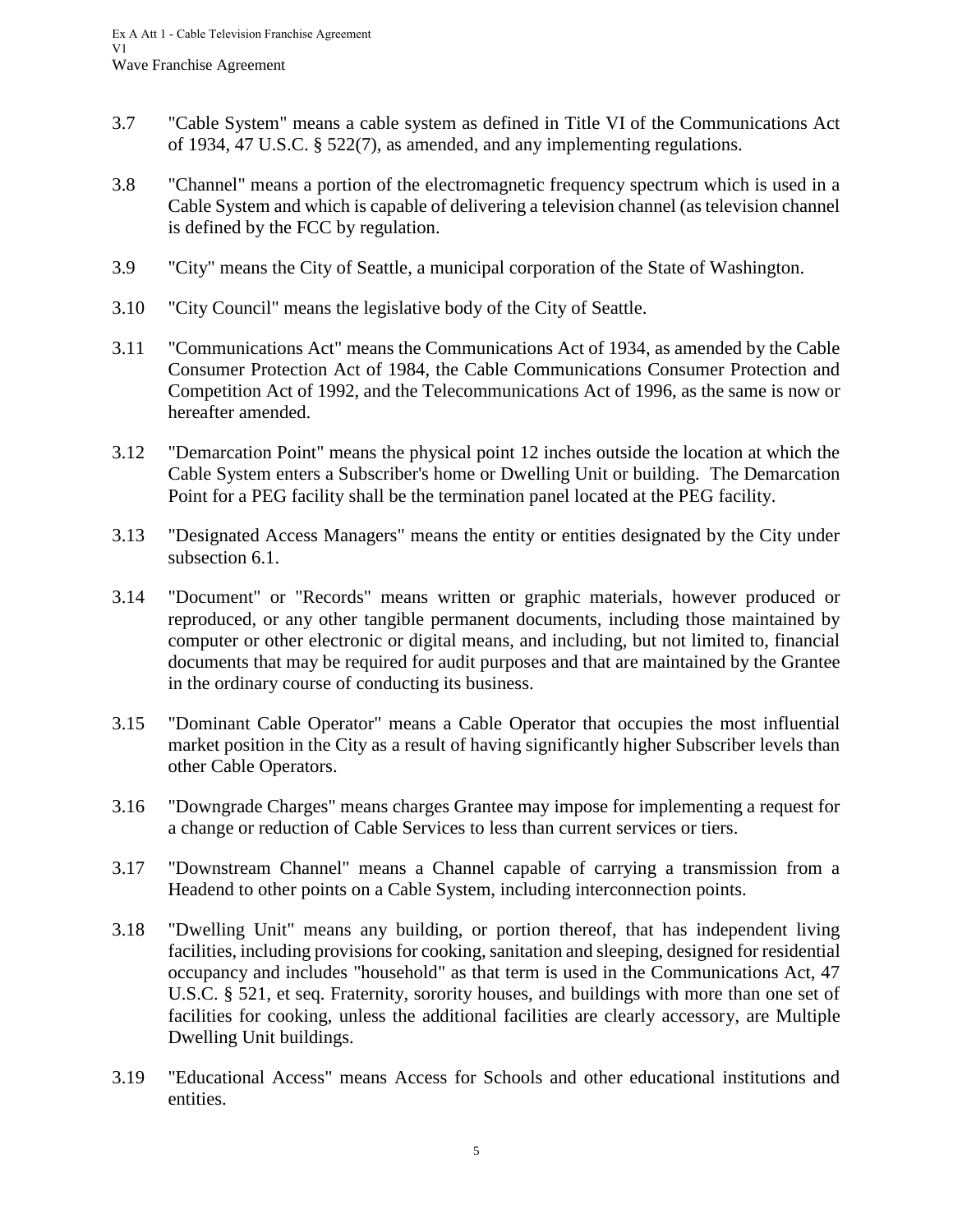- 3.20 "Effective Date" means the Effective Date of this Franchise (see subsection 1.3).
- 3.21 "Facility" means any distribution component of a Cable System.
- 3.22 "FCC" means the Federal Communications Commission or such successor agency of the U.S. government that exercises jurisdiction over Cable Services.
- 3.23 "Fiber Optic" refers to a transmission medium of optical fiber cable and the optronics, software and equipment that support delivery of Cable Services by means of the optical fiber cable.
- 3.24 "Franchise" means this Franchise Agreement.
- 3.25 "Franchise Area" means the area within the City as specified in Section 4.1 hereof within which the Grantee is authorized to provide Cable Services under this Franchise, and any modification thereof.
- 3.26 "Franchise Fee" means consideration paid by Grantee for the privilege to construct and/or operate a Cable System in the Franchise Area as set forth in Section 11, in accordance with Section 622 of the Communications Act.
- 3.27 "Government Access" means Access for governmental entities or their designees.
- 3.28 "Grantee" means WaveDivision I, LLC, its lawful successors, transferees and assignees.
- 3.29 "Gross Revenues" means
	- (A) all revenue received by the Grantee, in whatever form and from all sources, derived from the operation of Grantee's Cable System to provide Cable Services in the Franchise Area, including any revenue received by the Grantee from any use of any component of the Cable System consistent with applicable law. Gross Revenues shall include, without limitation, revenue received from: (1) Cable Services; (2) converter and equipment rentals; (3) advertising; (4) installations; (5) sales occurring as a result of home shopping or similar Programming; 6) Leased Access Channels; (7) sales of Programming guides; (8) Franchise Fees; and (9) fees, payments or other consideration paid by Programmers and commissions on advertising accounted for in accordance with generally accepted accounting principles (GAAP). Gross Revenues shall not include amounts that cannot be collected by Grantee and are identified as bad debt; provided that if amounts previously representing bad debt are collected, then those amounts shall be included in Gross Revenues for the period in which they are collected.
	- (B) Gross Revenues shall be determined without deduction for (1) any operating expense; (2) any accrual; or (3) any other expenditure, regardless of whether such expense, accrual or expenditure reflects a cash payment, and revenue shall be counted only once in determining Gross Revenues. Gross Revenues shall not include funds that the Grantee is legally obligated to collect, such as sales or similar taxes imposed directly on Subscribers.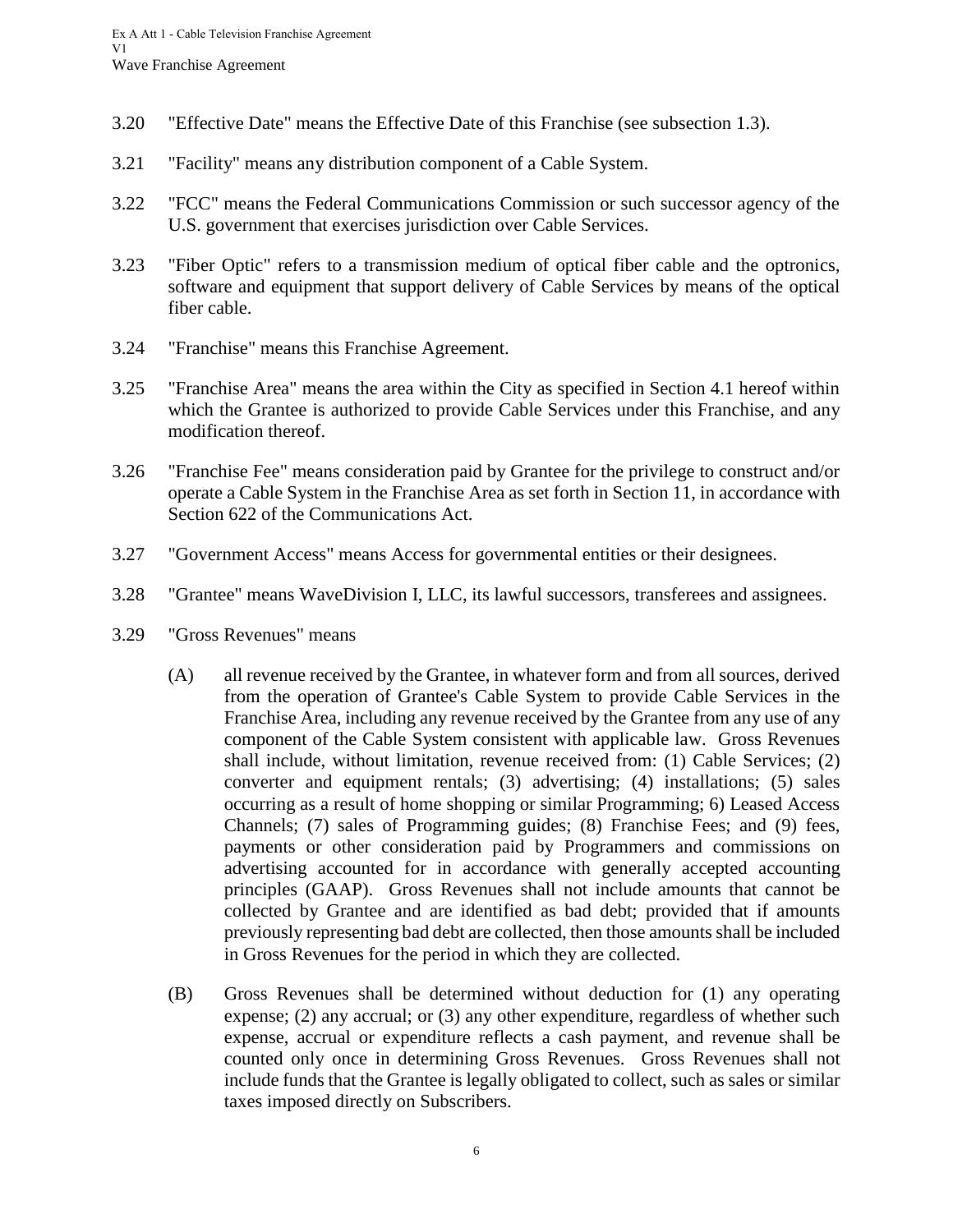- (C) This definition shall be construed so as to include all Gross Revenues to the maximum extent permitted by federal and state law, except to the extent specifically excluded in this subsection, and encompasses revenues that may develop in the future, whether or not anticipated. If a statutory change in state or federal law or a decision of the FCC or a court of competent jurisdiction expands or limits the categories of revenue available to the City for the Franchise Fee assessment under this definition as of the Effective Date, that change shall automatically be included in the definition of Gross Revenues under this Franchise, provided that as it pertains to expansions only the City imposes the same requirement upon any other similarly situated multichannel video provider over which the City has jurisdiction and authority to impose such fees.
- 3.30 "Headend" means a facility for signal reception and/or dissemination on the Cable System, including all related equipment, such as cable, antennas and wires, satellite dishes, monitors, switchers, modulators, computers, software, processors for television broadcast signals, equipment for the interconnection of Grantee's Cable System with adjacent cable systems and for interconnection of any separate networks which are part of Grantee's Cable System.
- 3.31 "Leased Access Channel" means a Channel or portion of a Channel made available by Grantee for Programming by others for a fee, as defined in the Communications Act.
- 3.32 "Liquidated Damages" means any requirement imposed on the Grantee to pay specified sums to the City as a result of performance deficiencies and/or Franchise violations identified herein.
- 3.33 "Multiple Dwelling Unit" or "MDU" means an apartment building, condominium building, or cooperative.
- 3.34 "Non-Cable Services" means any service that is distributed over the Cable System, other than a Cable Service.
- 3.35 "Non-Standard Installation" (see subsection 9.7(C)).
- 3.36 "Normal Business Hours" means the hours from 9 a.m. to 7 p.m., Monday through Friday, and 9 a.m. to 5 p.m., Saturday, excluding federal, state or City holidays. All time notations are Pacific Standard Time unless otherwise noted.
- 3.37 "Parent Corporation" means any existing or future corporation, entity, or person with greater than 50 percent ownership or control over Grantee.
- 3.38 "PEG Access" means Public Access, Educational Access, and Government Access, individually or collectively.
- 3.39 "Person" means any sole proprietorship, partnership, association, corporation or other form of organization authorized to do business in the State of Washington, or any natural person.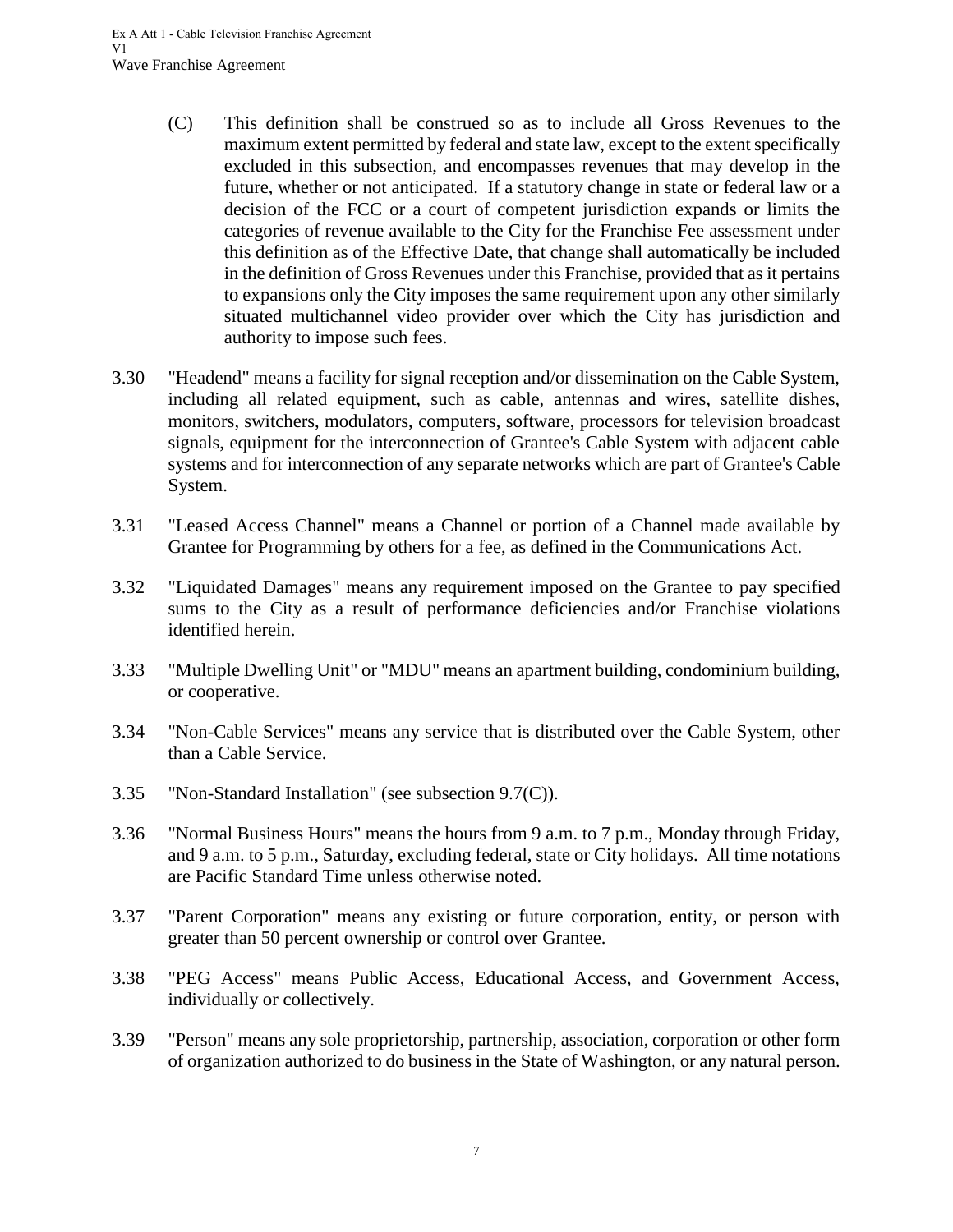- 3.40 "Programmer" means any Person who prepares, produces or provides Programming that is intended for transmission on a Cable System.
- 3.41 "Programming" means the video, audio, multimedia or other material or programs prepared for or capable of transmission on a Cable System by a Programmer, or, as the context requires, the process of causing such material to be created, received, transmitted or distributed on a Cable System.
- 3.42 "Public Access" means Access for the public, including organizations, groups and individuals.
- 3.43 "Puget Sound Region" or "Region" or "Regional" means the geographic area of King, Pierce, and Snohomish counties.
- 3.44 "Right of Way" means the surface of and the space alongside, above and below any street, road, highway, freeway, lane, sidewalk, alley, court, boulevard, parkway, drive, utility easement and road right-of-way now or hereafter held or administered by the City.
- 3.45 "School" means any public educational institution accredited by the State of Washington, including primary and secondary schools (K-12), and colleges and universities (excluding the dormitories, fraternity and sorority houses of such institutions).
- 3.46 "Service Interruption" means any loss of picture or sound on one or more cable Channels.
- 3.47 "Standard Installation" (see subsections 9.7(A) and (B)).
- 3.48 "Subscriber" means any Person who is lawfully receiving, for any purpose or reason, any Cable Service whether or not a fee is paid, including each such Person in a Multiple Dwelling Unit building, except for purposes of reporting or cost allocation, where equivalent Subscriber basis may be used.
- 3.49 "Tier" means Programming Services offered by Grantee to Subscribers as a package.
- 3.50 "Upgrade" means an improvement in any technical aspect of a Cable System.
- 3.51 "Upstream Channel" means a Channel capable of carrying a transmission to a Headend from any other point on a Cable System including interconnection points.
- 3.52 "Video Programming" means Programming provided by, or generally considered comparable to programming provided by, a television broadcast station, as the term is used in the Communications Act.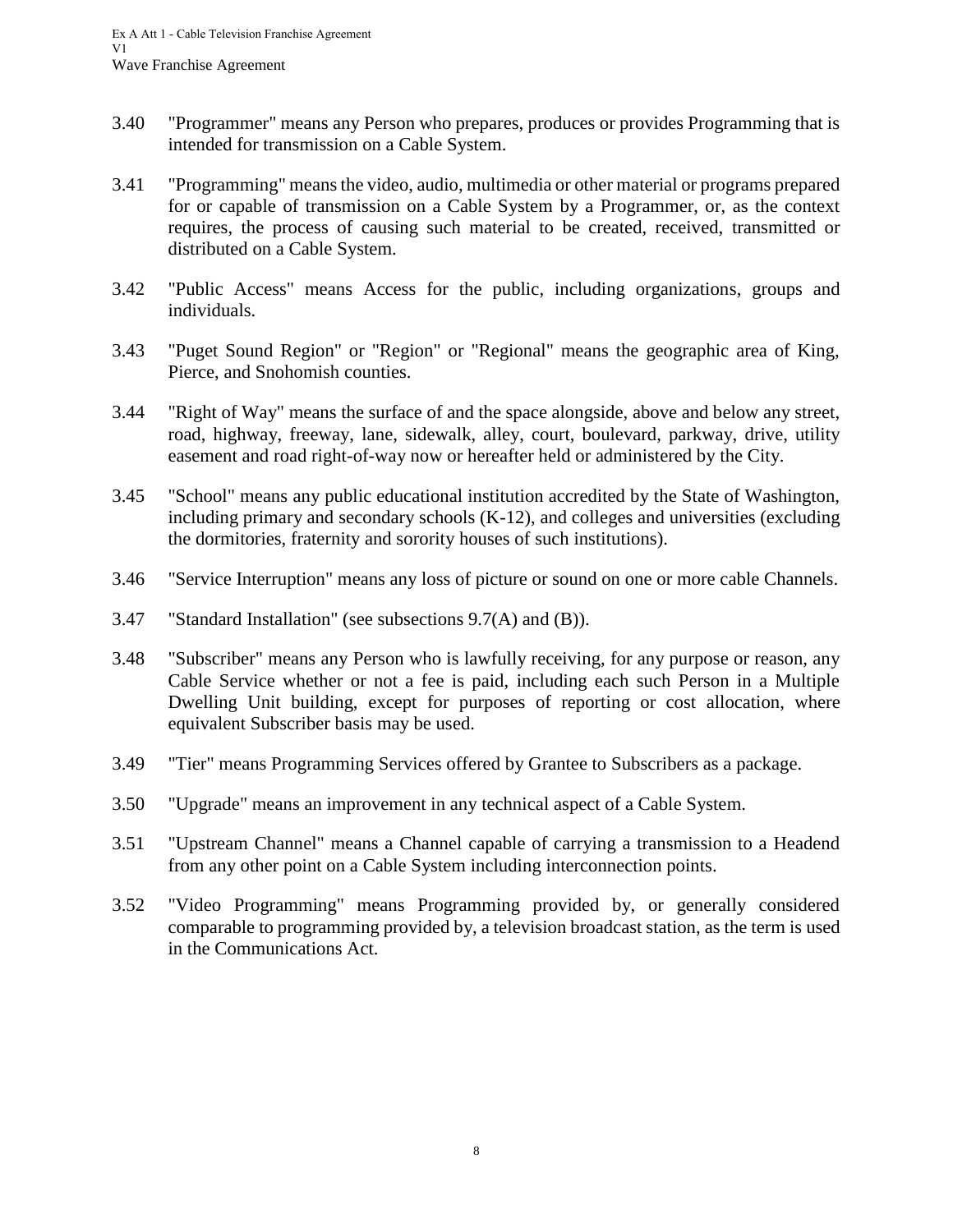#### <span id="page-12-0"></span>**SECTION 4. FRANCHISE AREA**

- <span id="page-12-1"></span>4.1 Franchise Area.
	- (A) Grantee shall be authorized to provide Cable Services throughout the entire jurisdictional boundaries of the City, including any areas annexed by the City during the term of this Franchise.
	- (B) Grantee shall maintain accurate maps and improvement plans of its Franchise Area that show the location, size, and a general description of all Cable System facilities installed in the Right of Way and any power supply sources, including voltages and connections.
	- (C) Grantee shall make available a map to the City showing the location of the Cable System facilities as maintained in the ordinary course of business and shall update the map annually, whenever the facilities expand or are relocated, and within 30 days of a request by the City.

#### <span id="page-12-2"></span>**SECTION 5. PROGRAMMING**

<span id="page-12-3"></span>5.1 Grantee Compliance.

Grantee shall meet or exceed the Programming and Channel capacity requirements set forth in this Franchise.

- <span id="page-12-4"></span>5.2 Maintenance of Existing Conditions.
	- (A) Without the written consent of the City and except as otherwise specifically provided in this Franchise, Grantee shall not delete, or so limit as to effectively delete, any broad category of Programming identified in subsection 5.3 carried on Grantee's Cable System as of the Effective Date of this Franchise.
	- (B) In the event of a modification proceeding under 47 U.S.C. § 545, the mix and quality of services provided by the Grantee on the Effective Date of this Franchise shall be deemed the mix and quality of services required under this Franchise throughout its term.
- <span id="page-12-5"></span>5.3 Expanded Programming and Channel Capacity.

Grantee shall provide:

- (A) A minimum number of Downstream Channels equal to no fewer Channels than are available to all Subscribers as of the Effective Date of this Franchise.
- (B) In addition to Programming provided on PEG Access Channels and local off-air broadcast Channels, if any, Grantee shall provide the following broad categories of Programming: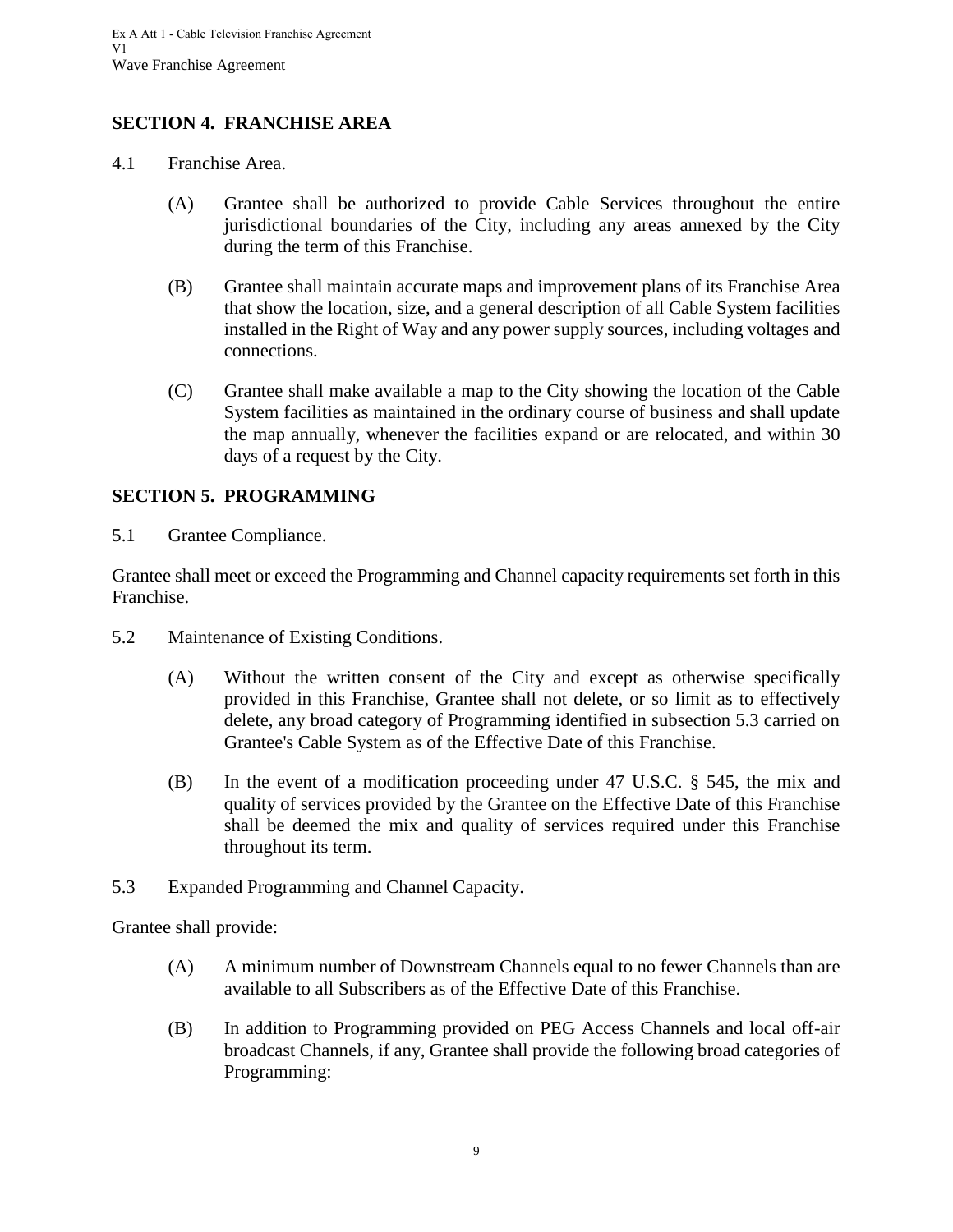- (1) Education
- (2) News & information
- (3) Sports
- (4) Cultural and performing arts
- (5) Government affairs
- (6) Weather
- (7) Foreign language
- (8) Programming addressed to the City's diverse ethnic and minority interests
- (9) Audio Programming (including a selection of local FM radio stations)
- (10) Business news
- (11) General entertainment (including, but not limited to, movies)
- (12) Children's Programming
- (13) Family Programming
- (14) Science/documentary
- (15) Canadian Programming

The requirements for each category of Programming may be satisfied by providing a separate Channel devoted substantially to the category, or by Programming from more than one Channel which in the aggregate totals the equivalent of a Channel devoted substantially to the category.

- <span id="page-13-0"></span>5.4 Ascertainment Process.
	- (A) At the City's request, and not more frequently than once every three years from the Effective Date of this Franchise, Grantee shall conduct, at its sole cost, an ascertainment of the community's views regarding the nature and adequacy of Grantee's Cable Services, and of the cable-related needs and interests of the community and the preferences of Subscribers within the Grantee's Franchise Area, conducted by an independent non-Affiliated Entity using generally accepted market research techniques. The ascertainment shall consist of a telephone survey of a statistically valid sample of Grantee's Subscribers in the City. The survey questionnaire shall be jointly developed by the Grantee, the City, and an independent research entity selected by Grantee. A written summary of the findings, prepared by the independent entity and including a description of the methodology used, and a description of any actions Grantee intends to take, shall be provided to the City.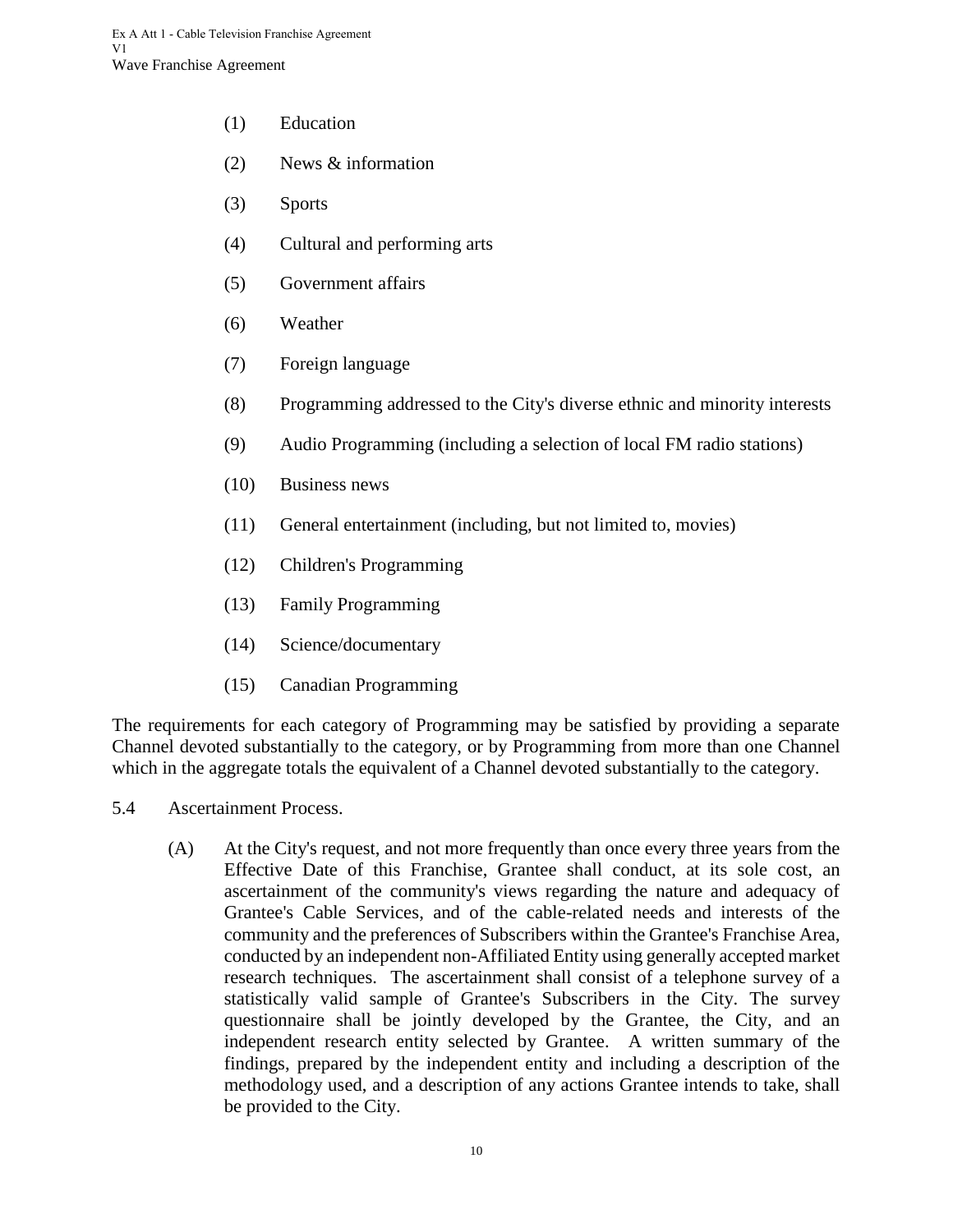- (B) Grantee agrees that the costs and expenses associated with conducting the ascertainment and Grantee's payment thereof are not within the meaning of the term "Franchise Fee" as defined by Section  $622(g)(1)$  of the Cable Act (47 U.S.C. §  $542(g)(1)$ ) or any successor provision, and are within one (1) or more exclusions to the term "Franchise Fee" provided by Section  $622(g)(2)(A)$ -(D) of the Cable Act  $(47 \text{ U.S.C. } § 542(g)(2)(A) - (D))$  or any successor provision. Grantee further agrees that such costs and expenses shall not be deemed to be: (i) "payments in kind" or involuntary payments chargeable against the compensation to be paid to the City or chargeable against the payments to any PEG entity by Grantee pursuant to Section 6 hereof, or (ii) part of the compensation to be paid to the City or the payments to any PEG entity by Grantee pursuant to Section 6 hereof.
- (C) Following the ascertainment process, Grantee shall make a good faith determination of whether adjustments to its broad Programming categories or other Cable Services are reasonably necessary to accommodate the cable-related community needs and interests in light of the cost of meeting those needs and interests, and, in the event such changes are determined in good faith by the Grantee to be necessary, shall implement them within a reasonable time. This provision shall not limit the City's rights pursuant to subsection 19.1.
- <span id="page-14-0"></span>5.5 Deletion or Reduction of Programming Categories.

Grantee shall not delete or so limit as to effectively delete any broad category of Programming within its control for any group of Subscribers without the City's consent, which shall not be unreasonably withheld, and shall provide at least 30 days prior written notice to the City of Grantee's request to do so, including all proposed changes in bandwidth or Channel allocation, and any assignments including any new equipment requirements that may occur as a result of these changes.

## <span id="page-14-1"></span>5.6 Obscenity.

The Grantee shall comply with all relevant provisions of federal law relating to obscenity. The City acknowledges that Grantee has no editorial control over Programming carried on PEG Access Channels.

<span id="page-14-2"></span>5.7 Parental Control Device.

Upon request by any Subscriber, Grantee shall make available a parental control or lockout device compatible with the Subscriber's equipment that will enable the Subscriber to block access to any or all Channels. Grantee shall inform its Subscribers of the availability of the lockout device at the time of the original subscription and annually thereafter, and if requested by the Subscriber, shall provide the device at the time of the original installation.

<span id="page-14-3"></span>5.8 Leased Access Channels.

Leased Access Channels shall be provided in accordance with federal law.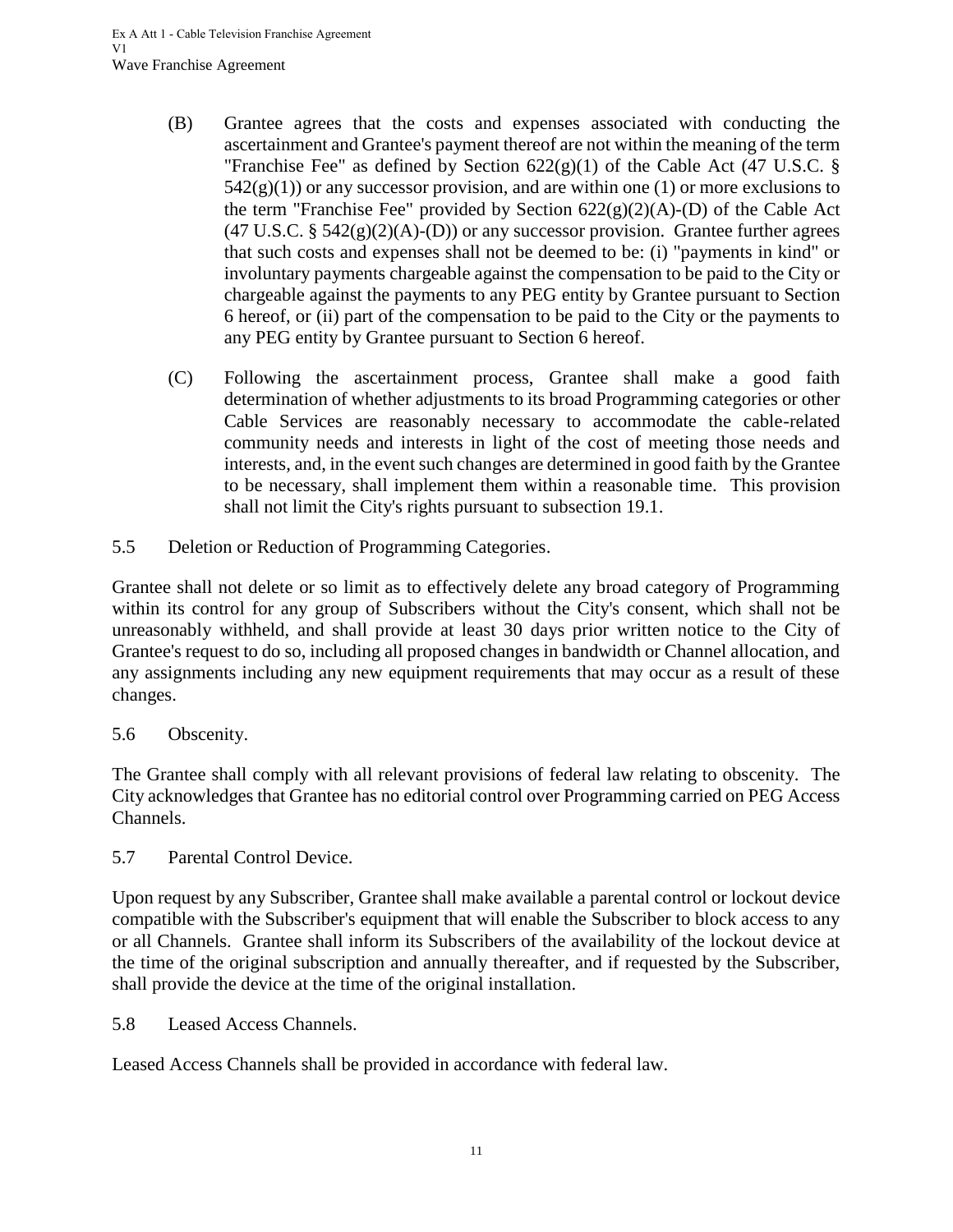#### <span id="page-15-0"></span>**SECTION 6. PUBLIC, EDUCATIONAL AND GOVERNMENT ACCESS**

- <span id="page-15-1"></span>6.1 Designated Access Managers.
	- (A) The City shall name Designated Access Managers for Public, Education, and Governmental ("PEG") Access Programming. Designated Access Managers shall have sole responsibility for operating and managing their respective PEG Access Facilities.
	- (B) Grantee shall cooperate with Designated Access Managers.
- <span id="page-15-2"></span>6.2 PEG Access Channel Capacity.

At no cost to the City or any of its Designated Access Managers, Grantee shall dedicate for the City's use PEG Access Channels as specified in this section.

- (A) Grantee shall continue to carry the following PEG Access Channels in the following format, on its Cable System in the City:
	- (1) Seattle Channel: standard definition (SD) and high definition (HD)
	- (2) Seattle Community Colleges: SD and HD
	- (3) Seattle Public Schools: SD
	- (4) Public Access Television: SD
	- (5) UWTV: SD and HD
	- (6) King County TV (KCTV): SD and HD
	- (7) KCTS+: SD
	- (8) TVW: SD
- (B) The City shall have the authority to utilize the above referenced PEG Access Channels (in both SD and HD) as determined in the City's sole discretion with respect to the content of PEG Programming to be carried on the PEG Access Channels, except for the regional PEG Access Channels described in subsection 6.2(C). Nothing in this subsection 6.2(B) shall create any third party rights in the PEG Access Channel capacity.
- (C) Regional PEG Access Channels. Grantee currently carries the following regional Channels as part of the PEG Access Channels identified in subsection 6.2(A): UWTV, KCTV and TVW. Grantee shall only be required to carry these regional Channels as long as it continues carriage of these Channels on any of Grantee's Cable Systems located in the Seattle metropolitan area.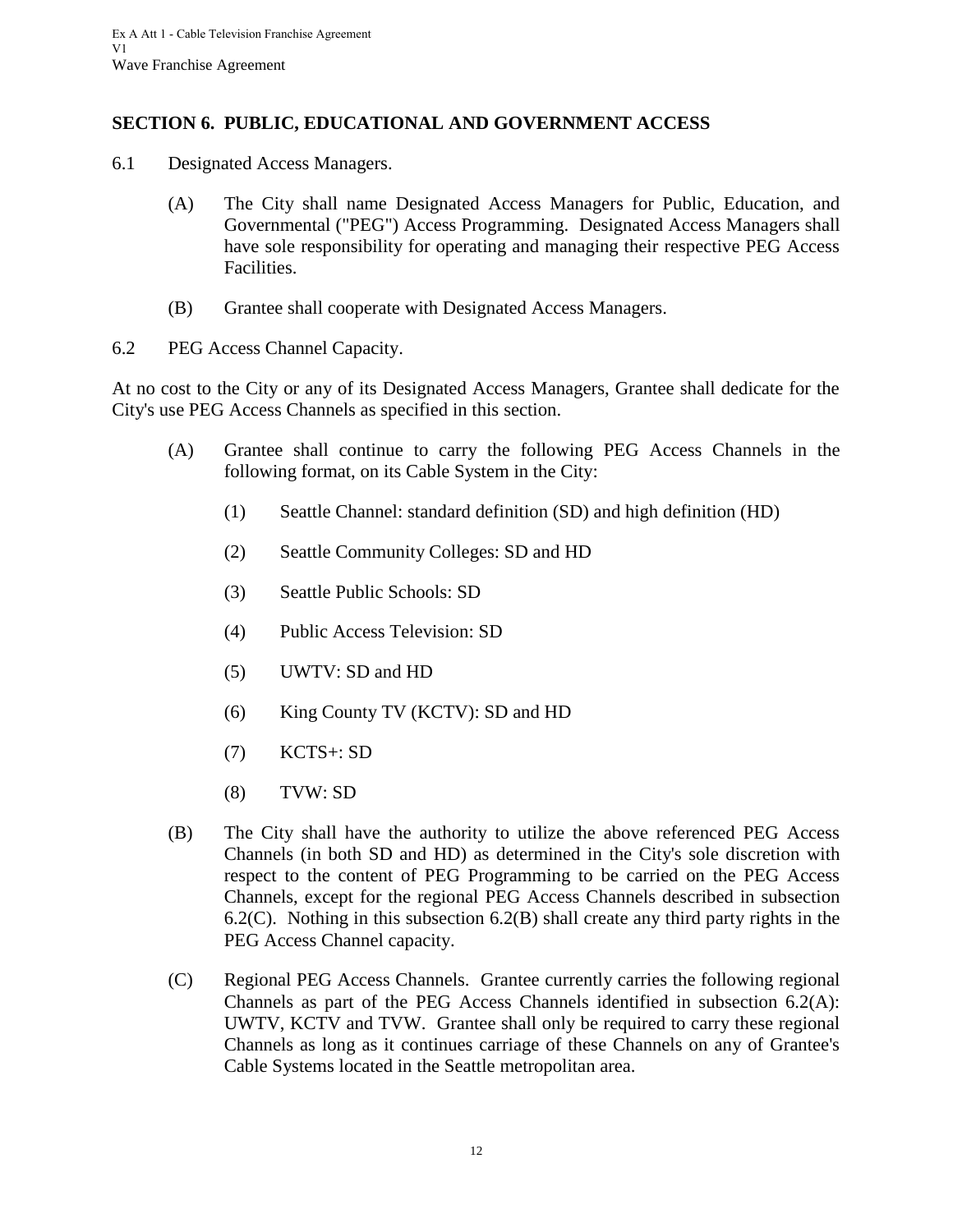- (D) At such time as all other Basic Service Channels (or its equivalent tier) excluding PEG Access Channels, are carried in HD, the SD PEG Access Channels will also be carried by Grantee in HD, at which time the SD PEG Access Channels will be discontinued and the maximum number of PEG Access Channels shall be eight HD Channels, subject to subsection 6.2(C). If Grantee no longer carries the three regional Channels identified in subsection 6.2(C), the Grantee shall provide the City, upon 160 days written request, one additional HD Channel for PEG Programming and the maximum number of PEG Access Channels shall be six.
- (E) PEG Access Channels provided pursuant to this section shall not in any way relieve Grantee of its Programming category requirements within any of the categories set forth in Section 5.
- <span id="page-16-0"></span>6.3 PEG Access Channel Assignments.

Channel assignments for PEG Access Channels shall be determined in accordance with the following criteria:

- (A) Except as otherwise agreed by the City, all PEG Access Channels shall remain on the Basic Service Tier or an equivalent entry level service tier offered by Grantee on its Cable System, and will at all times be available for viewing by all Subscribers regardless of the Tier.
- (B) The City acknowledges that Grantee may determine Channel placement at its sole discretion; however, Grantee shall work with the City, other Cable Operators, and Designated Access Managers to establish and coordinate City-wide PEG Access Channel assignments. Nothing in this section shall limit Grantee, Designated Access Managers, or other Cable Operators from agreeing upon other Channel assignments.
- (C) Grantee shall cooperate with the City, Designated Access Managers and other Cable Operators to establish common, logically related additional Channel assignments in accordance with this section.
- (D) Grantee shall make reasonable efforts to coordinate the cablecasting of all Programming on the Cable System on the same Channel designations as such Programming is currently cablecast in the Franchise Area as of the Effective Date. If at any time during the duration of this Franchise, Grantee reassigns the location of a PEG Access Channel on the Cable System, Grantee shall provide at least 60 days advance notice to the City and the Designated Access Managers. Unless prohibited by applicable state or federal law, Grantee shall make best efforts to place the PEG Access Channels within reasonable proximity of the Channel locations for Grantee's network affiliates if PEG Access Channels are relocated. Unless prohibited by applicable state or federal law, Grantee shall also make best efforts to assign the HD PEG Access Channel a number near the other HD local broadcast stations if such Channel positions are not already taken, or if that is not possible, near HD news/public affairs Programming Channels if such Channel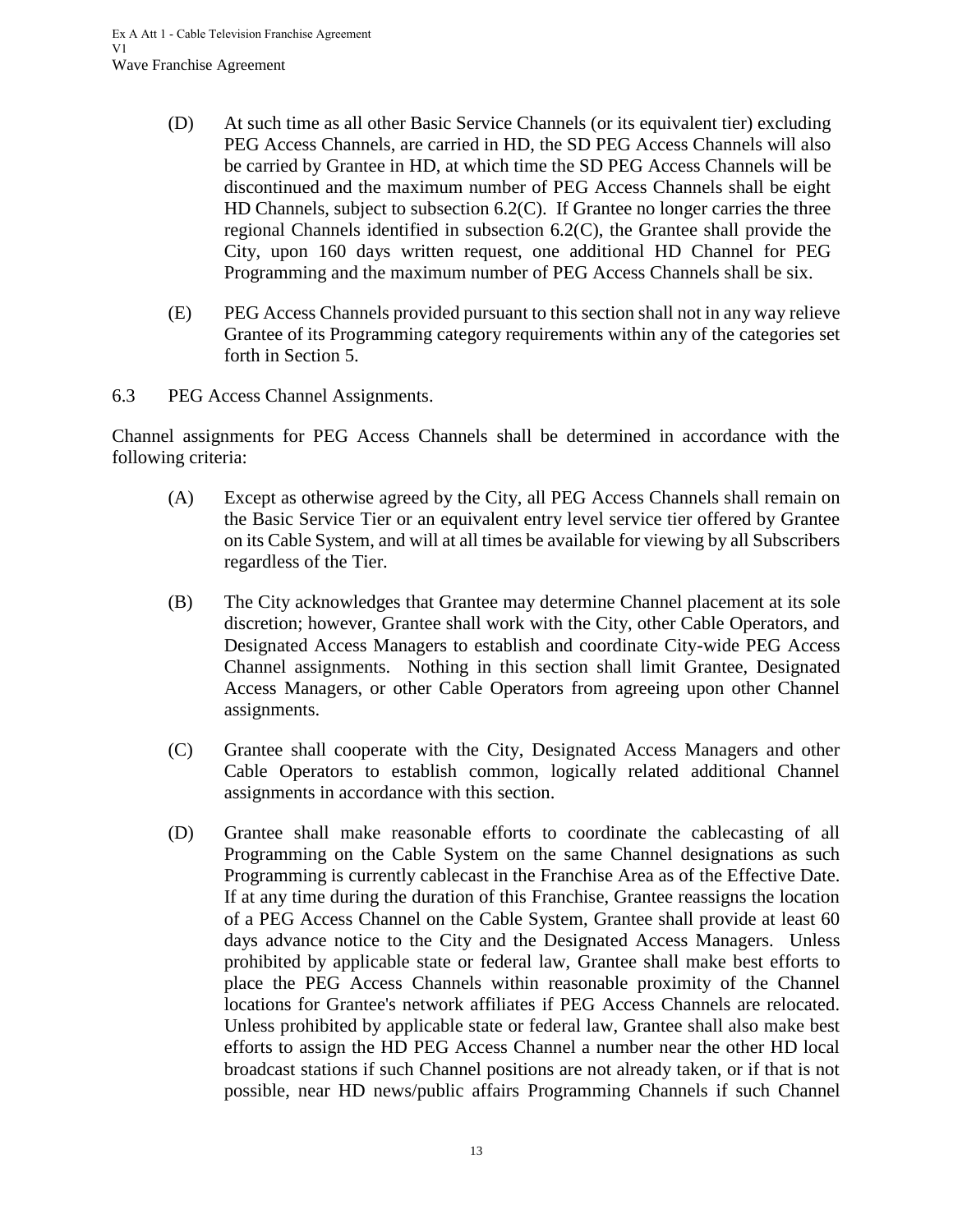positions are not already taken, or if not possible, as reasonably close to HD local broadcast stations as available Channel numbering will allow. Grantee shall ensure that Subscribers are notified of such reassignment in accordance with the notice requirements in SMC 21.60.820.E. In conjunction with any reassignment of any SD PEG Access Channels, unless such reassignment is mandated by applicable state or federal law, Grantee shall provide either (1) a reimbursement up to \$10,000 to the affected Designated Access Manager for actual costs associated with the change, or (2) \$20,000 of in-kind airtime on advertiser supported Channels for the purpose of airing multiple 30 second public service announcements produced by a Designated Access Manager. The City shall cooperate with the Designated Access Manager and Grantee for such airing. All reimbursement, whether in cash or inkind, shall be paid or provided on a per-event basis, regardless of the number of PEG Access Channels affected by the change.

#### <span id="page-17-0"></span>6.4 PEG Funding.

- (A) Grantee shall remit to the City an amount equal to 0.4 percent of Gross Revenues paid monthly based upon revenues for that month in support of PEG Access ("PEG Fee"). Grantee's PEG Fee obligation begins on the Effective Date and continues for as long as Grantee continues to operate under Franchise, provided, however, the City agrees that no audit of the PEG Fee payment shall take place until at least 60 days after the Effective Date. As of the Effective Date of the Franchise, the City collects a 4.4 percent Franchise Fee pursuant to municipal ordinance. To the extent allowed by law, the PEG Fee may be itemized on Subscriber billing statements and recovered from Subscribers in any manner consistent with applicable law. If the City permits the Dominant Cable Operator to pay a PEG Fee that is less than the PEG Fee paid by Grantee pursuant to this subsection 6.4(A), Grantee shall be entitled to reduce its PEG Fee payment to match the amount paid by the Dominant Cable Operator. If upon renewal, the City permits the Dominant Cable Operator to pay a PEG Fee that is less than the PEG Fee paid by Grantee pursuant to this subsection 6.4(A), Grantee shall be entitled to reduce its PEG Fee payment to match the amount paid by the Dominant Cable Operator.
- (B) In the event the City increases the Franchise Fee pursuant to municipal ordinance, Grantee may then request information from the City and its Designated Access Managers to verify use of the PEG Fee in accordance with federal law. Grantee will identify the relevant financial records of the City and the Designated Access Managers that Grantee wants to review. The City and the Designated Access Managers shall provide any requested information to the Grantee within a reasonable time.
- (C) Nothing in this section shall prevent the Designated Access Manager for PEG Access or the City from engaging in general public fundraising activities to provide additional support for PEG Access or Grantee from voluntarily providing training grants or other financial support for PEG Access, in accordance with federal law.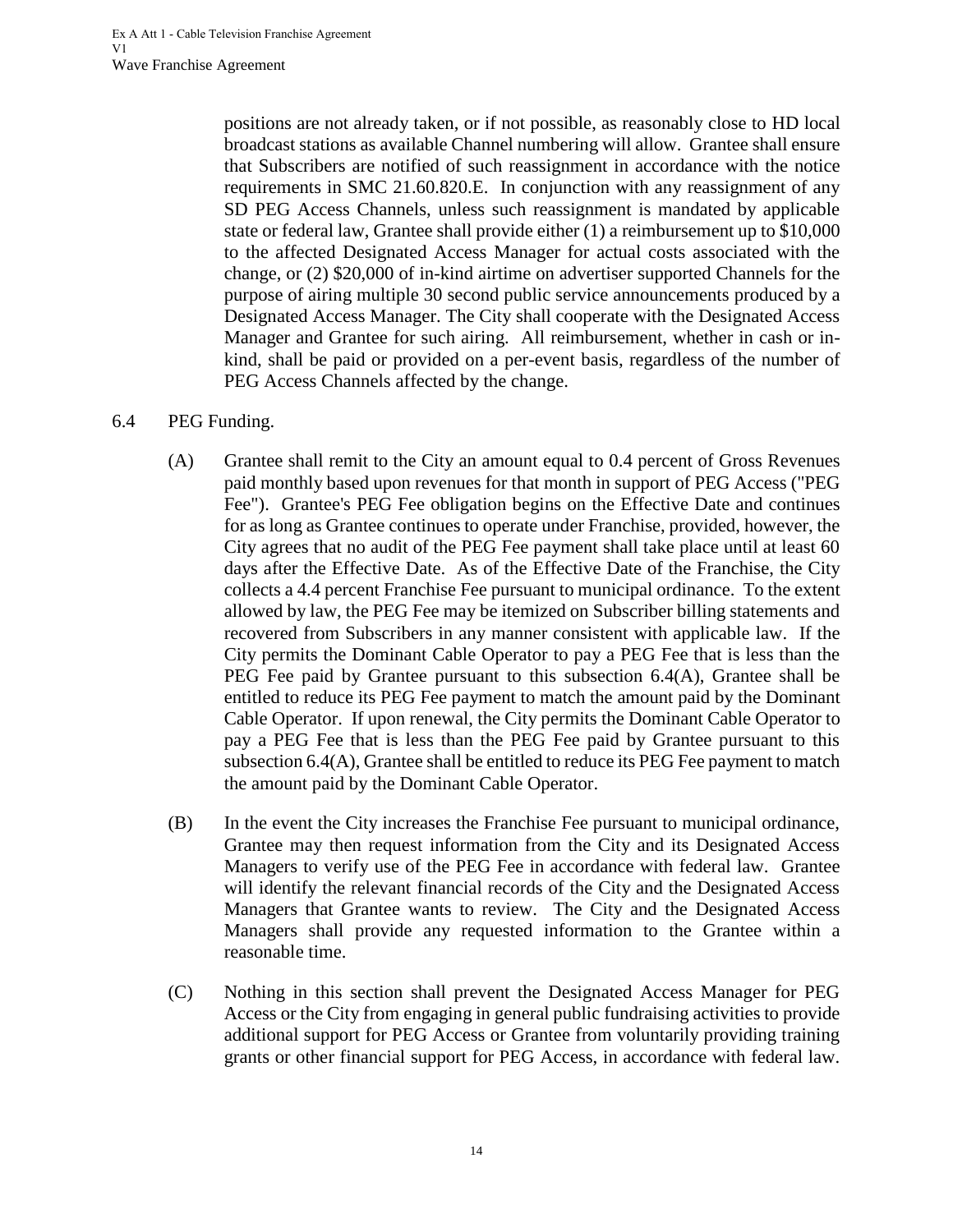#### <span id="page-18-0"></span>6.5 PEG Access Programming.

The City shall ensure that all Programming transmitted over PEG Access Channels shall be noncommercial in nature. Program material to be distributed on PEG Access Channels shall contain no advertising or commercial content for which consideration is received by the City or an Access Programmer. Grantee and City agree that City or an Access Programmer may include acknowledgments for Persons which sponsor or underwrite Access Programming in a manner substantially similar to the sponsorship information provided on the Public Broadcasting System.

- <span id="page-18-1"></span>6.6 PEG Access Interconnections.
	- (A) Grantee shall continue to provide, at no cost to the City or any of its Designated Access Managers, all interconnections of Grantee's Cable System with the Cable System of the Dominant Cable Operator that are in place on the Effective Date for the purpose of receiving PEG Access Channels, unless otherwise authorized or directed by the City. Grantee shall make all of City's PEG Access Channels available to all Subscribers.
	- (B) Grantee shall not degrade the quality of signals provided to it throughout the duration of this Franchise.
	- (C) Notwithstanding SMC 21.60.060.B.3, Grantee shall not be required to interconnect with any Cable Operator with which it does not already interconnect as of the Effective Date.
- <span id="page-18-2"></span>6.7 Changes in Technology.

Except for those technical changes specifically mandated by law or regulation, in the event any change is made in the Cable System and related equipment and Facilities, or in the signal delivery technology of Grantee's Cable Services that materially degrades the signal quality or transmission of PEG Access Programming, Grantee shall, at its sole expense and free of charge to the City, take necessary steps or provide necessary technical assistance, including, but not limited to, the acquisition of all necessary equipment, to ensure that the capabilities of the Designated Access Managers, PEG Access Programmers, or program offerings (quality of Channel or video) are restored.

(A) Interactivity. In the event Grantee provides commercial interactive services on the Cable System and at such time as Subscribers subscribe to such interactive services, Grantee shall make available to the City equivalent interactive capabilities on its PEG Access Channels in accordance with subsection 6.2; provided that any such services will be provided with respect to PEG Access Channels only on the same basis as such interactive services are otherwise being provided with respect to other programming services. By way of example, if a commercial local broadcast station or a cable network pays for the equipment and the installation of such equipment needed for interactive services on such programming services, then Grantee shall have no obligation to provide interactive services with respect to PEG Access Channels unless the cost of necessary equipment and the installation thereof is paid for by the City or the Designated Access Managers or PEG Access Programmers.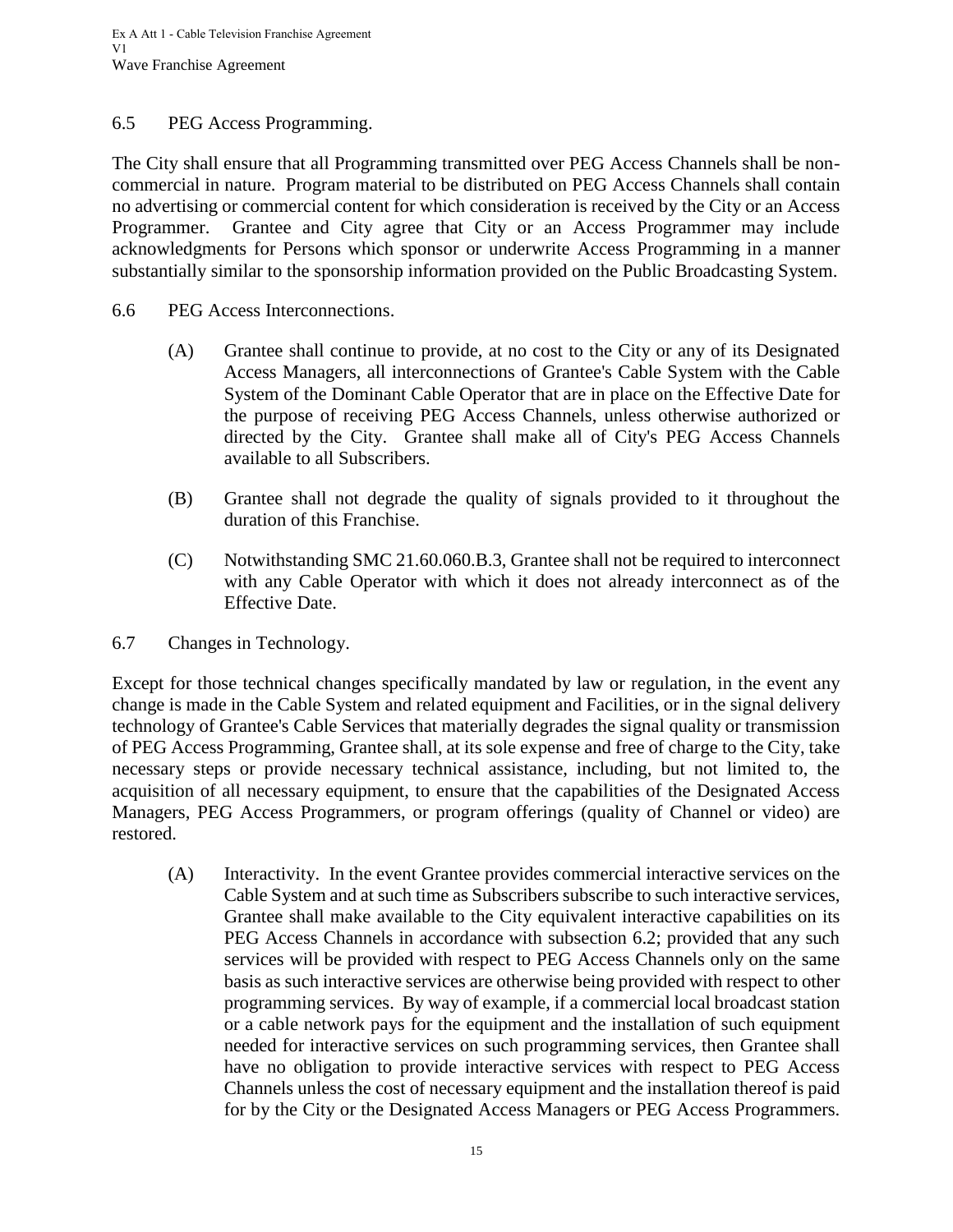Any Subscriber equipment necessary to use interactive features on such PEG Access Channels shall be made available to Subscribers on the same terms as for commercial uses. For purposes of this subsection, "interactive services" means two-way communication over the Cable System in which the Subscriber interacts with the program being viewed, but does not include use of a remote or secondary device (e.g. smartphone or tablet PC) for the purpose of calling up information of any kind, searching for and selecting programming, and/or merely ordering and receiving pay-per-view, video on demand, or other Cable Services.

- (B) Grantee shall ensure that PEG Access Channels have adequate bandwidth capacity to transmit any commercially available future technologies utilized by Grantee within the Franchise Area. Grantee shall bear any costs associated with equipment on its side of the PEG Demarcation Point necessary for the use of such technologies. The Designated Access Managers shall bear all costs necessary to deliver PEG Access Channels utilizing all future technologies to Grantee.
- <span id="page-19-0"></span>6.8 Technical Quality.
	- (A) The Grantee shall not unreasonably discriminate against PEG Access Channels with respect to accessibility, functionality and the application of any applicable FCC Rules and Regulations, including without limitation Subpart K Channel signal standards. With respect to signal quality, Grantee shall not be required to carry a PEG Access Channel in a higher quality format than that of the Channel signal delivered to Grantee, but Grantee shall distribute the PEG Access Channel signal without degradation. There shall be no restriction on Grantee's technology used to deploy and deliver SD or HD PEG Access Channels so long as the requirements of this Franchise are otherwise met. Grantee may implement HD carriage of PEG Access Channels in any manner (including selection of compression, utilization of IP, and other processing characteristics) that produces a signal quality for the Subscriber that is comparable and functionally equivalent to similar commercial SD or HD Channels carried on the Cable System.
	- (B) Grantee shall provide routine maintenance and shall repair and replace all of its transmission equipment, including Grantee's transmitters/receivers, associated cable and equipment in use upon the Effective Date of this Franchise, necessary to carry a quality signal to and from the Demarcation Point at the City's or Designated Access Manager's facilities.
	- (C) Grantee shall continue to provide all current and future activated Downstream Channels for PEG Access use in a SD or HD or equivalent format in Grantee's Basic Service level as specified herein. Grantee shall carry all components of the SD or HD PEG Access Channel signals provided by the Designated Access Managers including, but not limited to, formatting coding information or data associated with any such signal, closed captioning, stereo audio and other elements associated with the Programming. The Designated Access Manager shall be responsible for providing the PEG Access Channel signal in a SD or HD or equivalent format (as specified herein) to the Demarcation Point at the designated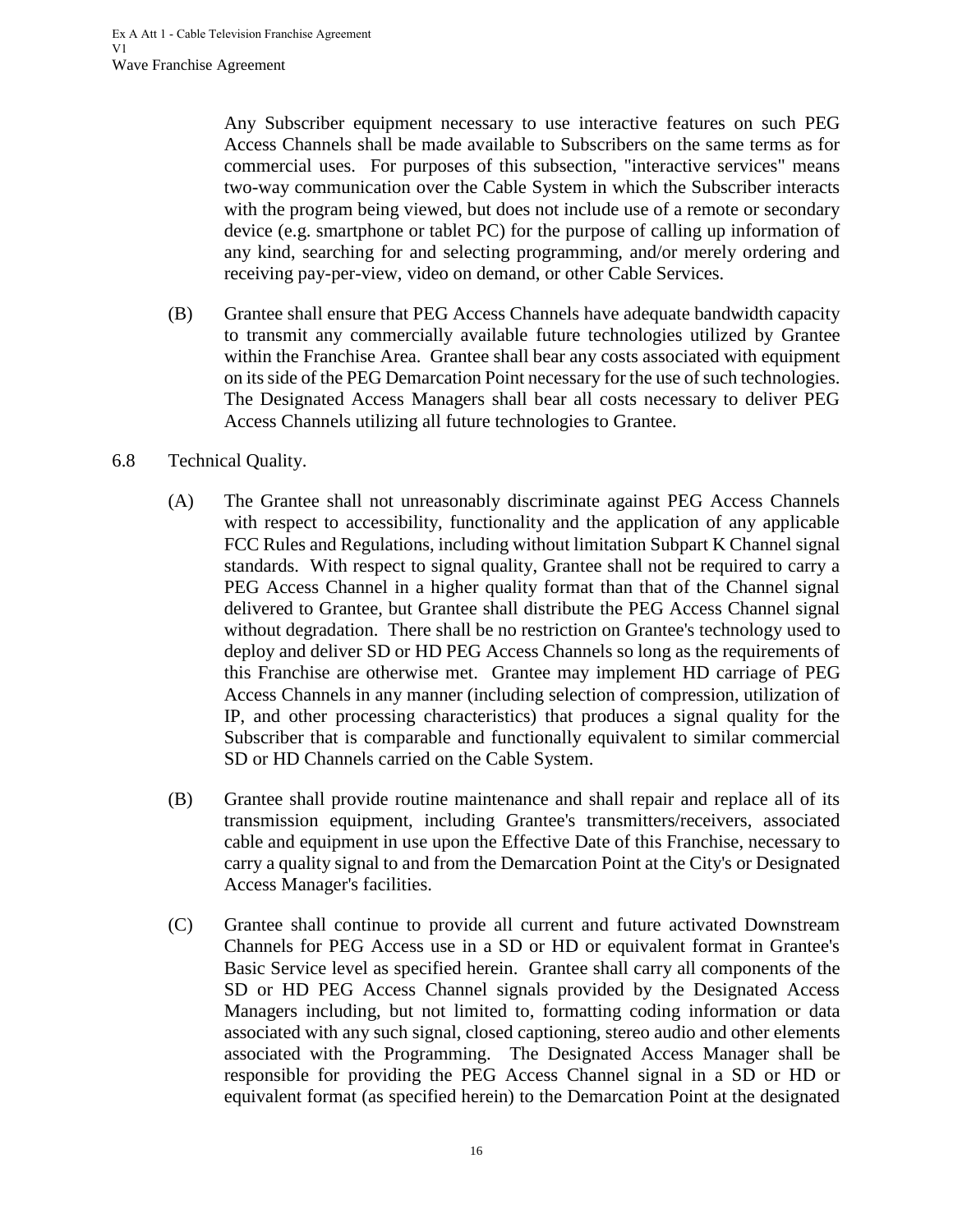point of origination for the PEG Access Channel. Grantee shall be responsible for costs associated with the transport and distribution of the SD or HD PEG Access Channel on its side of the Demarcation Point.

- (D) Grantee, at its sole cost, shall provide up to 25 hours of Video On Demand ("VOD") content, selected by the City and Designated Access Managers, per Access Channel for PEG Access over Grantee's VOD platform The hardware and software utilized to provide VOD services shall be in all respects of the same or better technical quality as the hardware and software utilized by Grantee in the provision of any other video on demand services offered over the Cable System, and shall be upgraded at Grantee's cost, when new hardware or software is utilized on Grantee's Cable System for other video on demand services. Grantee shall provide reasonable technical assistance to allow for proper use and operation when encoding hardware or software is installed and/or upgraded at City's or Designated Access Managers' facilities. After installation or Upgrade, the Designated Access Manager, at its sole cost and expense, must provide standard VOD packages (VOD asset, metadata ADI file, and poster art) that meet Grantee's requirements.
- (E) Grantee shall facilitate carriage of PEG Access Channels program listings on the interactive Programming guide, provided that the City shall hold Grantee harmless should the City or PEG providers fail to provide correct or timely information to the interactive guide Programmers. The City or Designated Access Managers shall bear all costs of this guide service.
- <span id="page-20-0"></span>6.9 Complimentary Service.
	- (A) Grantee agrees to continue to voluntarily furnish, at its sole cost, Basic Service and expanded Basic Service (or its future equivalent), including any required terminal equipment ("Complimentary Cable Service"), to all Schools, libraries, and buildings that it currently serves. After the Effective Date, Grantee agrees to install, maintain, and furnish Complimentary Cable Service to additional Schools, libraries, and buildings in the Franchise Area owned and operated by the City for public purposes and not residential use (residential areas of fire and police stations excepted). The City shall use its best efforts to fairly allocate Complimentary Cable Service to ensure the pro rata distribution among franchised wireline providers (taking into account any technical limitations of franchised wireline providers). After the Effective Date, Grantee's provision of Complimentary Cable Service installations shall be subject to Standard Installation.
	- (B) Grantee shall provide, free of charge, Complimentary Cable Service to all PEG origination locations in the City (which may include Designated Access Managers) ("Origination Locations") for the purpose of enabling such Origination Locations to monitor the PEG signals carried on Grantee's Cable System in the City. Grantee may meet this obligation by providing Origination Locations with a "Slingbox" or similar technology, free of charge.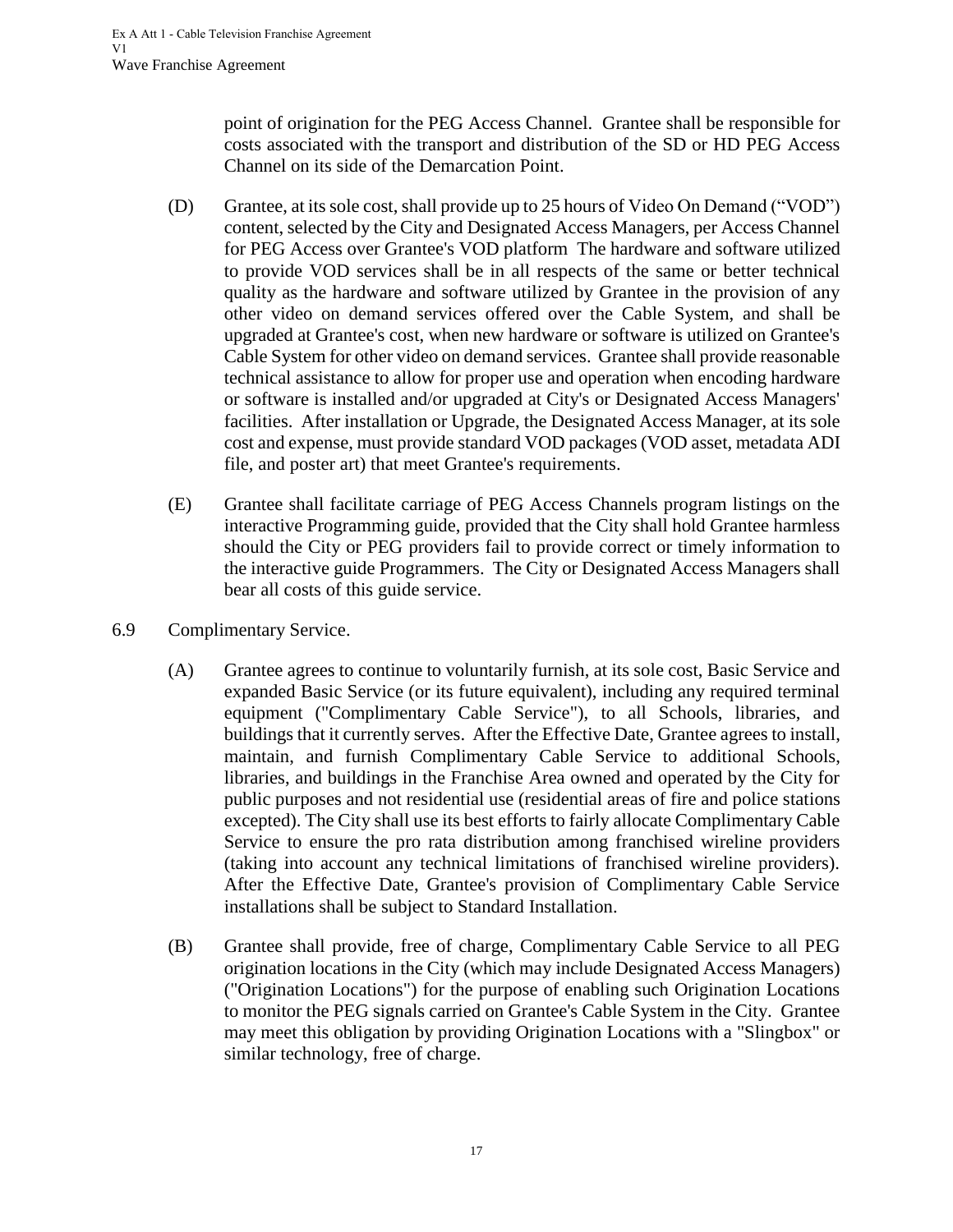- <span id="page-21-0"></span>6.10 PEG Access Channel Viewership Information.
	- (A) Survey Data. Upon written request, Grantee will share with the City any data it obtains in its normal course of business about PEG Access Channel viewership and demographics.
	- (B) Ratings. Upon written request, Grantee shall promptly provide copies of any ratings information it obtains on a regular basis in its normal course of business from a third party concerning viewership of PEG Access Channels to the City (for Cable Services provided on any Governmental or Educational Channel) and to the Designated Public Access Manager (for Cable Services provided on any Public Access Channel); provided, however, that with respect to any such ratings, Grantee shall redact any personally identifiable information prior to providing such information to the City or Designated Access Managers, as applicable. The preceding sentence shall not apply to any information Grantee receives from an ascertainment it has commissioned in connection with the renewal of the Franchise or to any information Grantee generates on its own in connection with such renewal.
- <span id="page-21-1"></span>6.11 PEG Information for Subscribers.
	- (A) Once every 12 months from the Effective Date, with a minimum of 60 days prior written notice from the City, Grantee shall make available at walk-in customer facilities, a newsletter or other similar publication provided by the City regarding PEG Programming and activities. The City will provide this information free of charge.
	- (B) Grantee shall include information about PEG Programming and activities in materials provided to Subscribers at the time of Cable Service installation.
	- (C) The Grantee shall include appropriate designation of the PEG Access Channels on Channel cards and other Channel listings provided to Subscribers.
- <span id="page-21-2"></span>6.12 Cost Treatment of PEG Costs.

The Grantee and the City acknowledge that the commitments provided in this section are in recognition that the current Franchise Fee is less than the federal statutory maximum. If the City elects to raise the Franchise Fee pursuant to municipal ordinance, the Grantee and the City each reserve all rights under applicable federal law. However, the Grantee agrees that its voluntary provision of Complimentary Service under subsection 6.9 will not be considered to be a voluntary commitment unless or until the City increases the Franchise Fee pursuant to municipal ordinance to the federal statutory maximum.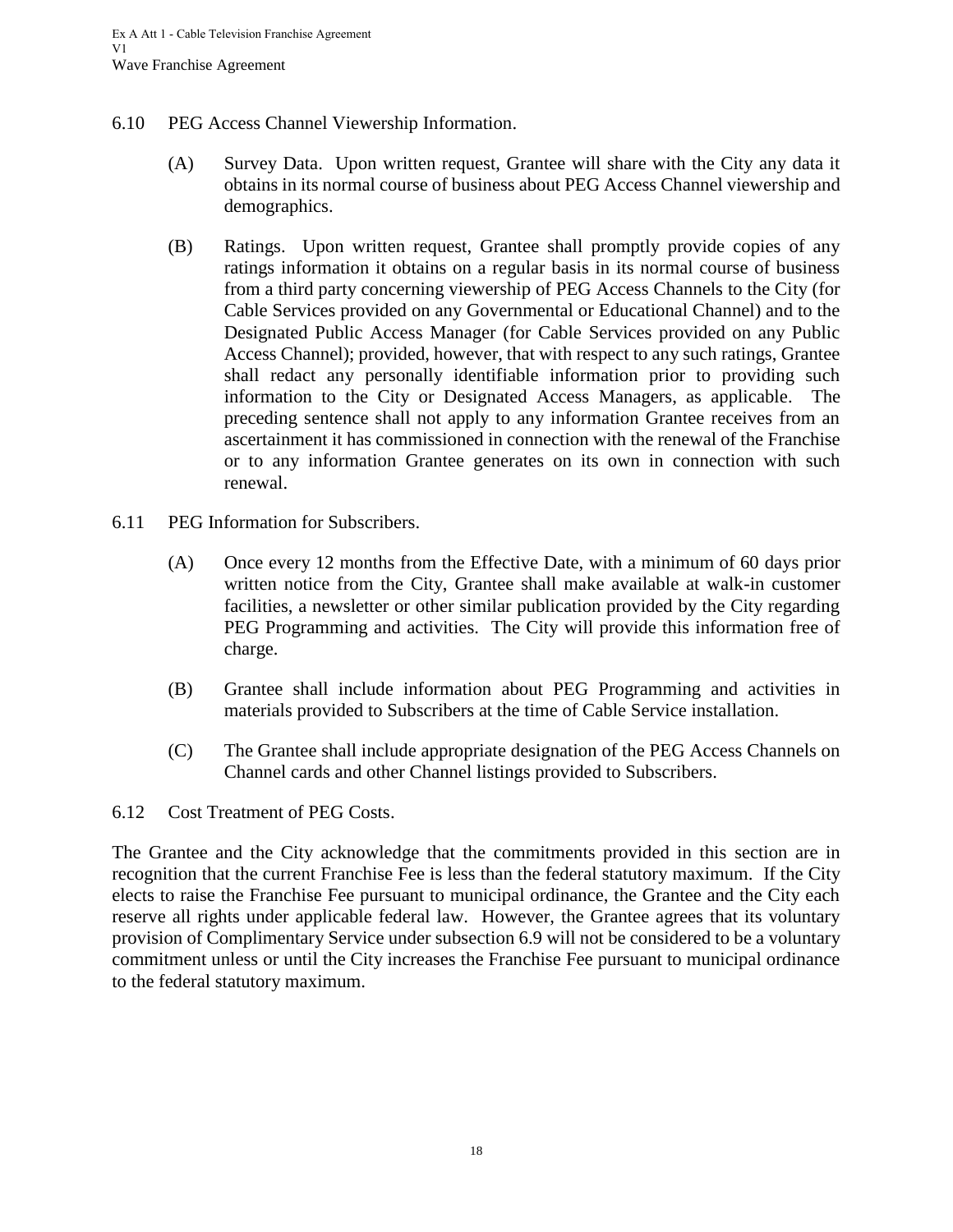# <span id="page-22-0"></span>**SECTION 7. GENERAL CABLE SYSTEM REQUIREMENTS**

<span id="page-22-1"></span>7.1 Cable System Characteristics.

Grantee's Cable System shall, at all times during the Franchise term, meet or exceed the following requirements:

- (A) Industry-accepted Equipment. The Cable System shall use equipment generally used in high-quality, reliable, modern systems of similar design, including, but not limited to, backup power supplies rated at a minimum of 12 hours at the Headend and two hours at each Fiber Optic node located throughout the Cable System. In addition, the Cable System's electronics shall be capable of passing through the signals received at the Headend without degradation (thus, for example, the System shall include components so that a signal received at the Headend in color may be received by a Subscriber in color and a stereo signal in stereo). The Facilities and equipment on the Cable System must be able to deliver high quality signals that meet or exceed FCC technical quality standards regardless of the particular manner in which the signal is transmitted. Grantee shall comply with all applicable laws and regulations concerning Cable System compatibility with Subscribers' television receivers and/or recording devices.
- (B) Grantee shall comply with all FCC regulations regarding scrambling or other encryption of signals.
- (C) No Deterioration to Access Signals. The Cable System shall be so constructed and operated that there is no significant deterioration in the quality of PEG Access Channels or Leased Access Channels, either Upstream or Downstream, as compared with any other Channels on the Cable System; however, Grantee shall not be required to alter a PEG Access Channel or Leased Access Channels if the Channel or signal received by Grantee is of poor quality. Deterioration refers to any signal problem, including, but not limited to, ghost images and other interference and distortions.
- (D) Parental Control. Grantee shall ensure that means are available to enable Subscribers to completely block out audio and video on any undesired Channels on the Cable System.
- (E) Program Security. The Cable System shall include equipment so that any pay-perview Programming can only be activated by the positive action of a Subscriber using, for example, a private identification number or other individual selection procedure.
- (F) Service to Persons with Disabilities. The Cable System shall transmit closed captions for all Programming that includes a closed caption signal. In addition, Grantee must have means available, and a publicly listed telephone number for such means, that will allow hearing or speech-impaired persons to contact the Grantee.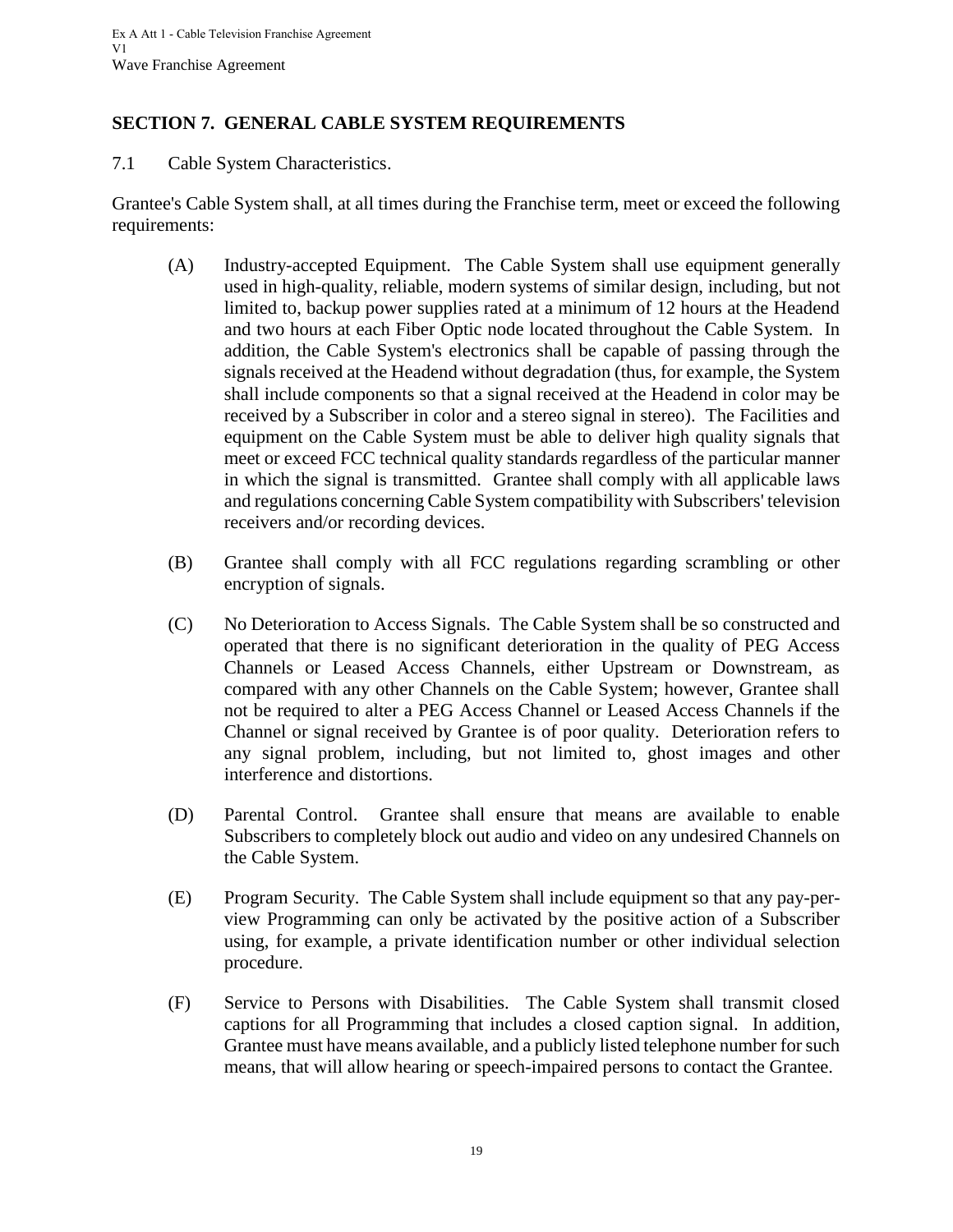- <span id="page-23-0"></span>7.2 Cable System Functionality.
	- (A) The City and Grantee agree that Grantee's Cable System has the following characteristics:
		- (1) bandwidth of at least 750 MHz on all active and passive components;
		- (2) no more than 1,500 homes passed on the average served from any fiber node; and
		- (3) bidirectional capability.
- <span id="page-23-1"></span>7.3 Emergency Alert System.

At all times during the term of this Franchise, Grantee shall provide and maintain an Emergency Alert System ("EAS"), consistent with applicable federal law and regulations including 47 C.F.R., Part 11, and any Washington State Emergency Alert System Plan requirements.

## <span id="page-23-2"></span>**SECTION 8. UPGRADE & EXTENSION PROJECT SPECIFICATIONS**

<span id="page-23-3"></span>8.1 Introduction.

Any Cable System Upgrade project shall be designed so as to minimize Cable Service interruptions and inconvenience to Subscribers. Subscribers will be informed of the impending Upgrade project and the benefits of the new Cable System. Grantee will maintain a toll-free telephone number during construction, so that Subscribers may call with questions or complaints.

<span id="page-23-4"></span>8.2 Construction Plan and Practices Submittals and Approvals.

Upon written request by the City, the Grantee will allow the City to view current copies of its applicable construction procedures and Fiber Optics manuals. Grantee will supply copies of these manuals to all contractors engaged by Grantee for projects including construction of Fiber Optics, and ensure through routine inspections that all contractors comply with such practices. Upon written request by the City, Grantee will provide periodic updates, as specified by the City, of its construction plans.

<span id="page-23-5"></span>8.3 Compliance with Construction and Safety Standards.

Grantee will construct and maintain its Cable System using applicable City codes and the following safety codes and construction standards in its construction practices:

- (A) NEC National Electrical Code
- (B) NESC National Electrical Safety Code
- (C) OSHA Occupational Safety and Health Act
- (D) WISHA Washington Industrial Safety and Health Act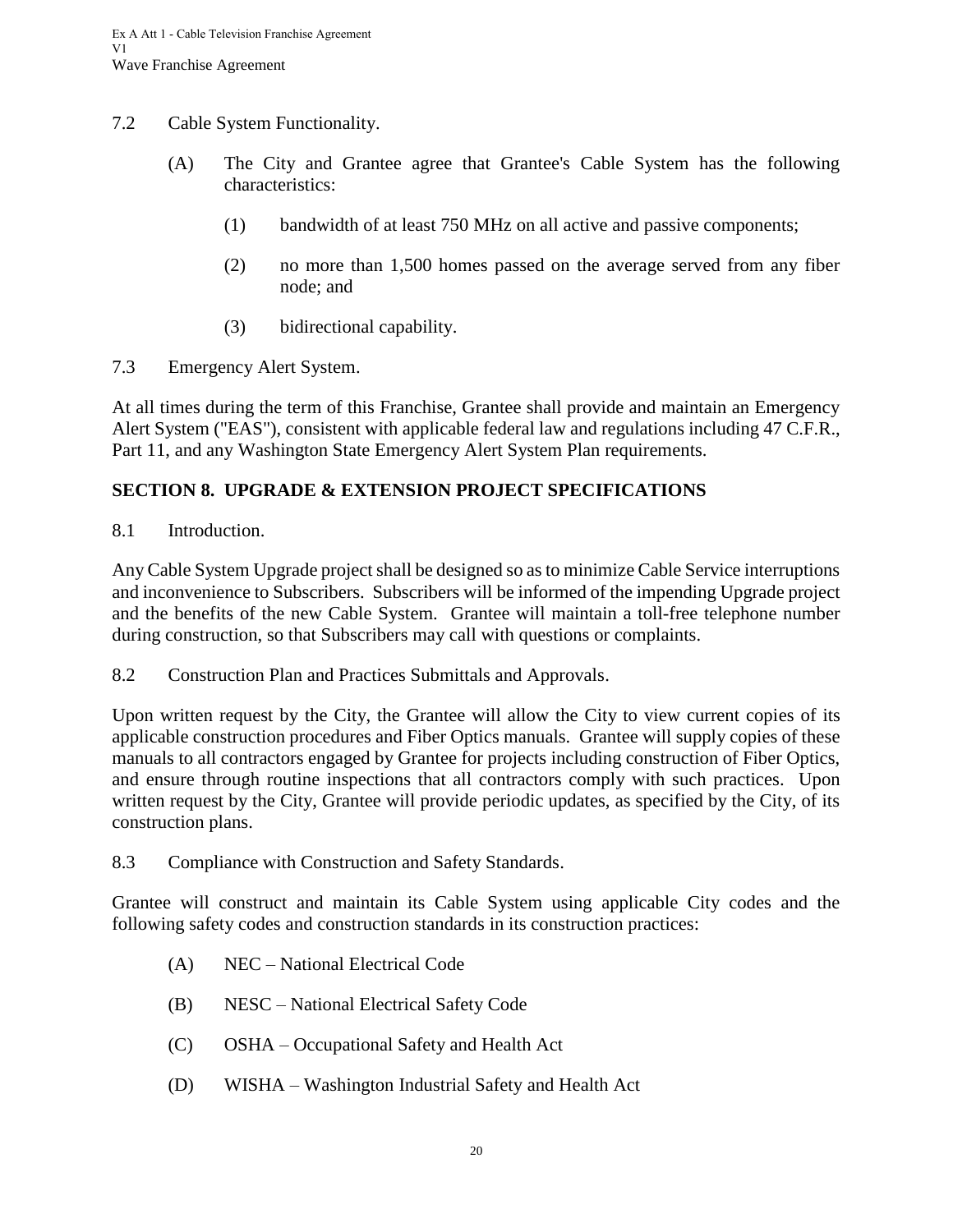Nothing herein shall preclude Grantee from raising any and all defenses it may have under applicable codes, including the argument that its Cable System may be grandfathered under prior provisions of such applicable codes.

<span id="page-24-0"></span>8.4 Quality of Work.

Grantee will construct its Cable System in compliance with generally accepted industry standards, consistent with subsection 13.5.

<span id="page-24-1"></span>8.5 Quality of Service.

During Upgrade, Grantee agrees to provide Cable Service at a level consistent with current FCC standards.

<span id="page-24-2"></span>8.6 Construction and Work Permits, Licenses and Permission.

Grantee agrees to file for and secure any required permits and/or licenses prior to commencement of any activity in the public Right of Way that would require permits or licenses. Consistent with the requirements of any permit or license, Grantee shall notify the City when permitted work is completed to facilitate inspection.

<span id="page-24-3"></span>8.7 Construction Area Safety and Cleanup.

Grantee agrees to inspect its contractor(s) on a regular basis and ensure that both its personnel and contractor(s) provide clean-up of all workplaces and adhere to industry safety as well as all state and local safety standards. Upon written request of the City, Grantee shall provide specified periodic reports of its inspections to the City.

<span id="page-24-4"></span>8.8 Component and Cable System Tests, Records and Test Points.

Grantee will test all active components before installation into the Cable System, consistent with subsection 9.3.

<span id="page-24-5"></span>8.9 Service Cutover Process.

Grantee agrees to adopt the necessary procedures to ensure minimal disruption of Cable Service to Subscribers when activating and converting Subscribers after an Upgrade.

#### <span id="page-24-6"></span>**SECTION 9. TECHNICAL OPERATION AND MAINTENANCE STANDARDS AND REQUIREMENTS**

<span id="page-24-7"></span>9.1 Technical and Safety Standards.

Grantee will construct and maintain its Cable System using applicable City codes and the following safety codes and construction standards:

- (A) NEC National Electrical Code
- (B) NESC National Electrical Safety Code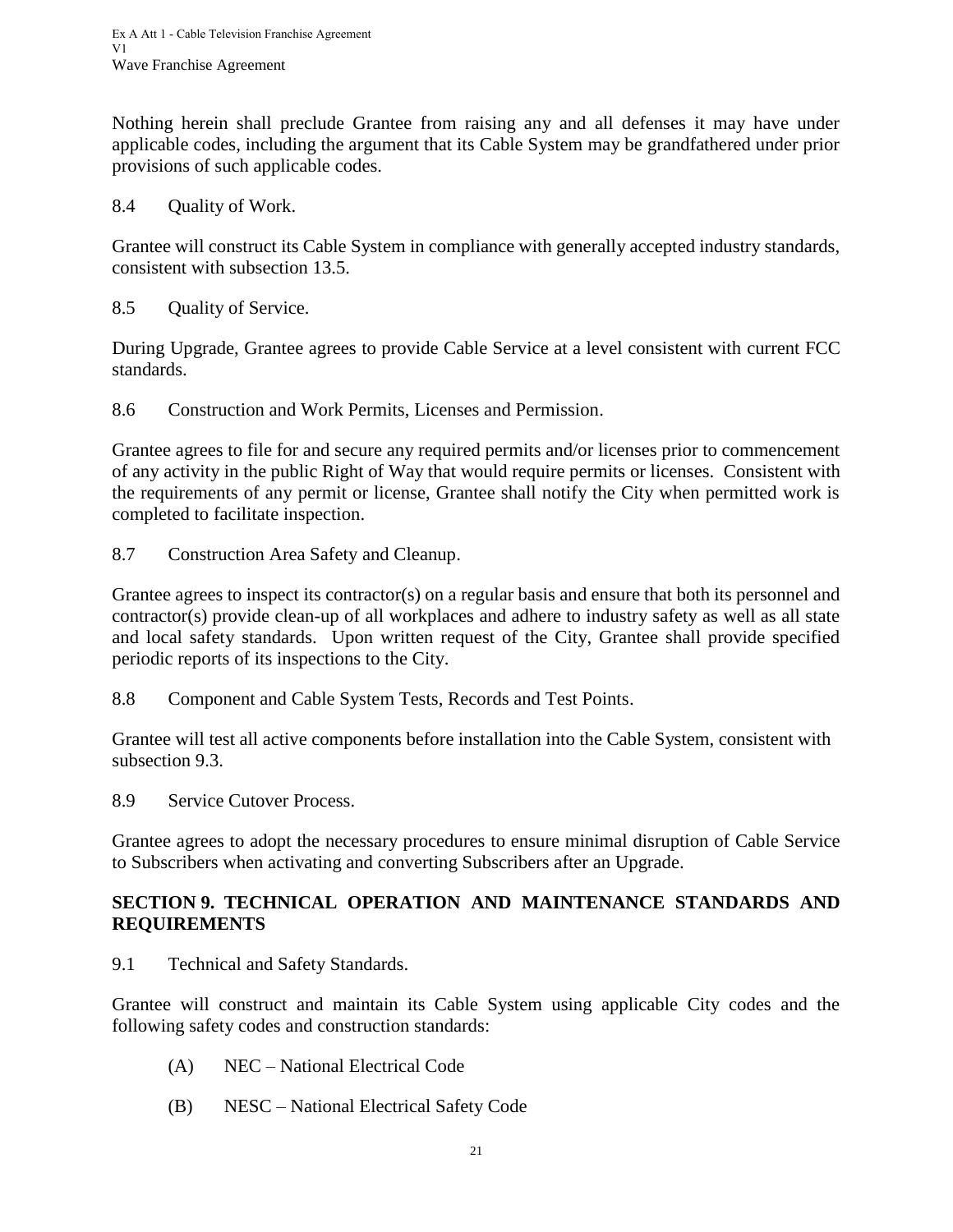- (C) OSHA Occupational Safety and Health Act
- (D) WISHA Washington Industrial Safety and Health Act

Nothing herein shall preclude Grantee from raising any and all defenses it may have under applicable codes, including the argument that its Cable System may be grandfathered under prior provisions of applicable codes.

<span id="page-25-0"></span>9.2 Network Monitoring and Repair.

Grantee shall monitor all power supplies and fiber nodes, utilizing the then-current industry standard status monitoring techniques and will effect repairs within a 24 hour time period as required by applicable FCC rules and regulations.

<span id="page-25-1"></span>9.3 Routine Maintenance and Performance Testing.

The technical standards used in the operation of the Cable System shall comply, at a minimum, with the technical standards promulgated by the FCC relating to Cable Systems pursuant to Title 47, Section 76, Subpart K of the Code of Federal Regulations, as may be amended or modified from time to time, which regulations are expressly incorporated herein by reference. Grantee will maintain the Cable System by providing routine maintenance and performance testing to meet such standards.

<span id="page-25-2"></span>9.4 Spare Parts.

Grantee shall have immediately available a sufficient supply of spare parts to effect repairs in accordance with the requirements of this Franchise.

<span id="page-25-3"></span>9.5 Testing Notification.

Grantee shall notify the City in advance of testing for compliance with FCC signal standards. The City, at its sole cost and expense, may have a representative present to observe such tests and may designate one location to be tested. Upon written request, Grantee shall provide the City with a report of results of testing for compliance with FCC standards in accordance with subsection  $17.2(K)$  of this Franchise and upon request (but not more than twice a year). Such report shall state, in pertinent part, that the Cable System is in full compliance with FCC rules and regulations or, in the alternative, setting forth with specificity and in detail all areas of non-compliance, their actual or likely scope and causes, and a plan for instituting corrective measures to immediately and permanently correct the non-compliance.

<span id="page-25-4"></span>9.6 NESC Records.

Upon written request by the City, Grantee shall provide, consistent with subsection 17.1, any records that may be required by the NESC rules that apply to the construction and maintenance of Grantee's Cable System in the City.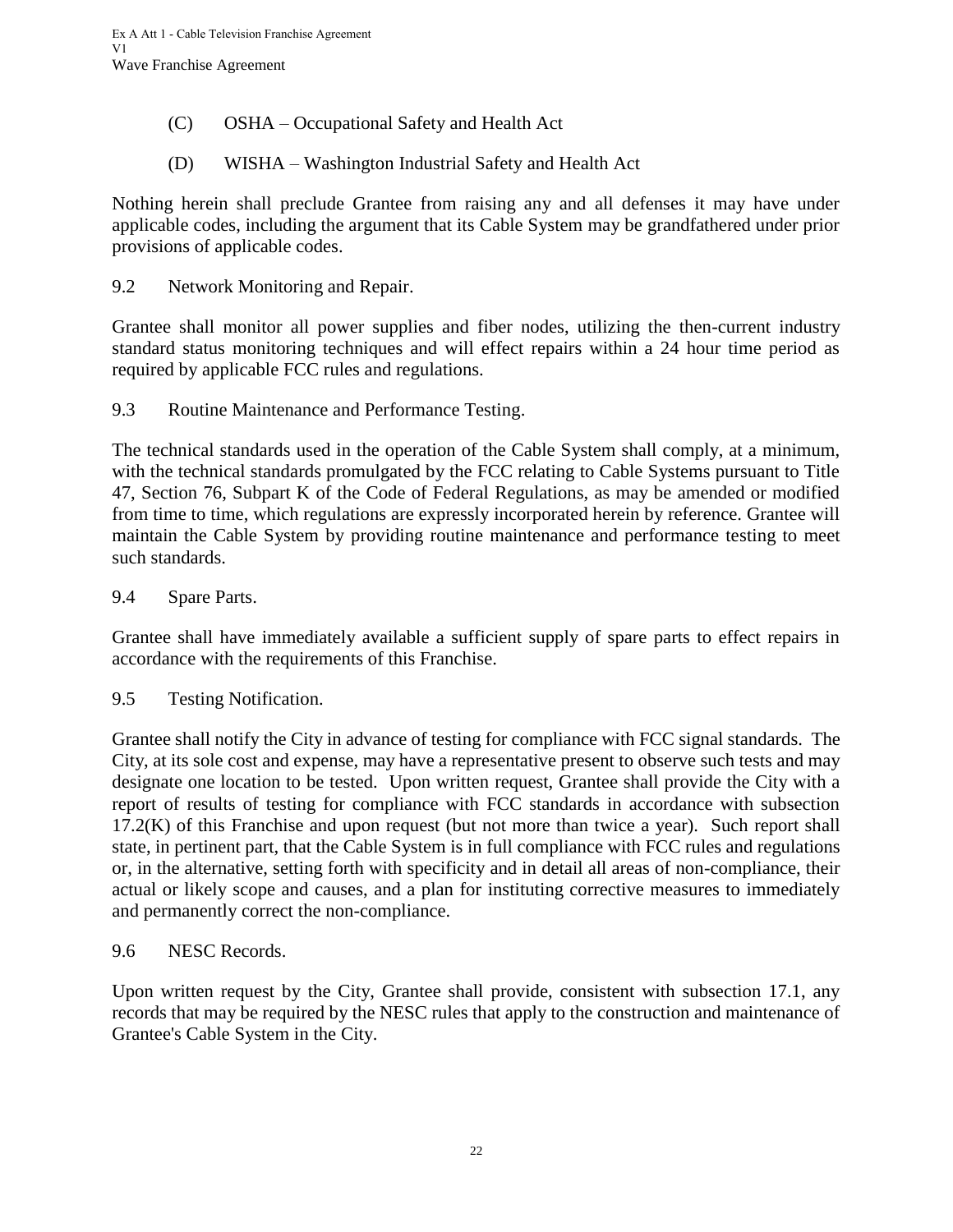#### <span id="page-26-0"></span>9.7 Service Connections.

- (A) Standard Installation for an unwired Dwelling Unit. Standard Installation of an unwired Dwelling Unit shall be installation of wiring to enable provision of Cable Service to the Subscriber's Dwelling Unit located up to and including 125 feet from the existing distribution system, plus additional inside wire and at least one outlet sufficient to receive Cable Services.
- (B) Standard Installation for a prewired Dwelling Unit. Standard Installation of a prewired Dwelling Unit shall be installation of Cable Service to the Demarcation Point located on the Subscriber's property up to and including 125 feet from the Subscriber's property line, sufficient to receive Cable Services and where the prewired equipment will allow the Cable System to meet all FCC technical requirements.
- (C) Non-Standard Installations. Any installation of Cable Service that requires the installation of Facilities from a point more than 125 feet from the Subscriber's property line to: (1) in the case of a prewired Dwelling Unit, the Demarcation Point; or (2) in the case of an unwired Dwelling Unit, a point not less than 12 inches from the exterior wall of the Dwelling Unit. Non-standard installation also means any underground installation in an area where plant Facilities are not underground; any installation calling for multiple outlets in a Dwelling Unit; or a commercial or MDU installation.
- (D) Rates and Charges. Charges for Standard Installations may not exceed the Grantee's published rates. Charges for Non-Standard Installations including costs incurred for any boring, shall not exceed the Grantee's reasonable and nondiscriminatory hourly service charge for non-standard transactions, and may be applied only to that portion of the installation defined as a Non-Standard Installation in subsection 9.7(C) above.

#### <span id="page-26-1"></span>**SECTION 10. SUBSCRIBER AND SERVICE STANDARDS**

<span id="page-26-2"></span>10.1 Subscriber Service Standards, Complaint Procedure, Reporting, and Credits.

Subject to subsection 1.5, Grantee shall comply with the customer service standards, procedures, and requirements as set forth in SMC 21.60.820, SMC 21.60.830, SMC 21.60.840, and SMC 21.60.850 for the provision of Cable Services to its Subscribers. Grantee may substitute its internal system of customer credits and reimbursements for the credits and reimbursements set forth in SMC 21.60.850, so long as the categories of violations and credit amounts are materially equivalent. The City agrees that it will not seek Liquidated Damages before the second reporting period of the Franchise based on the customer service standards, procedures, or requirements set forth in SMC 21.60.820, SMC 21.60.830, SMC 21.60.840, and SMC 21.60.850.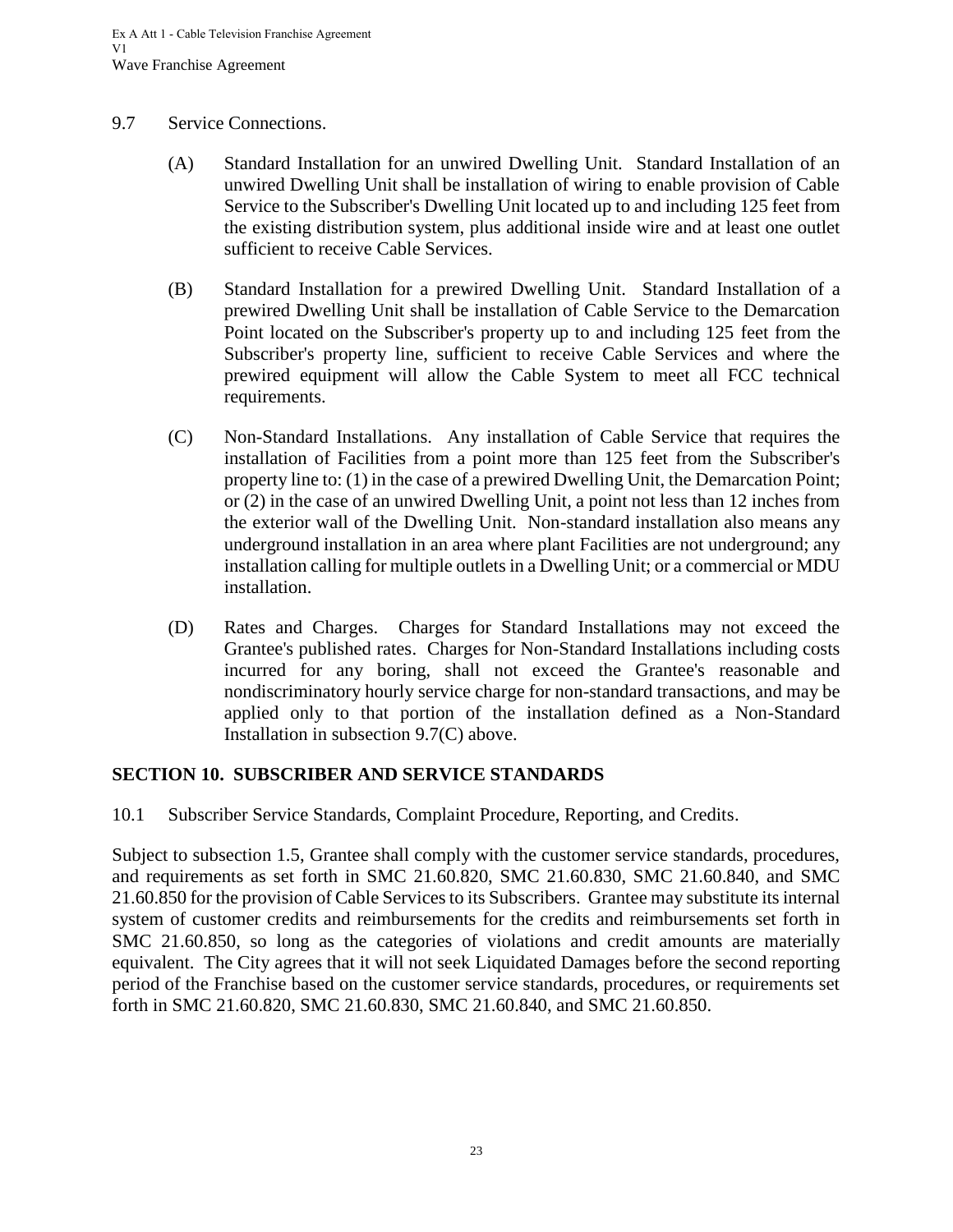#### <span id="page-27-0"></span>10.2 Subscriber Rights.

- (A) Discrimination Prohibited. Grantee shall comply at all times with all applicable laws, rules, and regulations including the terms of the Franchise relating to nondiscrimination.
	- (1) All Grantee rates and charges shall be published and non-discriminatory. Except as provided hereunder or under federal law, Grantee shall establish similar rates and charges for all Subscribers receiving similar services, regardless of type of Dwelling Unit, race, color, religion, age, sex, gender identity, marital or economic status, national origin, sexual orientation, political ideology, creed, ancestry; the presence of any sensory, mental, or physical handicap; or geographic location to the extent required by applicable law within the Grantee's Franchise Area. Nothing in this subsection shall be construed to prohibit the temporary reduction or waiving of rates and charges in conjunction with promotional campaigns to Subscribers or discounted rates for the provision of Cable Services to Multiple Dwelling Unit buildings.
	- (2) Grantee shall not deny Cable Service, or otherwise discriminate against Subscribers or Access Programmers on the basis of type of Dwelling Unit, race, color, religion, age, sex, gender identity, marital or economic status, national origin, sexual orientation, political ideology, creed, ancestry; the presence of any sensory, mental or physical handicap; or geographic location within the Grantee's Franchise Area.
	- (3) The Grantee shall not take any retaliatory action against a Subscriber because of the Subscriber's exercise of any right it may have under federal, state, or local law, nor may the Grantee require a Subscriber to waive such rights as a condition of service.
- (B) Privacy. Grantee shall comply with the Subscriber privacy regulations set forth in 47 U.S.C. § 551 and any lawful state or local laws pertaining to Cable Services privacy.
- (C) Services to People with Disabilities. The Grantee shall make Cable Service available to person with disabilities in accordance with the Cable Code, SMC 21.60.
- (D) Permission of Property Owner or Tenant for Installation. Grantee shall not install or attach any of its Facilities to any Dwelling Unit or other property without first securing the written permission of the owner or tenant of any property involved, or of such other person who has the apparent right to approve or disapprove the installation or attachment (authorized party), except if there is an existing utility easement. Grantee shall make a reasonable effort to verify that such other person has such approval rights. If such permission or easement is later revoked in a writing received by Grantee, the Grantee, at the request of the authorized party, shall promptly remove any of its Facilities and promptly restore any portion of the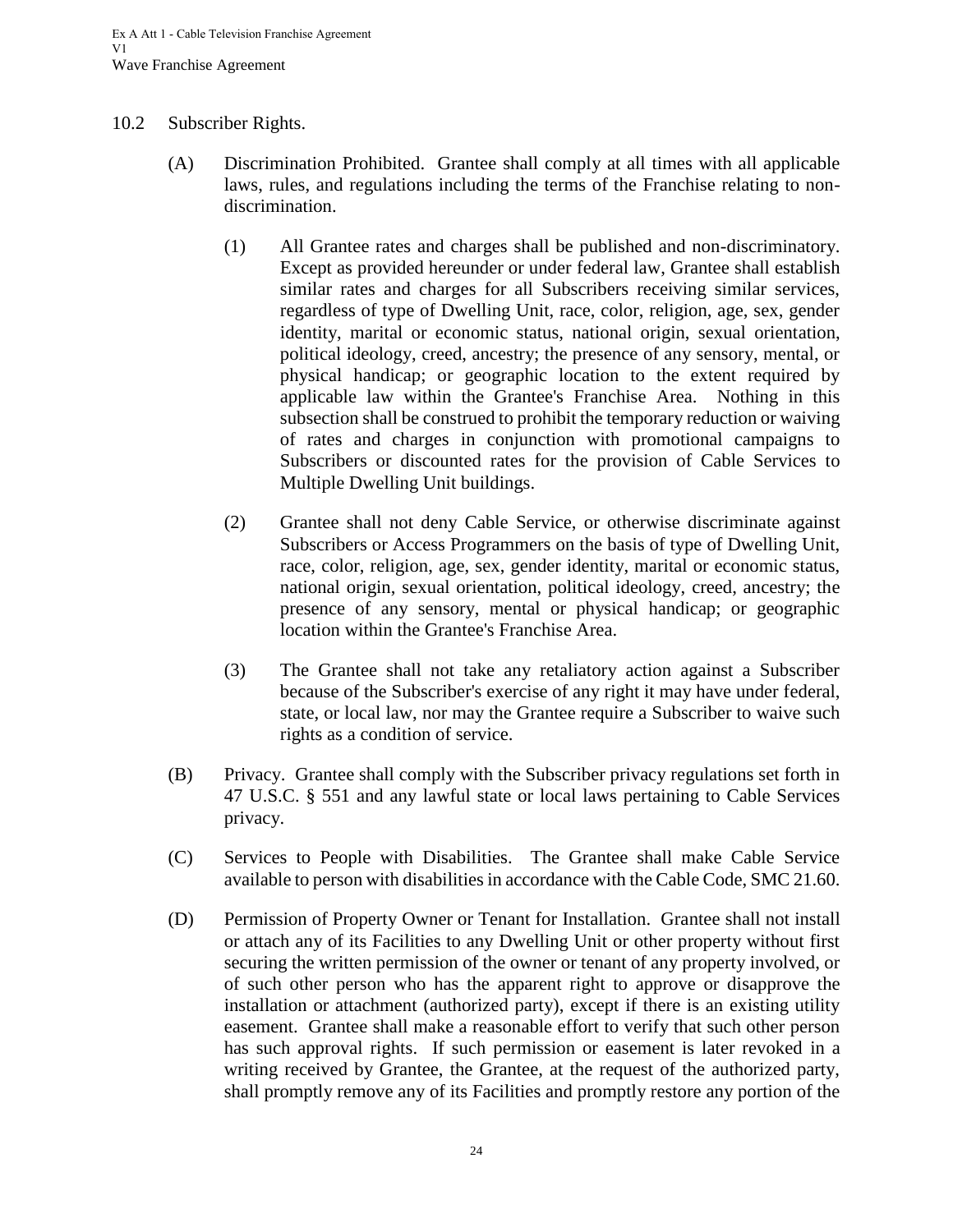property affected by the Facilities to its original condition at Grantee's expense. Grantee shall perform all such installations and removals in compliance with state and local law and shall be responsible for any damage to residences or other property caused by the installation or the removal. Provision of Cable Service may not be conditioned on any right of entry agreement that requires an exclusive, longterm service commitment. However, the preceding sentence does not affect the Grantee's right to furnish additional consideration in exchange for such a right of entry agreement.

# <span id="page-28-0"></span>**SECTION 11. COMPENSATION AND AUDITING**

<span id="page-28-1"></span>11.1 Amount of Compensation.

In consideration of permission to use the Rights of Way of the City, the Grantee shall pay annually as a Franchise Fee to the City, throughout the duration of this Franchise, an amount of up to five percent of Grantee's Gross Revenues. The Franchise Fee shall be set by ordinance passed by the City Council. If during the term of this Franchise, the FCC, federal or state government, or the courts allow the City to impose a Franchise Fee greater than the five percent authorized by federal law, the City shall have the right to increase the Franchise Fee to take full advantage thereof. Any change in Franchise Fee percentage shall be subject to the provision of subsection 1.4 of this Franchise.

<span id="page-28-2"></span>11.2 Effect of Additional Commitments on Franchise Fees.

Except as specifically provided in this Franchise or permitted by federal or state law, no term or condition in this Franchise shall in any way modify or affect the Grantee's obligation to pay the Franchise Fee. Although the total sum of Franchise Fee payments and additional financial and other obligations of this Franchise may exceed five percent of Grantee's Gross Revenues in any 12month period, Grantee agrees that the sole Franchise Fee provided for in this Franchise is the Franchise Fee called for in subsection 11.1 and that no other obligation of Grantee under this Franchise constitutes a Franchise Fee, nor shall any such obligations be offset or credited against any Franchise Fee payments due to the City, except pursuant to this Franchise, other City Ordinance, or federal or state regulation or law, including the FCC's 621 Order.

- <span id="page-28-3"></span>11.3 Payment of Franchise Fees on Bundled Services.
	- (A) In the event Grantee bundles or combines Cable Services (which are subject to the Franchise Fee) with Non-Cable Services (which are not subject to the Franchise Fee) so that Subscribers pay a single fee for more than one class of service resulting in a discount on Cable Services, Grantee agrees that for the purpose of calculation of the Franchise Fee, it shall allocate to Cable Service revenue, including late fee revenue, no less than a pro rata share of the revenue received for the bundled or combined services. The pro rata share shall be computed on the basis of the published charge for each service in the bundled or combined classes of services when purchased separately.
	- (B) This subsection is not intended to apply to reductions in Franchise Fees that result from other causes such as changes in the law, Subscriber losses, Subscriber service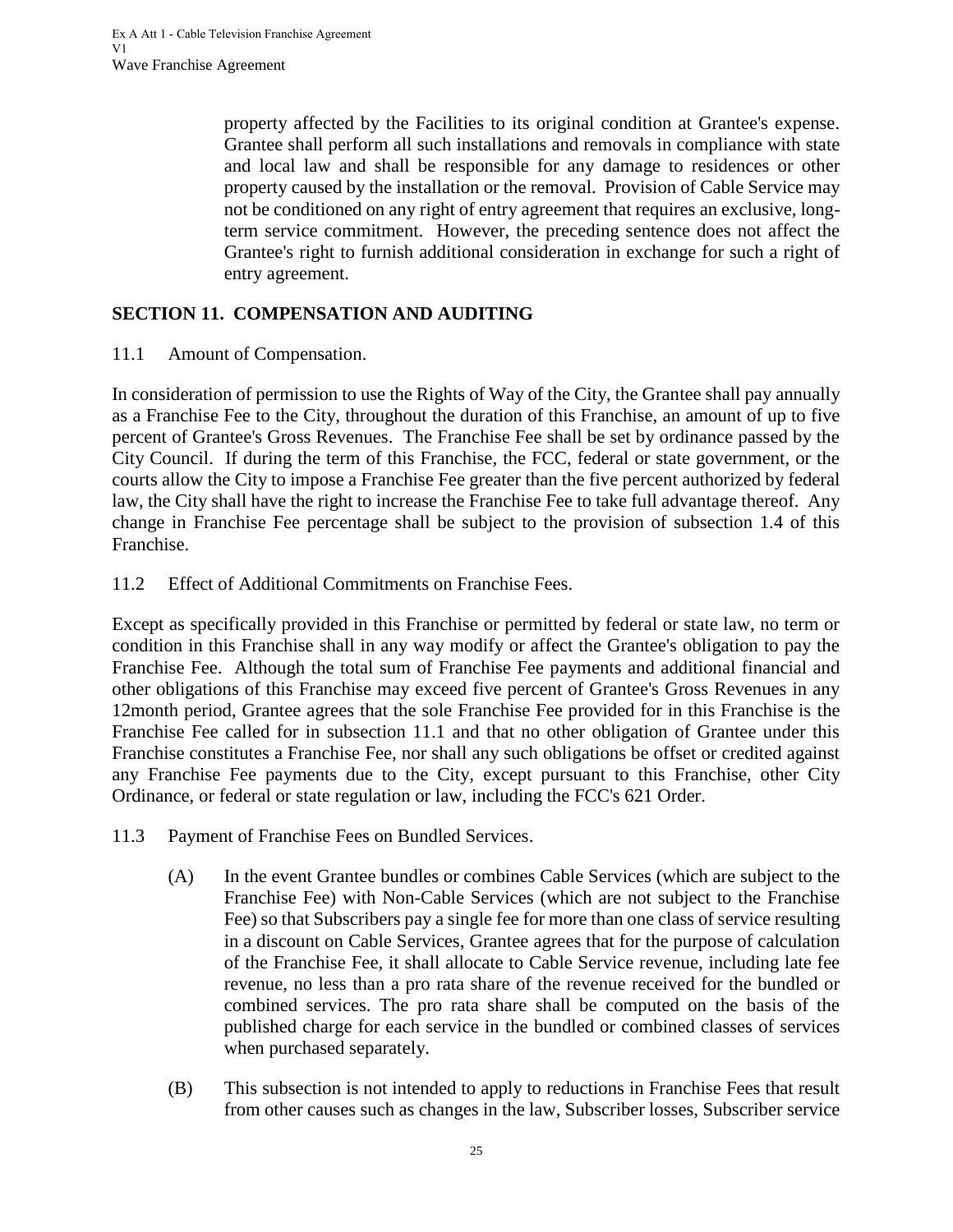downgrades, Force Majeure, or short-term promotional activities (i.e., premium channel discounts or sales).

- (C) The City shall have the right to audit records regarding the allocation of revenues derived from bundles involving Cable Services and Non-Cable Services. Upon the City's written request, Grantee will meet with a designated City representative following reasonable advance notification, of not less than 30 days, to explain the methodology Grantee is using to allocate revenues generated from bundled services. If the City reasonably believes Grantee is allocating bundled revenues contrary to the provisions of subsection 11.3, the City may submit the matter to Judicial Arbitration and Mediation Service for mediation. The cost of the mediation shall be shared equally between the City and the Grantee. Participation in mediation shall not prejudice the right of either party to bring the matter to a court of competent jurisdiction or pursue any other remedies available to them in this Franchise or by law.
- <span id="page-29-0"></span>11.4 Payments and Monthly Reports.
	- (A) Payments. Grantee's Franchise Fee and PEG Fee payments to the City shall be computed monthly following the Effective Date of this Franchise. Each payment shall be due and payable at the same time as the Utility Business and Occupation Tax payment for the same period. If requested by the City in writing, the Franchise Fee and PEG Fee payments shall be issued separately.
	- (B) Monthly Reports. Grantee shall also provide a written report to the City, verified by an officer of Grantee, containing an accurate statement in summarized form, as well as in detail, of Grantee's Gross Revenues and the computation of the payment amount. Such reports shall be in form and substance satisfactory to the City and shall include revenue by product category.
- <span id="page-29-1"></span>11.5 Interest on Late Payments.

Payments not received within 45 days from the quarter ending date shall be assessed interest compounded at the rate of one percent per month from the due date or the highest rate allowed by law, whichever is greater, but not to exceed 18 percent in any event.

<span id="page-29-2"></span>11.6 Acceptance of Payment and Recomputation.

No acceptance of any payment shall be construed as an accord by the City that the amount paid is, in fact, the correct amount, nor shall any acceptance of payments be construed as a release of any claim the City may have for further or additional sums payable or any other claim or right. All amounts paid shall be subject to audit and recomputation by the City, provided that such audit and recomputation is completed, and any claim made by the City, within six years of the date payment was due. If the City requests in writing that the Grantee provide, or cause to be provided, any Documents reasonably within the scope of the audit, and the Grantee fails within 30 days of receipt of the request to provide such Documents or cause it to be provided, then the six year period shall be extended by one day for each day or part thereof beyond 30 days that Grantee's failure to provide the Document continues and Grantee shall pay Liquidated Damages in accordance with subsection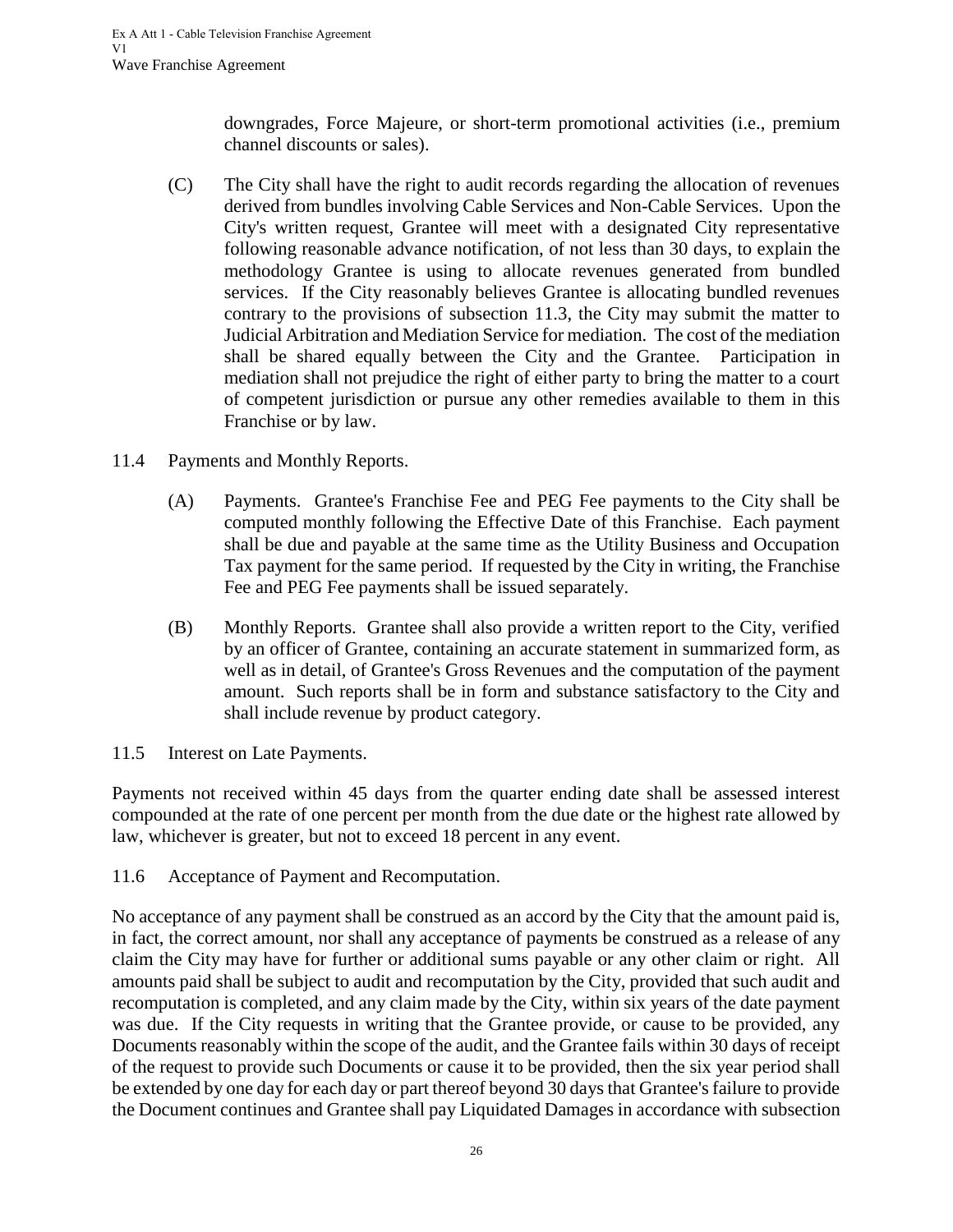19.2. If the City requests information for the audit that is not prepared in the ordinary course of business, Grantee shall provide such additional information within 60 days of the request or provide an explanation of the timeframe for producing the requested information.

- <span id="page-30-0"></span>11.7 Audits.
	- (A) The City reserves the right to conduct audits relating to matters arising under this Franchise or to retain an independent Certified Public Accountant to conduct such audits. In the event an audit results in a determination that Grantee has underpaid any Franchise Fee arising under this Franchise by five percent or more, or materially misstated financial information in any report furnished to the City, Grantee shall reimburse the City for the reasonable and customary costs of the audit.
	- (B) Grantee shall pay to the City any amounts any audit indicates are owed following an independent review of such audit. Such payment shall be made whether or not the Grantee's obligation for such payment arose before or after the Effective Date of this Franchise.
- <span id="page-30-1"></span>11.8 Compensation for Non-Cable Services.

Nothing in this Franchise should be construed as a limitation or expansion of the City's authority to require compensation for the use of its Rights of Way for the provision of Non-Cable Services to the extent permitted by applicable law.

<span id="page-30-2"></span>11.9 No Offset or Credit Against Franchise Fees.

The City and Grantee agree that any utility tax, business and occupation tax, or similar tax shall be in addition to any Franchise Fees required herein and there shall be no offset or credit against Franchise Fees for any utility tax, business and occupation tax, or similar tax, subject to applicable law.

## <span id="page-30-3"></span>**SECTION 12. INDEMNIFICATION, INSURANCE, BONDS AND SECURITY FUND.**

- <span id="page-30-4"></span>12.1 Indemnification.
	- (A) General indemnification. Grantee shall indemnify, defend, and hold the City, its officers, agents, and employees harmless from any claim for injury, damages, loss, liability, cost or expense arising in whole or in part from, incident to or connected with any act or omission of the Grantee, or its Parent Corporation, their agents, contractors or subcontractors, or any of their employees, including without limitation any construction, operation, maintenance, excavation, reconstruction, or any other act done under this Franchise by or for Grantee, its Parent Corporation, their agents, contractors, subcontractors or their employees, and including any neglect or omission to keep the Cable System in a safe condition. Grantee's obligation to indemnify, defend and hold the City harmless includes the obligation to pay attorneys' fees, expert fees, and all other costs of defending any indemnified claim, and all such costs incurred in recovering against Grantee under this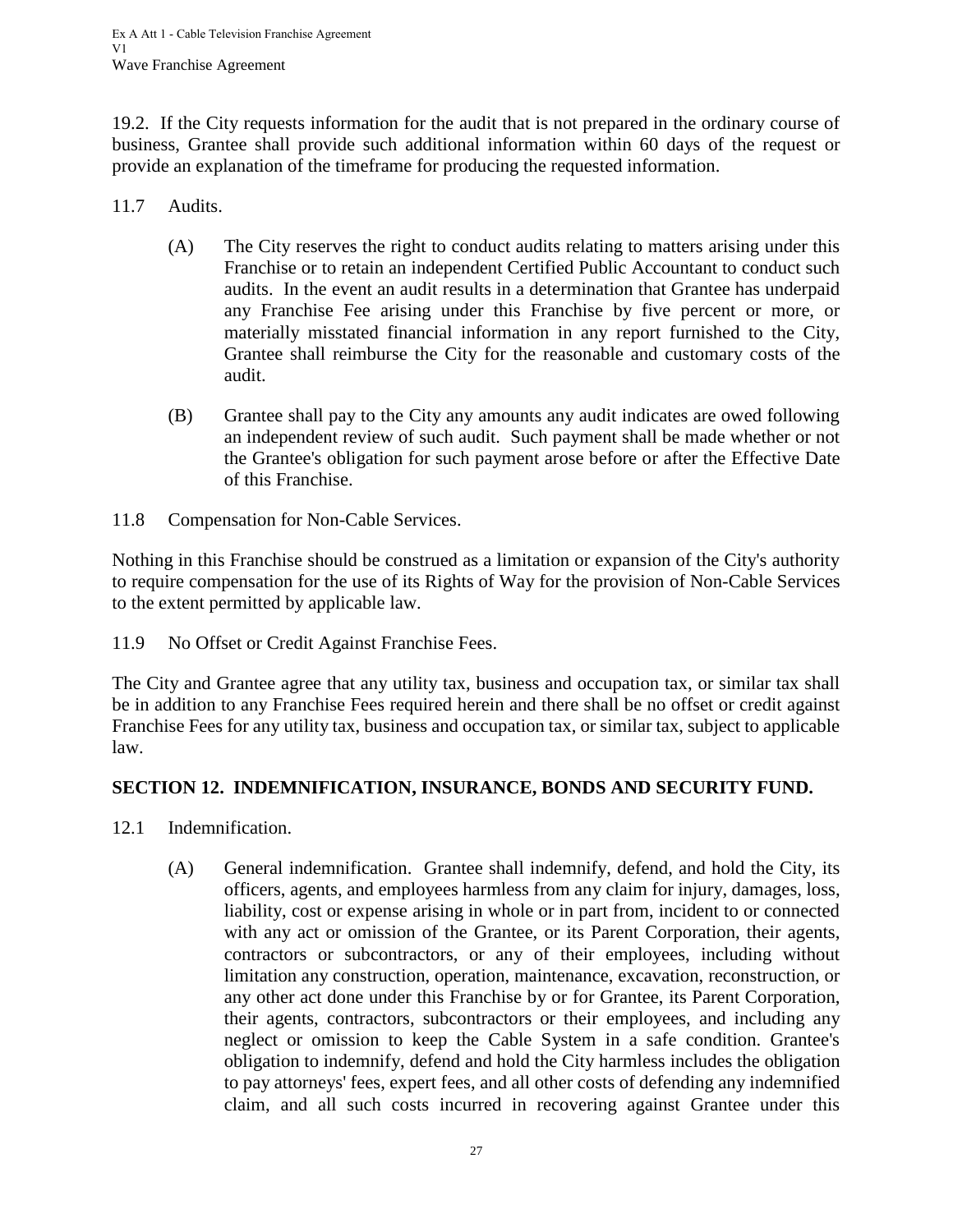indemnity provision. To the maximum extent permitted by law, Grantee's indemnity obligation shall not be extinguished or reduced in the event that an act or omission of the indemnified parties is a concurrent or contributing cause of the claim, but no indemnity shall be owed in the event that the cause of any claim is the sole negligence of the City or a willful act or omission of the City in violation of this Franchise. Grantee shall consult and cooperate with the City in the conduct of the City's defense. The City shall fully cooperate with the Grantee in said defense.

- (B) Indemnification for Relocation. Grantee shall indemnify the City for any damages, claims, additional costs or expenses assessed against or payable by the City arising out of or resulting, directly or indirectly, from Grantee's failure to remove, adjust, or relocate any of its Facilities located on City property or Right of Way in a timely manner in accordance with subsections 13.3, 13.4, and 13.5 and a relocation schedule furnished to Grantee by the City in writing, unless Grantee's failure arises directly from the City's negligence or willful misconduct, or failure of necessary third parties to cooperate with such relocation.
- (C) Duty to Give Notice and Tender Defense. The City shall give the Grantee timely written notice of the making of any claim or of the commencement of any action, suit, or other proceeding covered by this indemnity. In the event any such claim arises, the City or any other indemnified party shall tender the defense thereof to the Grantee and the Grantee shall have the right and duty to accept the tender and thereafter to defend, settle, or compromise any claims arising hereunder and the City shall cooperate fully therein.
- (D) Exception to Duty to Tender Defense. Notwithstanding the above, the City shall have no obligation to tender a defense as a condition of the indemnity where there is a material conflict between the interests of the Grantee and the City.
- <span id="page-31-0"></span>12.2 Insurance.
	- (A) Grantee shall maintain on file with the City a certificate of insurance that includes an additional insured endorsement with the minimum coverage and limits of liability specified below; as respects the scope of such coverage, Grantee specifically acknowledges that the limits of liability requirements specified shall neither be construed as a limitation of Grantee's liability nor shall it be construed to inure to the benefit of any insurer by serving as a limitation or cap of any insurer's limits of liability that would otherwise apply.
	- (B) Grantee shall maintain:
		- (1) Commercial General Liability (CGL) insurance written on an occurrence form at least as broad as ISO CG 00 01, with Minimum Limits of Liability: \$5,000,000 per Occurrence, \$5,000,000 Premises/Operations, Products/Completed Operations Aggregate, Personal/Advertising Injury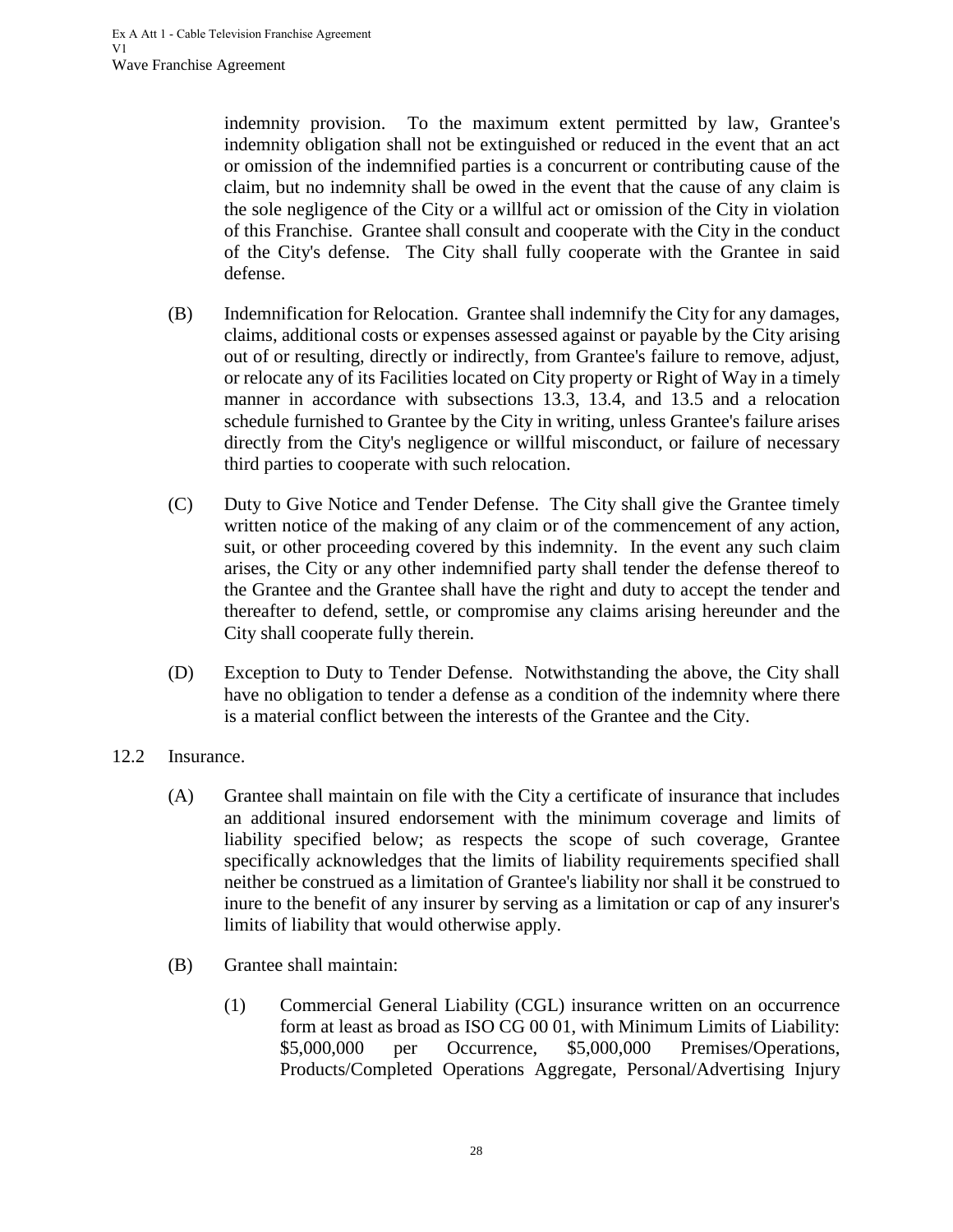Liability and Independent Contractors Liability. The CGL insurance shall not exclude XCU/Subsidence perils or any similar perils;

- (2) Automobile Liability insurance at least as broad as ISO CA 00 01 including coverage for owned, non-owned, leased, or hired vehicles, as applicable, with a minimum limit of \$5,000,000 each accident for bodily injury and property damage;
- (3) Workers Compensation insurance for Washington State as required by Title 51 RCW Industrial Insurance; and
- (4) \$5,000,000 Each Accident/Each Disease/ Policy Limit Employers Liability/Washington Stop Gap.
- (C) If the City's risk exposure increases due to an unforeseen circumstance or event, the City may increase the minimum policy limits and coverage to adequately protect the City and the public, but no more than two times during the term of the Franchise.
- (D) The CGL insurance and Excess or Umbrella liability insurance, if any, shall include "The City of Seattle, its officers, officials, employees, agents and volunteers" as additional insureds subject to a standard "Separation of Insureds" or "severability" clause, and shall be primary and non-contributory with any insurance or selfinsurance coverage maintained by the City.
- (E) Grantee specifically acknowledges that the limits of liability described above are minimum limits of liability only. Regardless of provisions to the contrary under the terms of any insurance policy maintained by the Grantee, the specification of any such minimum limits shall neither be (1) intended to establish a maximum limit of liability to be maintained by the Grantee regarding this Franchise, nor (2) construed as limiting the liability of any of the Grantee's insurers, which must continue to be governed by the stated limits of liability of the relevant insurance policies. Each insurance policy shall be issued by an insurer rated A-VII or higher in the A.M. Best's Key Rating Guide, unless procured as a surplus lines placement by a licensed Washington State surplus lines broker, or as may otherwise be approved by the City. Each policy shall provide for at least 30 days' notice to the City of any material change, cancellation, or lapse thereof. Grantee shall not cancel any required insurance policy without obtaining alternative insurance in conformance with this Franchise.
- (F) Grantee's insurance policy shall not contain any provision, exclusion or endorsement that limits, bars, or effectively precludes the City from coverage or asserting a claim under Grantee's insurance policy on the basis that the coverage or claim is brought by an insured or additional insured against an insured or additional insured under the policy. Grantee's insurance policy shall not include any of the following Endorsements (or their equivalent endorsement or exclusions): (a) Contractual Liability Limitation, (CGL Form 21 39 or equivalent), b) Amendment Of Insured Contract Definition, (CGL Form 24 26 or equivalent), (c) Limitation of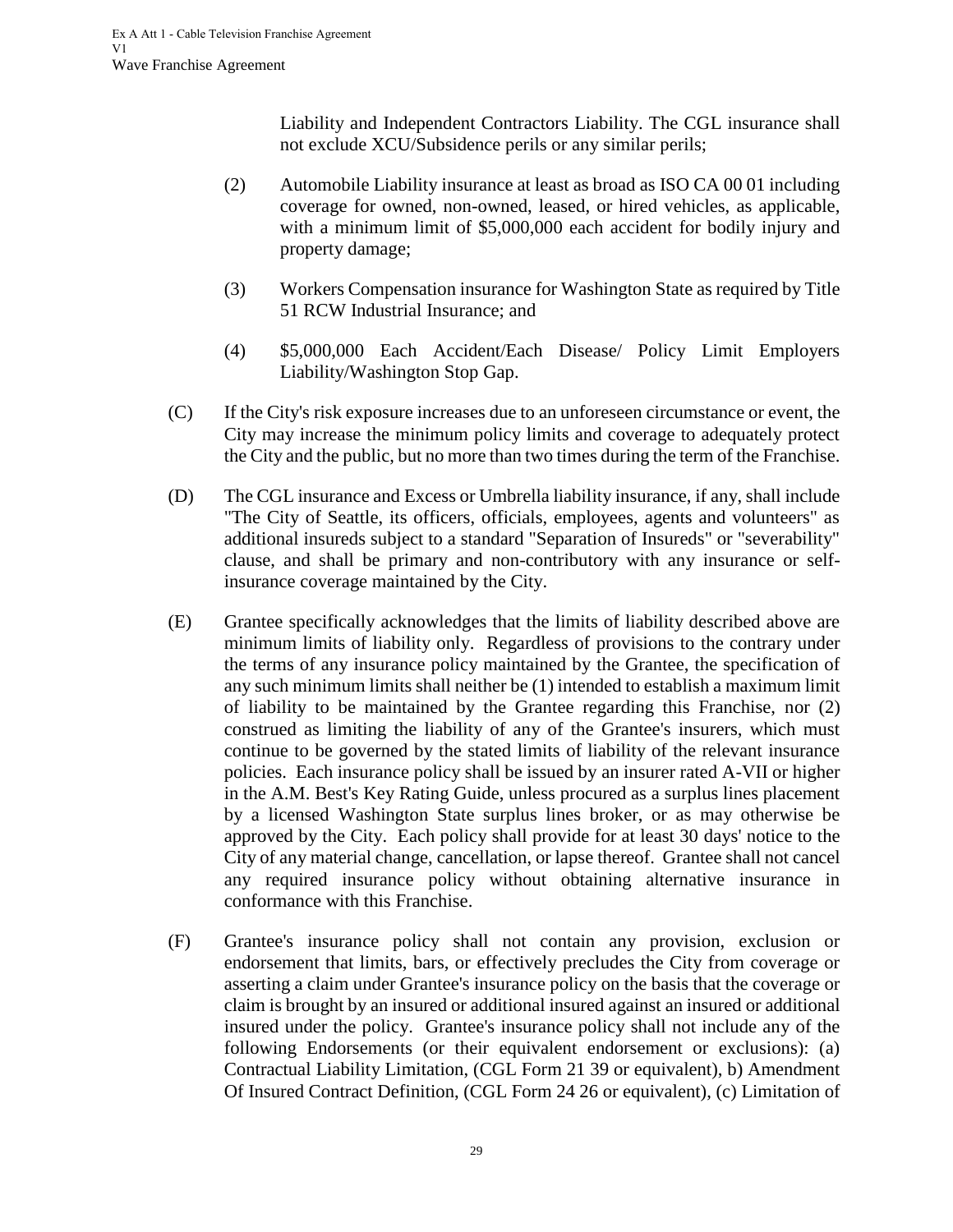Coverage to Designated Premises or Project, (CGL Form 21 44 or equivalent), (d) any endorsement modifying or deleting the exception to the Employer's Liability exclusion, (e) any "Insured vs. Insured" or "cross-liability" exclusion with respect to any additional insured, and (f) any type of punitive, exemplary or multiplied damages exclusion.

- (G) The term "insurance" and "insurer(s)" under this subsection 12.2 shall apply to selfinsurance and self-insurer(s). Should Grantee maintain self-insurance (except that subject to a deductible endorsement provision that specifies that the nonpayment of deductible amounts by the named insured shall not relieve the insurer from payment of claims), it shall disclose in writing details of such self-retained limit(s). Should such self-insurance not be fronted by an insurance company, Grantee shall issue a letter stating that it will cover the City as an additional insured for the required coverages as if a commercial insurance policy applied and will specify how and to whom a tender of claim should be directed.
- (H) Certification of insurance, notice of cancellation and any other written communication under this subsection 12.2 shall be addressed to: the Seattle Department of Information Technology, Office of Cable Communications (see address in subsection 20.9).
- (I) Evidence of insurance shall be in an ACORD form that includes an additional insured endorsement documenting that the City of Seattle is covered as an additional insured under Grantor's CGL Insurance.

<span id="page-33-0"></span>12.3 Construction Bond.

Before beginning any construction work in or under the City streets requiring a street opening permit, Grantee shall furnish a construction bond to the City as is required for street opening permits pursuant to SMC Title 15, including but not limited to SMC 15.04.44.

- <span id="page-33-1"></span>12.4 Performance Bond.
	- (A) No later than 30 days following the Effective Date of this Franchise, Grantee shall deliver to the City for approval, a good and sufficient bond in the penal sum of not less than \$100,000, and maintain such bond continuously in effect. The bond shall be executed by a surety company authorized and qualified to do business in the state as a surety or by other sureties acceptable to the City and in a form approved by the City Attorney. The bond shall stipulate that Grantee shall strictly comply with each and every condition and covenant of its Franchise. The City shall file the approved bond with the City Clerk.
	- (B) If at any time during the Franchise period the City determines that the conduct of Grantee warrants a higher assurance under the bond, as evidenced by a breach of this Franchise, then the City may require Grantee to furnish a new or additional bond in such amount as may be specified, and with such sureties as are acceptable to the City. Grantee shall upon demand furnish such new or additional bond and maintain it continuously in effect.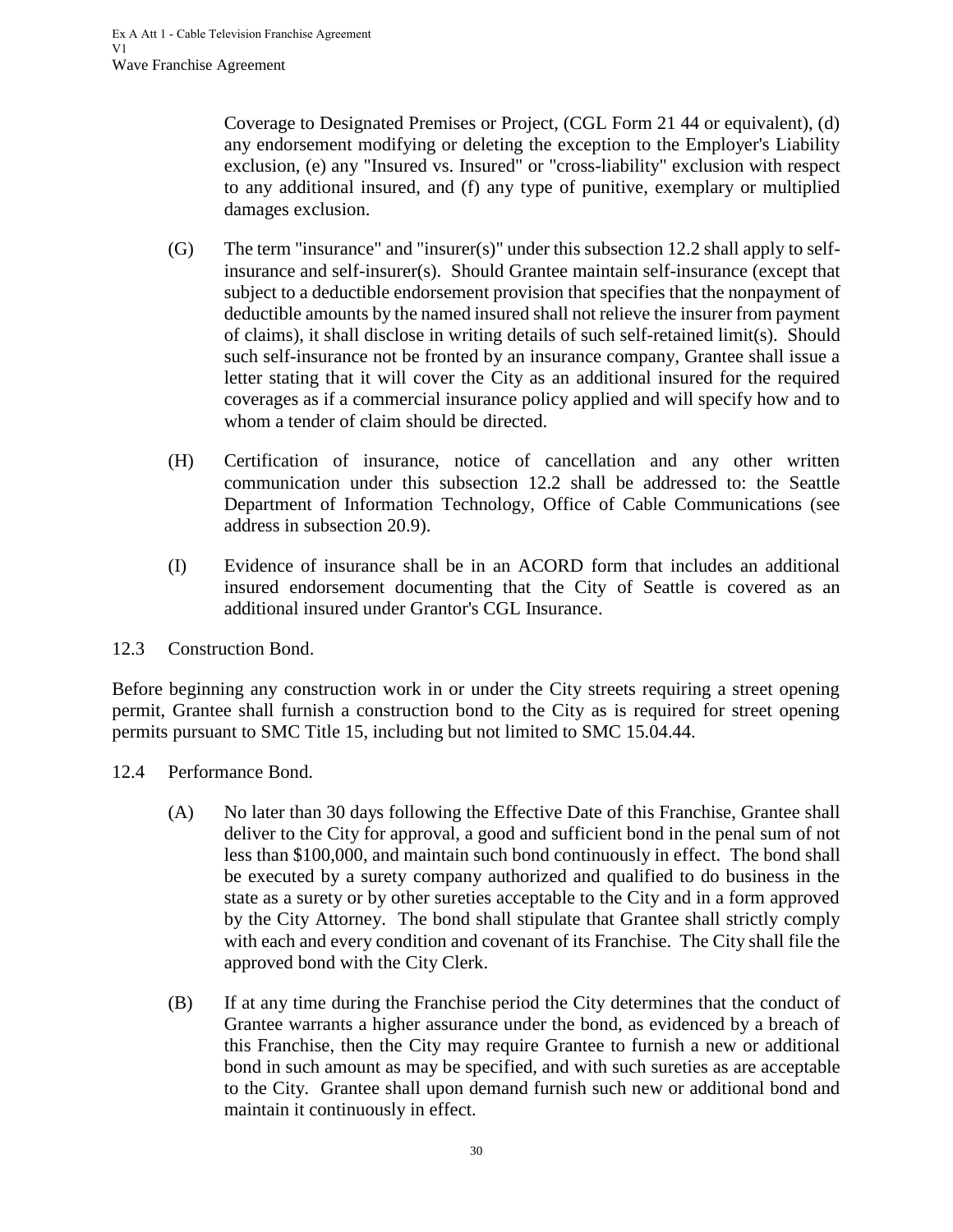#### <span id="page-34-0"></span>12.5 Security Fund or Letter of Credit.

- (A) Amount. The Grantee's Franchise shall not become effective until the Grantee posts with the City a security fund in the form of a cash security deposit or an irrevocable letter of credit, or a combination of the two in an amount equal to \$1 per Subscriber in the Franchise Area, but in no event less than \$20,000. It is the Grantee's responsibility to maintain this security fund throughout the Franchise term. Before any letter of credit provided to satisfy the security fund obligation expires, the Grantee must renew it or replace that letter of credit with a cash deposit, letter of credit, or combination of the two in an amount and in a form that satisfies its obligations under this subsection 12.5(A).
- (B) Use. In the event the City has a good faith belief that Grantee has breached the Franchise, the City shall have the right to draw on the security fund to ensure the Grantee's faithful performance of the Franchise in accordance with applicable law, and as security for the payment of any penalties, fees, charges, or credits as provided for under SMC 21.60.800-850, where applicable. If Grantee fails to perform its obligations under the Franchise in any respect, including making any payment to the City required by this Franchise or by applicable law, including Liquidated Damages and reimbursable costs incurred by the City, the City may, after ten days prior written notice to the Grantee, withdraw that amount from the security fund, plus interest for the period between any loss and the withdrawal. The City shall notify the Grantee in writing of the amount and date of the withdrawal.
- (C) Restoration of Fund. Within 30 calendar days after the City gives Grantee written notice that an amount has been withdrawn from the security fund, the Grantee must deposit a sum of money in the security fund sufficient to restore it to the original amount. If Grantee fails to do so, such failure to restore shall be a material breach of this Franchise.
- (D) Return of Fund. If the Franchise terminates for any reason, and the Grantee has ceased to provide Cable Service in the City, the balance of the security fund that remains following termination of the Franchise and satisfaction of all of Grantee's obligations secured by the fund shall be returned to Grantee. The City shall be under no obligation to return funds until a reasonable time, but no longer than 180 days, has elapsed for the City to determine that all such obligations have been satisfied.
- (E) Letter of Credit. Any letter of credit used to satisfy any portion of the security fund requirement must:
	- (1) Be issued by a bank licensed to do and doing business in the State of Washington;
	- (2) Be irrevocable;
	- (3) Provide for automatic renewal of the letter unless the bank has given the City written notice by certified mail at least 60 days prior to expiration of the letter;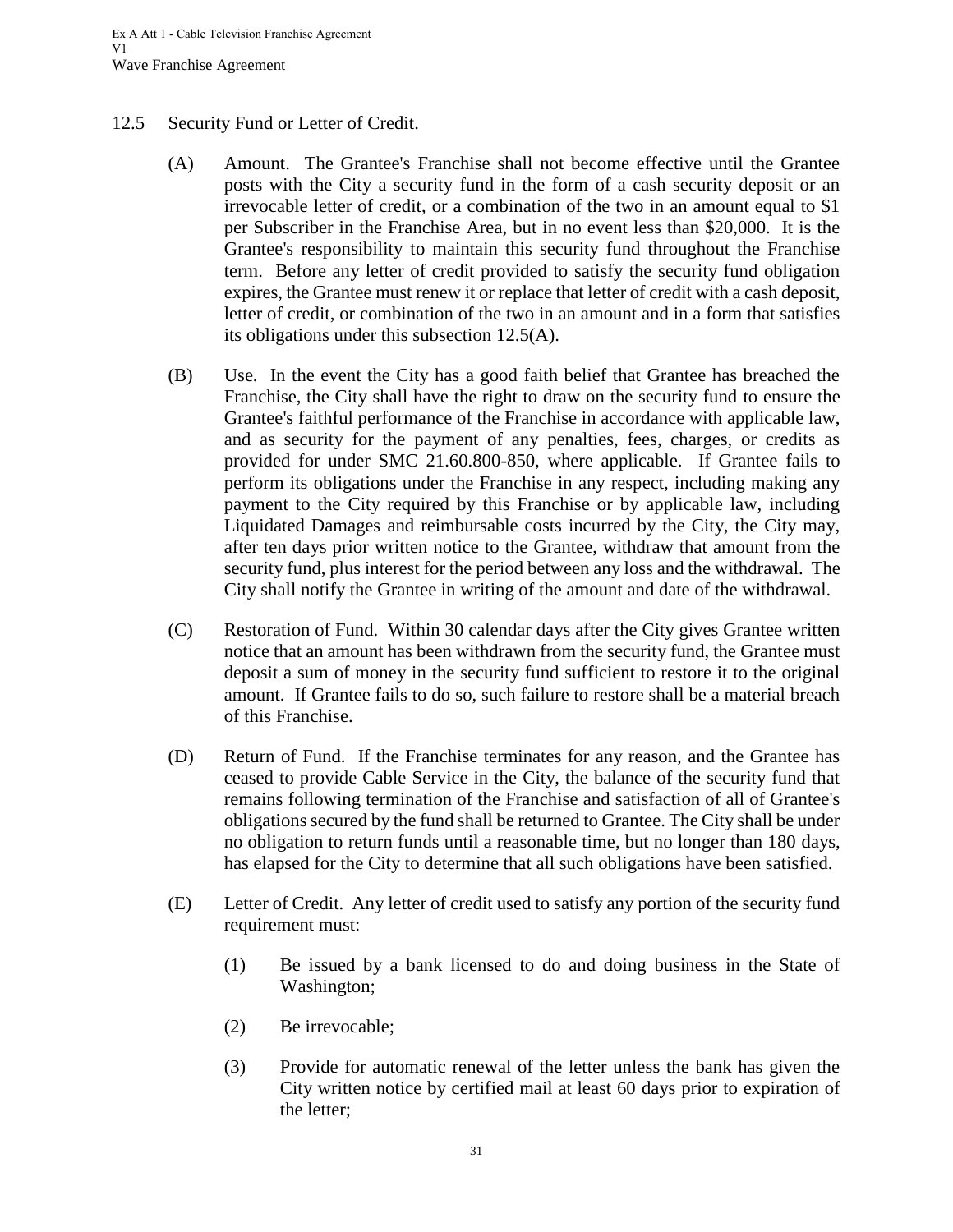- (4) Provide that the City may draw against the letter at any time prior to expiration of the letter, subject to the process set forth in this subsection 12.5;
- (5) Provide that the City may draw against the letter, in an amount not in excess of what the City claimed, and hold the funds in escrow after termination of the Franchise:
	- (a) if the City has filed a lawsuit;
	- (b) if the City has sought to draw against the letter prior to termination and Grantee has filed a lawsuit to contest the action or to appeal the notice and order; or
	- (c) if the bank or the Grantee has filed a lawsuit to challenge or appeal the draw.
- (F) Cash Security Deposit.
	- (1) Any cash security deposit used to satisfy any portion of the security fund requirement shall be placed in an account, the terms and conditions of which are acceptable to the City, and in a financial institution acceptable to the City. The City shall have an unrestricted right to draw on the account to ensure the Grantee's faithful performance of the Franchise, in accordance with applicable law, or if Grantee fails to perform any of its obligations under this Franchise. Additionally, the City shall have the right to withdraw all funds from the account and hold the funds in escrow after termination of the Franchise:
		- (a) if the City has filed a lawsuit;
		- (b) if the City has sought to withdraw funds from the account prior to termination and Grantee has filed a lawsuit to contest the action or to appeal the notice and order; or
		- (c) if the Grantee has filed a lawsuit to challenge or appeal the withdrawal.

## <span id="page-35-0"></span>**SECTION 13. GENERAL USE OF AND CONSTRUCTION IN RIGHT OF WAY**

<span id="page-35-1"></span>13.1 Relationship with Other Laws.

Construction work and maintenance of any and all Facilities within the City's Rights of Way shall be done in accordance with the Seattle Municipal Code, including, but not limited to, SMC Title 11, SMC Title 15, and SMC 21.60; City of Seattle Standard Specifications for Road, Bridge and Municipal Construction; City of Seattle Standard Plans for Municipal Construction; City of Seattle Traffic Control Manual for In-Street Work; Director's Rules regarding Seattle Street and Sidewalk Pavement Opening and Restoration; any other applicable ordinance, rule or policy, and any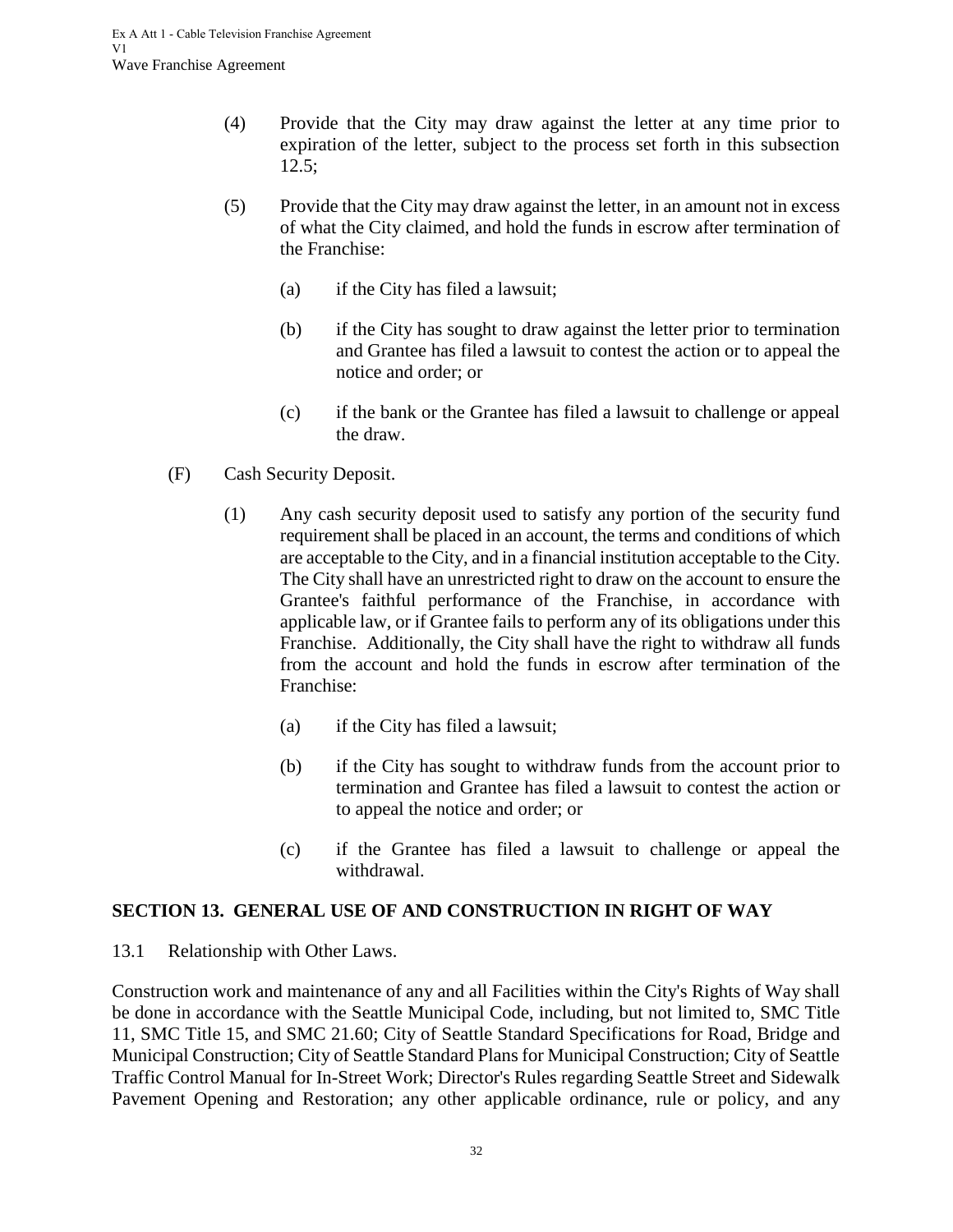amendments thereto. The provisions of Section 13 are meant to be supplemental to the above referenced City laws and rules. In the event of a conflict between the above referenced laws and rules and this Franchise, the above laws and rules shall prevail.

- <span id="page-36-0"></span>13.2 Construction.
	- (A) All construction and maintenance of any and all Facilities within the City's Rights of Way incident to Grantee's Cable System shall be and remain the Grantee's responsibility regardless of who performs the construction for and on behalf of Grantee. Grantee shall apply for and obtain all permits necessary for construction or installation of any Facilities, and for excavating and laying any Facilities, within the City's Rights of Way. Grantee shall pay all applicable fees upon issuance of the requisite construction permits by the City to Grantee, and shall pay all inspection fees and other costs incurred by the City as a result of work authorized by such permit.
	- (B) Before beginning any construction, Grantee shall provide the City with a construction schedule for work in the City's Rights of Way. As Grantee's construction of Facilities in the City's Rights of Way is completed or its location subsequently altered during the term of the Franchise, Grantee shall make available to the City's Office of Cable Communications maps in sufficient detail for it to determine the location of the Facilities in the City's Rights of Way as set forth in subsection 4.1(C) of this Franchise.
	- (C) Before beginning any work in the City's Rights of Way, Grantee shall apply for and obtain appropriate permits from the City, and give appropriate notices to any other franchisees, licensees, or permittees of the City, or other units of government owning or maintaining pipes, wires, conduits, or other facilities which may be affected by the proposed excavation.
	- (D) When Facilities pass over or under private or publicly owned property, it shall be Grantee's sole responsibility to obtain all necessary permission from the owner thereof before commencing work, and to notify all utility companies and property owners who may be subject to damage or inconvenience during such work.

#### <span id="page-36-1"></span>13.3 Relocation.

The City shall have the right to the extent allowed by law to require Grantee to change the design or location of any of Grantee's Cable System within the City's Rights of Way when the public convenience or public interest would be served by such a change, and the expense thereof shall be paid by Grantee to the extent allowed by law, including but not limited to RCW 35.99.060 and SMC 15.32.120. Should Grantee fail to remove or relocate or redesign any such Facilities by the date reasonably established by the City, the City may effect such removal or relocation or redesign, and the expense thereof shall be paid by Grantee, including all costs and expenses incurred by the City due to Grantee's delay. If the City requires Grantee to relocate its Facilities located within the City's Rights of Way, the City shall provide Grantee with an alternate location within the City's Rights of Way. Nothing herein shall prevent Grantee from participating in any alternative funding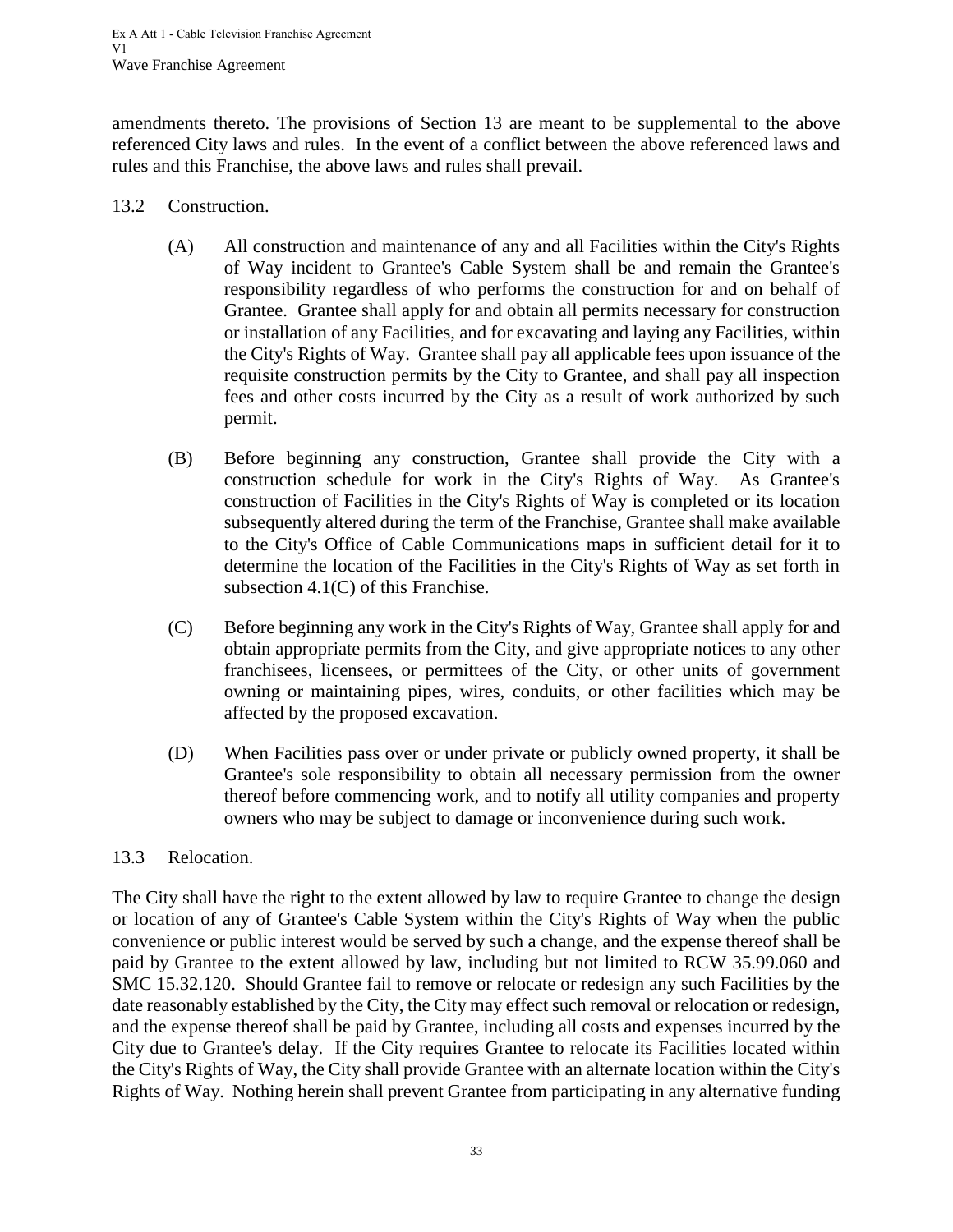for relocation.

<span id="page-37-0"></span>13.4 Restoration of City's Rights of Way.

Whenever Grantee disturbs the surface of any Right of Way for any purpose, the City shall be responsible for restoration of the City's Right of Way and its surface within the area affected by the excavation unless the City authorizes the Grantee in the street use permit to perform such restoration work. The cost of all restoration work, including the cost of inspection and supervision shall be paid by the Grantee. All excavations made by Grantee in the City's Rights of Way shall be properly safeguarded in accordance with legal requirements for the prevention of accidents.

- <span id="page-37-1"></span>13.5 Maintenance and Quality of Work.
	- (A) Grantee's Cable System shall be constructed and maintained so as not to interfere with sewers, water pipes, conduits, or any other property of the City, or with any other pipes, wires, conduits, structures or other facilities that may have been laid in the City's Rights of Way by or under the City's authority.
	- (B) Grantee shall operate its Cable System so as to prevent injury to the City's property or property belonging to any Person located within the City. Grantee, at its own expense, shall repair, renew, change and improve its Facilities from time to time as may be necessary to accomplish this purpose.
	- (C) Grantee shall not construct its Cable System in any manner that requires any Subscriber to install any cable, wire, conduits, or other facilities, under or over a Right of Way.
- <span id="page-37-2"></span>13.6 Acquisition of Facilities.

Upon Grantee's acquisition of Facilities in any City Right of Way, or upon the addition or annexation to the City of any area in which Grantee owns or operates any Facility in any City Rights of Way, the Grantee shall, at the City's written request, submit to the City a statement and plans describing all existing Facilities, whether authorized by franchise, permit, license, or other prior right, and depicting the location of all such Facilities with such specificity as the City may reasonably require. Such Facilities shall immediately be subject to the terms of this Franchise, and shall be brought into compliance with it as soon as practicable. In the event the new Facilities or annexed area have characteristics that make literal application of any term of the Franchise inappropriate, the parties will negotiate in good faith to modify the Franchise solely with respect to such characteristics and only to the extent necessary to achieve consistency with the purposes of this Franchise.

<span id="page-37-3"></span>13.7 Reservation of City Right of Way Rights.

Nothing in this Franchise shall prevent the City from constructing, maintaining, or repairing any City Right of Way, or public work or improvement in the City's Rights of Way. All such work shall be done, insofar as practicable, so as not to obstruct, injure or prevent the use and operation of Grantee's Cable System. However, if any of the Grantee's Cable System will interfere with the construction, maintenance, or repair of any City Right of Way or public work or improvement in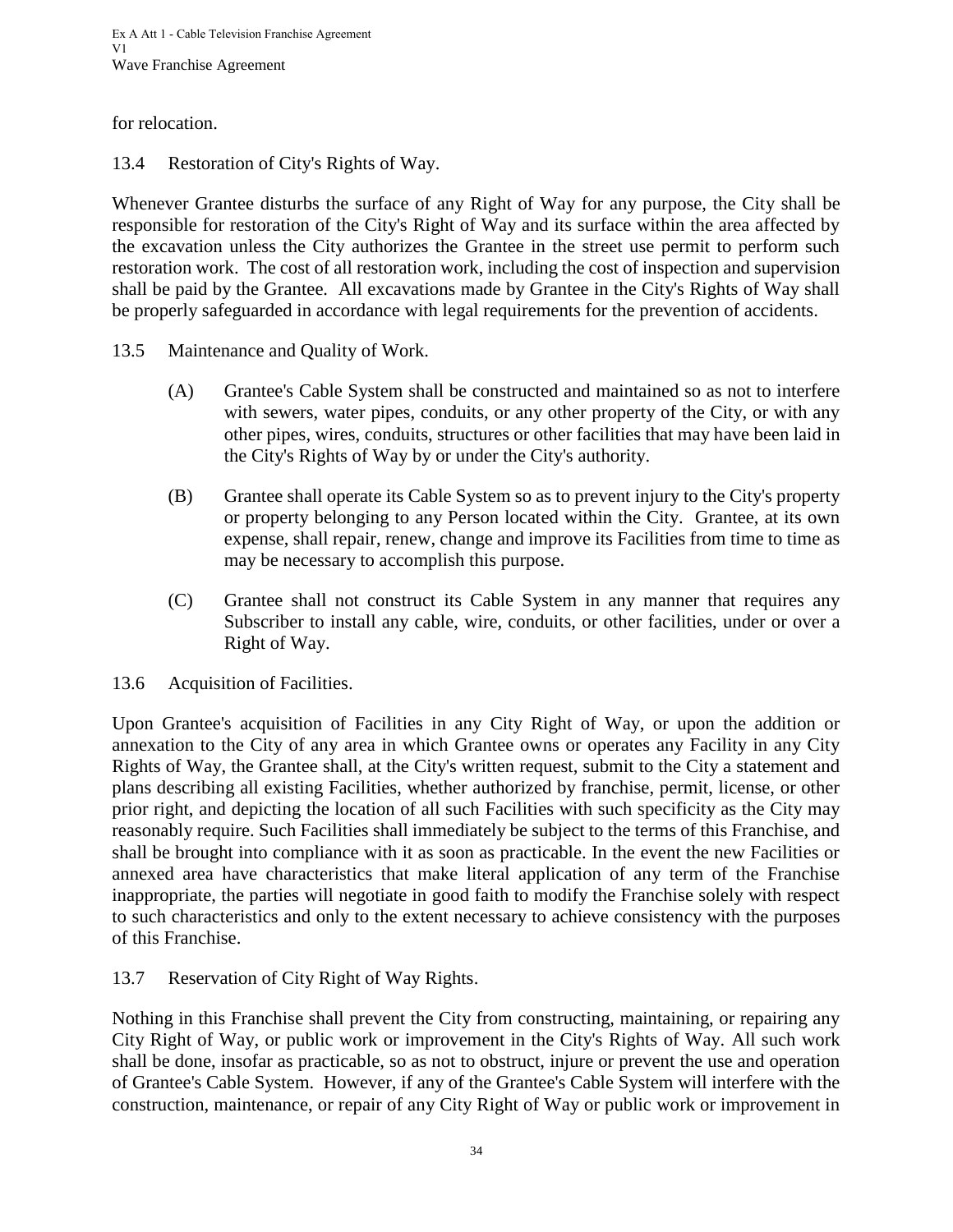the City's Rights of Way, at its own expense the Grantee shall remove or relocate its Cable System as the City directs. Should the Grantee fail to remove, adjust, or relocate its Facilities by the date established by the City Engineer's written notice to Grantee the City may effect such removal, adjustment, or relocation and recover the cost thereof from the Grantee, including all costs and expenses incurred by the City due to Grantee's delay.

#### <span id="page-38-0"></span>13.8 Reservation of Rights and Privileges.

Nothing in this Franchise shall deprive the City of any rights or privileges that it now has, or that may hereafter be conferred upon it, including any rights to exercise its police powers in the regulation, control, and use of the Right of Way.

#### <span id="page-38-1"></span>13.9 Street Vacation.

If any street or portion thereof used by Grantee is vacated by the City during the term of this Franchise, unless the City Council specifically reserves to Grantee the right to continue its installation in the vacated street, Grantee shall, without delay or expense to the City, remove its Facilities from such street and the expense thereof shall be paid by Grantee.

<span id="page-38-2"></span>13.10 Discontinuing Use of Facilities.

Whenever Grantee intends to discontinue using any Facility within the City's Right of Way, Grantee shall submit for the approval of the authorizing City department a complete description of the Facility and the date on which the Grantee intends to discontinue using the Facility. Grantee may remove the Facility or request that the City permit it to remain in place. Notwithstanding the Grantee's request that any such Facility remain in place, the City may require the Grantee to remove the Facility from the City's Right of Way or modify or maintain the Facility to protect the public health and safety or otherwise serve the public interest. The City may require the Grantee to perform a combination of modification, maintenance, and/or removal of the Facility. Grantee shall complete such removal or modification in accordance with a schedule set by the City. Until such time as Grantee removes or modifies the Facility as directed by the City, or until the rights to and responsibility for the Facility are accepted by another Person having authority to construct and maintain such Facility, Grantee shall be responsible for all necessary repairs and relocations of the Facility, as well as maintenance of the City's Right of Way, in the same manner and degree as if the Facility were in active use, and Grantee shall retain all liability for such Facility.

<span id="page-38-3"></span>13.11 Hazardous Substances.

- (A) Grantee shall comply with all applicable state and federal laws, statutes, regulations and orders concerning Hazardous Substances relating to Grantee's Cable System in the City's Right of Way. For purposes of this subsection 13.11, "Hazardous Substances" shall be all substances so characterized in RCW 70.105D.020(13).
- (B) Grantee shall maintain and inspect its Facilities located in the City's Right of Way and immediately inform the City of any release of Hazardous Substances. Upon reasonable written notice to Grantee, the City may inspect Grantee's Facilities in the City's Right of Way to determine if any release of Hazardous Substances has occurred, from or related to Grantee's Facilities. In removing or modifying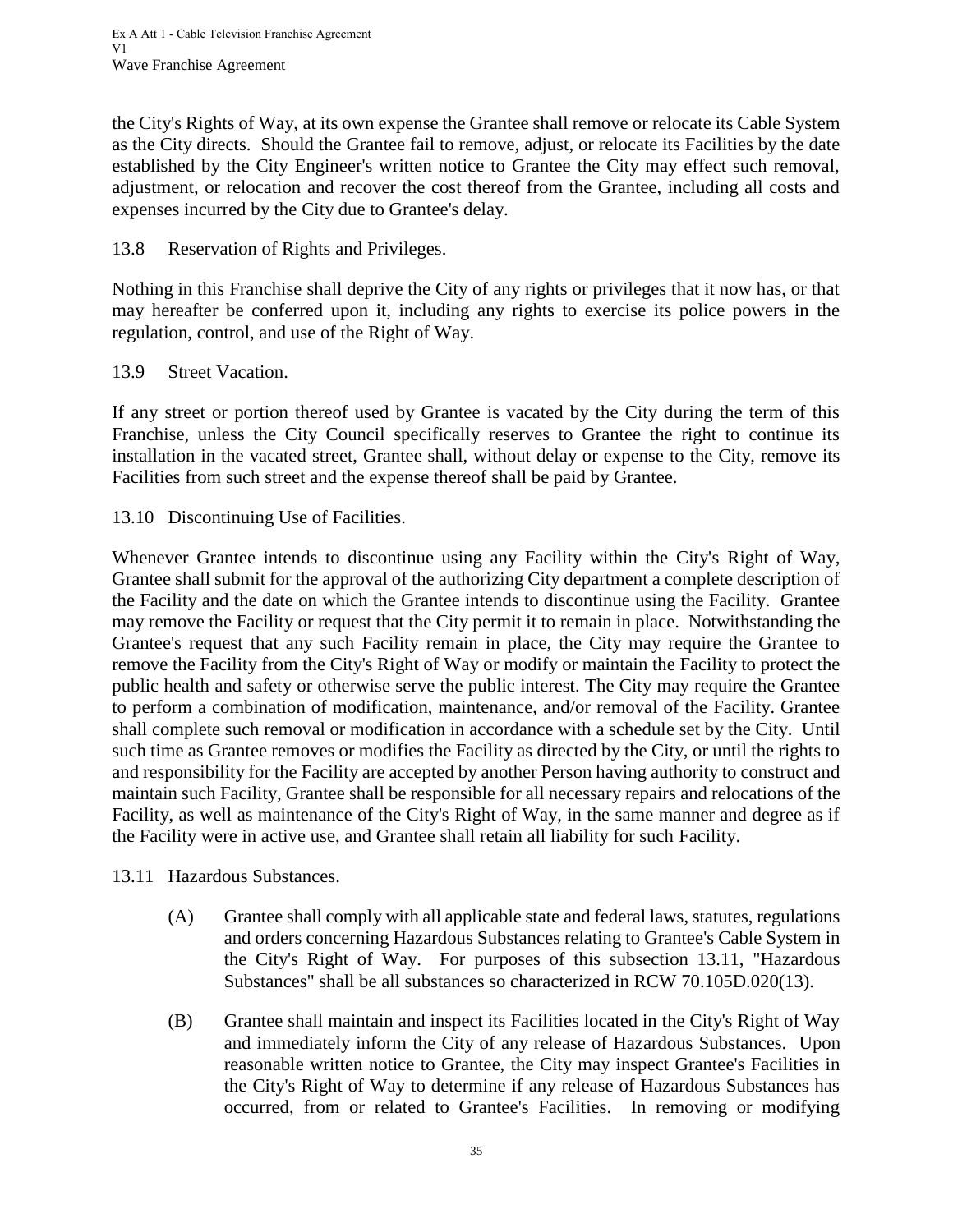Grantee's Facilities as provided in this Franchise, Grantee shall also remove all residue of Hazardous Substances related thereto; provided, however, if it is determined that Grantee's owned Facilities did not cause the release of Hazardous Substances, Grantee shall have no duty to remove such substances.

- (C) Grantee agrees to forever indemnify the City against any claims, costs, and expenses, of any kind, whether direct or indirect, incurred by the City arising out of a release of Hazardous Substances arising from, connected to or incident to Grantee's Facilities in the City's Right of Way.
- <span id="page-39-0"></span>13.12 Undergrounding of Cable.

Grantee is strongly encouraged to locate and construct its present and future cables and other Facilities underground. Grantee shall install its cables or other Facilities underground wherever and at the same time existing utilities in the immediate vicinity are installed underground, where all utilities are placed underground, or where statute or ordinance requires utilities to be placed underground. Previously installed aerial cable shall be undergrounded in concert, and on a reasonable cost-sharing basis, with other utilities pursuant to the general ordinances of the City or applicable state law, or in the event that a telecommunications utility or a public utility decides to underground its facilities on a voluntary basis, unless the City grants an exception.

#### <span id="page-39-1"></span>13.13 Construction Codes.

Grantee shall strictly adhere to all building and zoning codes currently or hereafter in effect. Grantee shall arrange its lines, cables, and other appurtenances, on both public and private property, in such a manner as to cause no unreasonable interference with the use of said public or private property by any Person. In the event of such interference, the City may require the removal or relocation of the Grantee's lines, cables, and other appurtenances from the property in question at Grantee's expense consistent with applicable law.

<span id="page-39-2"></span>13.14 Construction and Use of Poles.

- (A) Grantee shall negotiate and enter into pole attachment agreements with utilities maintaining poles in the Grantee's Franchise Area on terms acceptable to Grantee and the affected utilities and in compliance with SMC 15.32; provided, any obligations to provide fiber or capacity that might be imposed on Grantee under SMC 15.32 and any amendments thereto, shall be deemed fully satisfied for the term of this Franchise and any extensions by Grantee's agreement to install, at the time of Grantee's own construction, fiber for the City in accordance with the following provisions:
- (B) In the course of Grantee's own construction of its optical fiber system Grantee shall include at the City's request additional fiber for the City's exclusive use for governmental purposes. Such purposes shall not include any lease, license, or other transfer to any third party of the right to use such fiber and shall not include any commercial use. However, such purposes may include the following uses, for which the City may receive payment to defray its costs of installation and maintenance: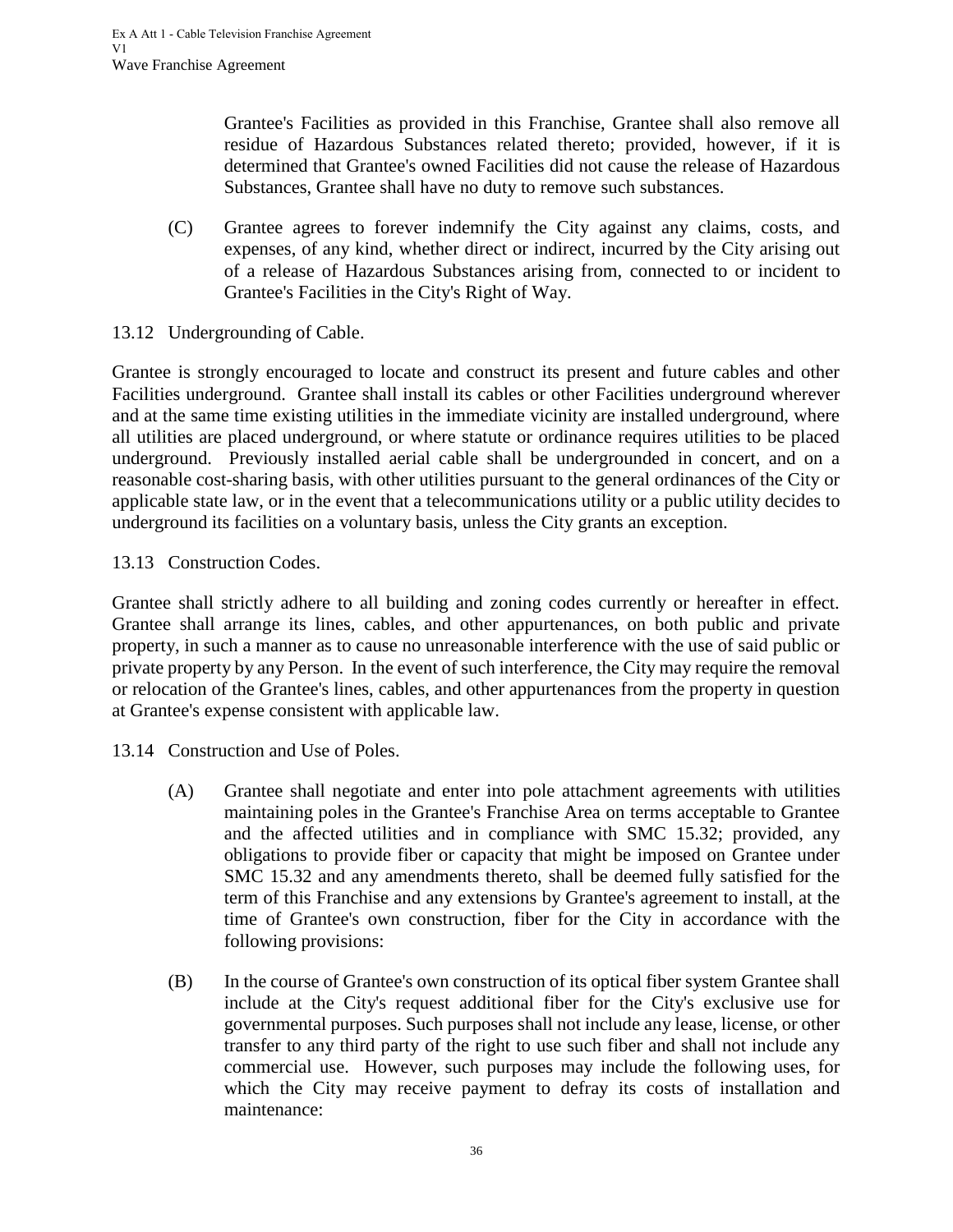- (C) The City may share use of the fiber with other governments for governmental purposes where signals are mixed with City signals in the same transmission system; and
- (D) The City may make fibers available to Schools as distinctly leased fibers or as part of a shared transmission system as described above.
- <span id="page-40-0"></span>(E) The City shall bear the incremental cost of adding the additional fiber during Grantee's construction and the incremental cost, if any, of maintenance.

# **SECTION 14. TRANSFER OR ASSIGNMENT**

The Grantee shall comply with Section 21.60.110 of the Cable Code upon any sale, transfer, or fundamental corporate change of Grantee or the Cable System. In no event shall a transfer or assignment be approved without the transferee becoming a signatory to this Franchise and assuming all rights and obligations hereunder, and assuming all other rights and obligations of the transferor to the City, including, but not limited to, any adequate guarantees or other security instruments in form and substance acceptable to the City Attorney as set forth in Attachment A of the Franchise.

## <span id="page-40-1"></span>**SECTION 15. PROCEDURES IN THE EVENT OF EXPIRATION, TERMINATION, REVOCATION, OR NON-RENEWAL**

Sections 21.60.120 and 21.60.125 of the Cable Code shall govern the procedures in the event of expiration, termination, revocation, or non-renewal of this Franchise.

# <span id="page-40-2"></span>**SECTION 16. REGULATION OF RATES AND CHARGES**

<span id="page-40-3"></span>16.1 City Regulation.

To the extent consistent with state and federal law, Grantee's rates and charges shall be subject to City regulation and approval.

- <span id="page-40-4"></span>16.2 Filing of Rates and Charges.
	- (A) Throughout the term of this Franchise, Grantee shall maintain on file with the City a complete and current schedule of all rates and charges related to providing Cable Services under this Franchise, in a form satisfactory to the City.
	- (B) Upon written request by the City, Grantee shall provide a complete schedule of rates and charges for any and all Leased Access Channels, or portions of such Channels, provided by Grantee. The schedule shall include a description of the price, terms, and conditions established by Grantee for Leased Access Channels. Upon the City's request, Grantee shall furnish additional detail or explanation in writing.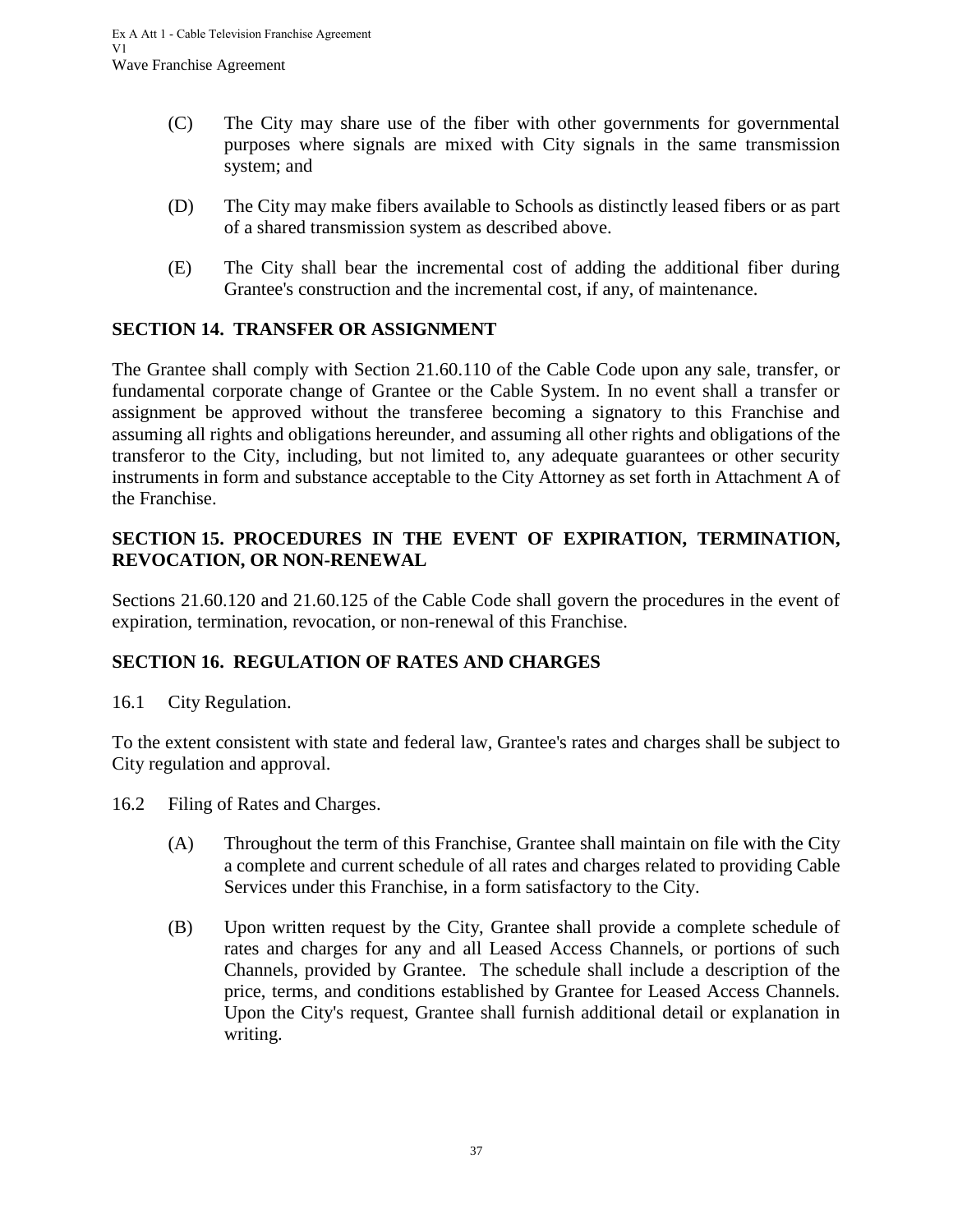- <span id="page-41-0"></span>16.3 Changes in Rates and Charges.
	- (A) In accordance with 47 C.F.R. § 76, Grantee shall provide written notice to the City and Subscribers at least 30 days in advance of any proposed changes in rates and charges.
	- (B) Grantee shall be entitled to increase regulated rates only as provided in this Franchise. Grantee and the City shall follow the process for establishing increases in rates and charges set forth in the City's Cable Code, SMC 21.60, as now constituted or hereafter amended. Grantee shall provide all information reasonably requested in writing by the City.

<span id="page-41-1"></span>16.4 Reasonable Discounts Provided.

Grantee shall, at a minimum, provide reasonable discounts on Cable Services of not less than the amount provided by the Dominant Cable Operator serving the City as of the Effective Date of this Franchise, to Subscribers with low incomes as qualified in the City's Utility Discount Program or living in low-income subsidized housing. Determination of qualification and identification of any persons entitled to such discount shall be the City's sole responsibility, and shall be at the City's sole cost and expense. This subsection shall not prohibit Grantee from providing a larger discount or offering the discount to other economically or physically challenged Subscribers.

<span id="page-41-2"></span>16.5 Multiple Dwelling Unit Buildings.

Grantee shall ensure that rates charged by Grantee to residents of Multiple Dwelling Unit buildings do not exceed the charges paid by residents of single family homes. Grantee may not condition provision of services to Multiple Dwelling Unit buildings on any requirement not imposed on other Subscribers. Subject to subsection 10.2(D), Grantee may not condition provision of services to Multiple Dwelling Unit buildings on an exclusive use agreement with Grantee. Where the agreement is with a building owner, Grantee may offer the building owner the option of a longterm agreement in return for installation and maintenance of internal wiring or other telecommunications improvements unique to the building, but Grantee must offer the alternative of a no term agreement to building owners who wish to contract directly for installation by a contractor approved by Grantee and in accordance with Grantee's generally applicable technical standards. The foregoing does not restrict, condition, or inhibit Grantee's ability to negotiate longer-term right of entry agreements prior to offering service to Multiple Dwelling Unit building residents for the purpose of maintaining Grantee's on-site signal and Facilities. For purposes of this subsection 16.5, a "right of entry agreement" means any agreement that permits Grantee access to the building to extend its distribution cable from the Cable System in the Right of Way or public easement to the utility closet or other Demarcation Point in the Multiple Dwelling Unit building.

- <span id="page-41-3"></span>16.6 Downgrade Charges.
	- (A) Grantee may impose Downgrade Charges only if the Subscriber has been notified, at the time of initiating Cable Services, and annually thereafter, of Grantee's Downgrade Charges.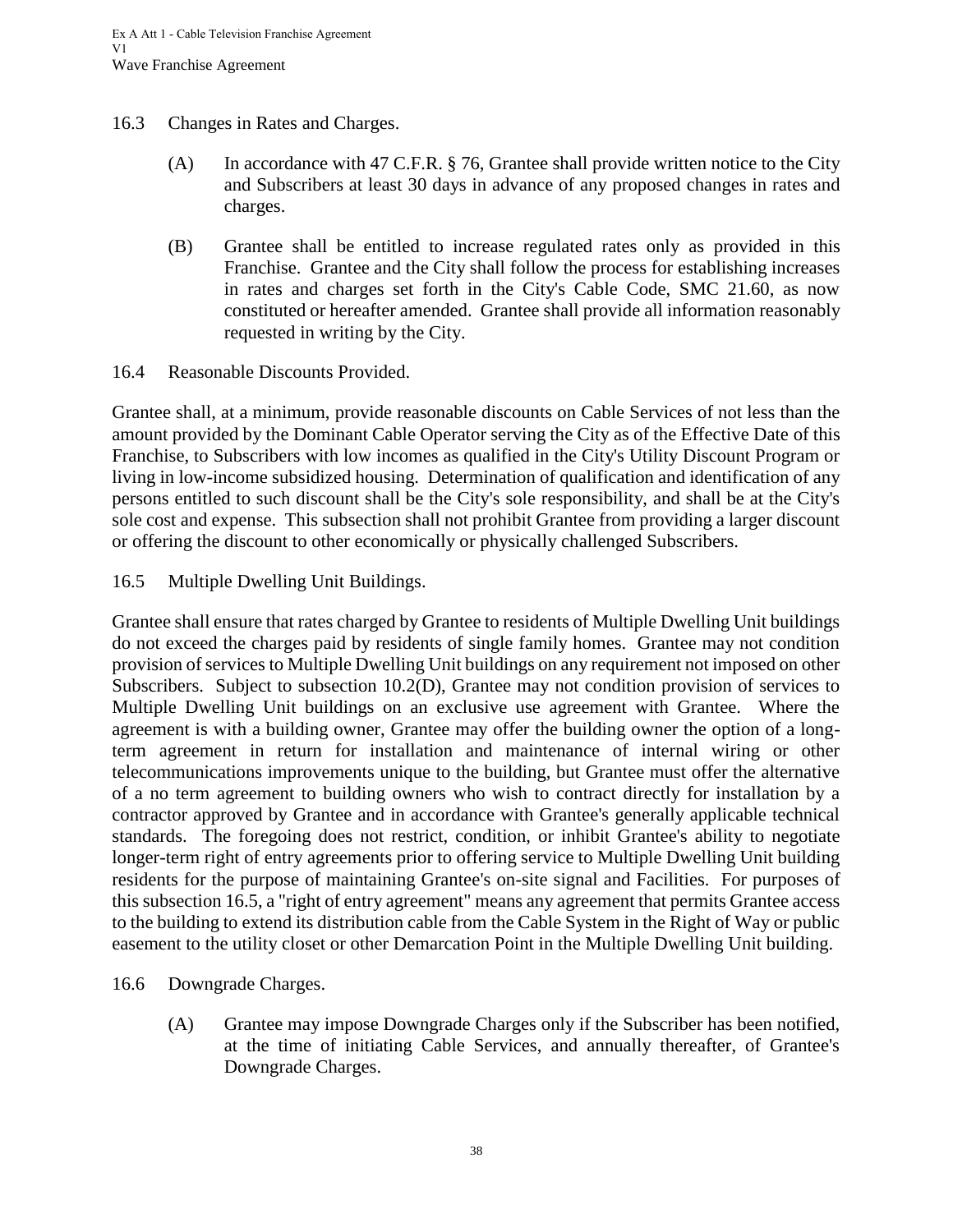- (B) Affected Subscribers shall have 30 days after a retiering or increase in rates to downgrade their Cable Service without charge.
- <span id="page-42-0"></span>16.7 Reserved City Authority.

Subject to subsection 16.1, the City reserves all regulatory authority arising from the Cable Television Consumer Protection and Competition Act of 1992, as now in effect or hereafter amended.

## <span id="page-42-1"></span>**SECTION 17. RECORDS AND REPORTS**

- <span id="page-42-2"></span>17.1 Open Records.
	- (A) Grantee shall maintain Records of its operations accessible to the City upon written request. The City shall have the right to inspect such Records of the Grantee as are reasonably necessary to monitor compliance with the Franchise at a location in the City during Normal Business Hours and upon reasonable advance written notice. Such notice shall specifically reference the section of the Franchise that is under review, so that the Grantee may organize the necessary Records for access by the City. Such notice shall not apply to the Public Records File required by the FCC. If any such Records are considered by Grantee to be confidential, under the control of an Affiliated Entity or a third party, or are stored in a computer, Grantee shall promptly take steps to secure access to such Records as are reasonably necessary for the City's inspection. Alternatively, Grantee may, at its sole option, choose to pay the reasonable travel costs of the City's representative to view the Records at the appropriate location. Nothing in this subsection shall allow the City to charge Grantee for the City's inspection of Grantee's Records.
	- (B) Grantee acknowledges that information submitted to the City is subject to the Washington Public Records Act, RCW 42.56, and is open to public inspection except where an exemption to RCW 42.56 applies.
	- (C) Grantee may identify documents submitted to the City that Grantee believes are non-disclosable, such as trade secrets. Grantee shall prominently mark any document, or information within a document, for which it claims confidentiality with the mark "Confidential," prior to submitting such document to the City. The City shall treat any document so marked as confidential and will not disclose it to Persons outside of the City, except as required by law and as provided herein. If the City receives a request for any document or parts of documents that Grantee has marked as "Confidential," the City shall provide the Grantee with written notice of the request, including a copy of the request. While it is not a legal obligation, the City, as a courtesy, will allow Grantee up to ten business days to obtain and serve the City with a court injunction to prevent the City from releasing the documents. If Grantee fails to obtain a court order and serve the City within the ten business days, the City may release the documents. The City will not assert an exemption from disclosure on Grantee's behalf.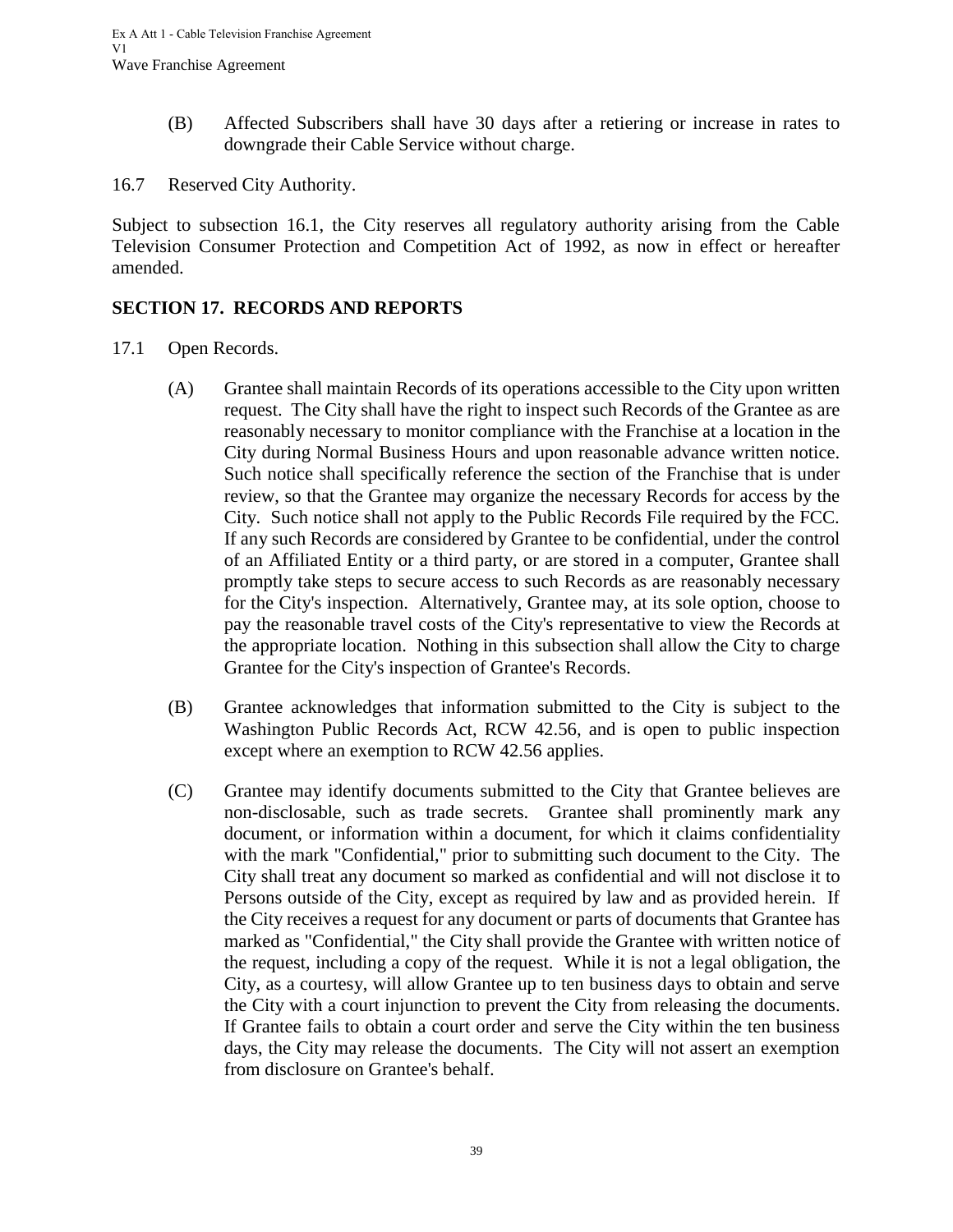(D) The City agrees to require its consultants to execute a reasonable Non-Disclosure Agreement governing proprietary and/or confidential information.

#### <span id="page-43-0"></span>17.2 Annual Reports.

Grantee shall annually submit a written report to the City (the "Annual Report"). Grantee shall submit the Annual Report no later than 120 days after the close of its fiscal year. The Annual Report shall include information for the Grantee's operations within the City for the immediately preceding year, including, but not limited to:

- (A) System structural and operating information;
- (B) Changes, additions or deletions made in the Cable System since the last Annual Report. The City may request a copy of Grantee's Cable System route maps annually or as needed to update the City's maps;
- (C) System ownership organization chart;
- (D) An organization chart for Grantee, listing its officers, directors, and department heads for major activity centers by category including names, positions, and business addresses;
- (E) Cable Services provided on Grantee's Cable System, including services begun or dropped during the previous year;
- (F) A schedule of all Grantee's rates and charges with notations of changes occurring during the year and the dates of such changes;
- (G) For Grantee's Cable System in the City: (a) miles of system plant; (b) homes passed; (c) end-of-year total numbers of Subscribers, and total Subscribers with Basic Service, expanded Basic Service, and digital Subscribers; and (d) number of Subscribers with premium service;
- (H) A statistical summary of telephone responsiveness, identifying on a monthly average basis the percent of time the telephone system has all trunks busy, the number of callers to Grantee's Subscriber service or repair lines who fail to reach a Subscriber service representative in less than 30 seconds, and providing any other information the City reasonably deems necessary to determine if Grantee has met the performance standards of Section 10;
- (I) A summary of all Cable System outages in a form acceptable to the City. An outage includes a loss of one or more video or audio Channels, but does not include instances where the sound or video is lost prior to its receipt by the Cable System;
- (J) The current complaint procedures followed by the Grantee and the total number of Subscribers in the Franchise Area who received service credits from Grantee, sorted by reason code;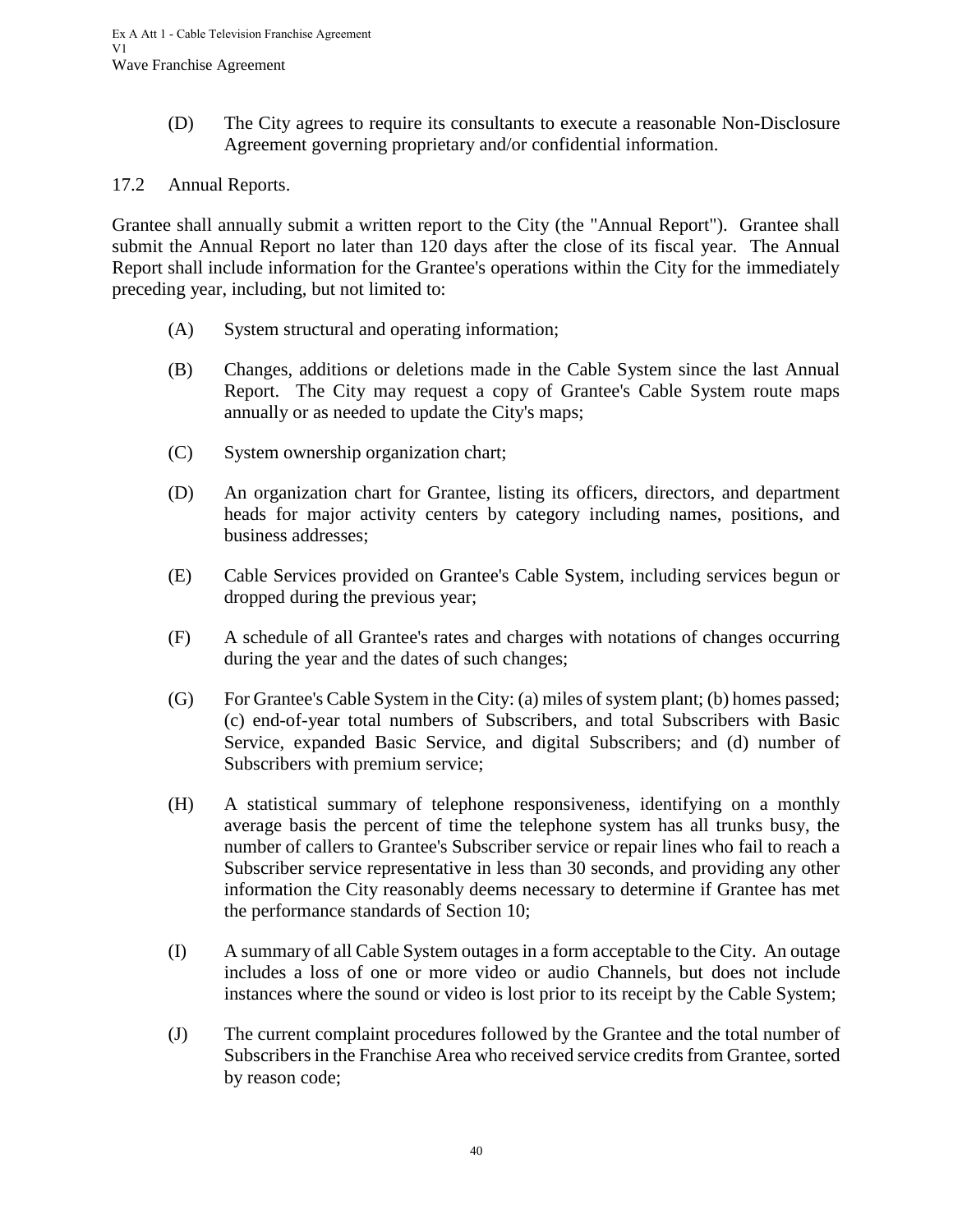- (K) A statement warranting that all technical performance tests required by the FCC have been completed;
- (L) Copies of current form contracts between Subscribers and the Grantee;
- (M) Grantee's development or incorporation of new technology on Grantee's Cable System within the Franchise Area, such as addressability, interactivity, pay-perview event Programming or other Cable Services;
- (N) A general summary of requests and usage patterns for Leased Access Channels, if any;
- (O) A description of the progress made in construction and completion of any Cable System Upgrade;
- (P) A list of all petitions, applications, communications, and reports having a direct and material effect on the Cable System, submitted by the Grantee and its Parent Corporations to the FCC, the Securities and Exchange Commission or any other federal or state regulatory agency. Grantee shall make copies of any such Documents and any non-confidential related communications with the respective agencies available to the City upon request;
- (Q) A copy of its equal employment opportunity plan and Form 396-C or other applicable EEO form filed with or submitted to the FCC; and
- (R) Financial information as follows:
	- (1) Profit and loss statements for Grantee's Seattle Area Cable System and, separately, for its Cable System within the City, prepared in accordance with GAAP. For purposes of this subsection, "Seattle Area Cable System" means the regional Cable System of which Grantee's Cable System serving the Franchise Area is a part;
	- (2) Such other financial Documents as the City may reasonably request;
	- (3) Planned construction, Upgrade activity of Grantee's Cable System within the City for the current year and the projected costs of such activity;
	- (4) Grantee's (or ultimate Parent Corporation's) annual corporate report, including their audited financial statement; and
	- (5) Statement describing joint ventures or partnerships in which the Grantee owns at least a five percent interest.

## <span id="page-44-0"></span>17.3 Public Hearing.

If directed by the City, the non-confidential and non-proprietary portions of Grantee's Annual Report shall be presented at a public hearing at which Grantee shall summarize the contents of the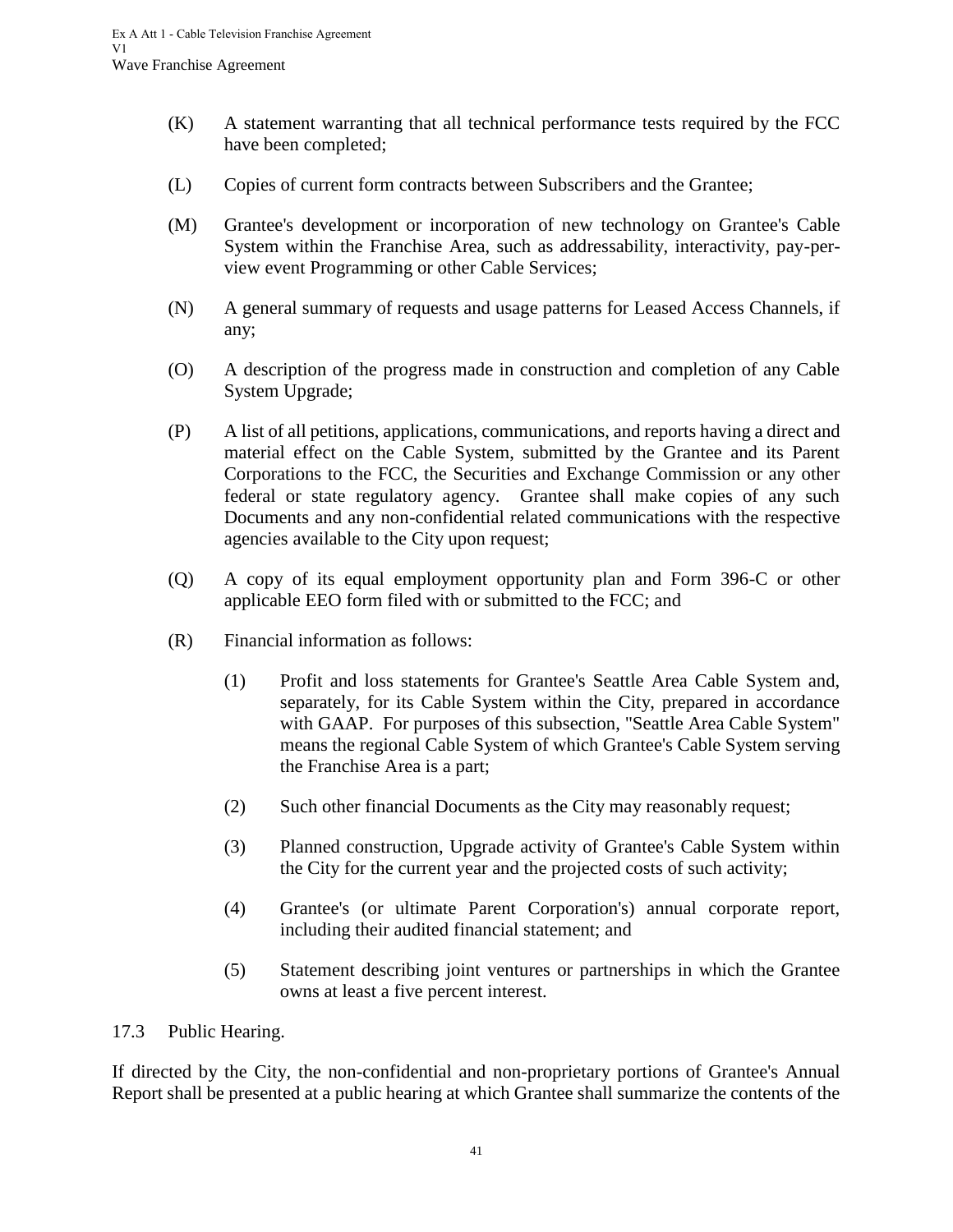Annual Report and members of the general public may comment thereon.

<span id="page-45-0"></span>17.4 Reports of Regulatory Violations.

Grantee shall provide copies to the City of any report, order, consent decree, or other formal determination of any regulatory agency having jurisdiction over Grantee pertaining to any alleged violation by Grantee of any applicable rule or law of the agency regarding the Grantee's provision of Cable Services under this Franchise.

## <span id="page-45-1"></span>**SECTION 18. EQUAL EMPLOYMENT**

<span id="page-45-2"></span>18.1 Non-Discrimination in Employment and Benefits.

During the performance of this Franchise, the Grantee agrees as follows:

- (A) Grantee shall not discriminate against any employee or applicant for employment because of race, religion, creed, color, age, sex, marital status, sexual orientation, gender identity, political ideology, ancestry, national origin, or the presence of any sensory, mental or physical handicap, unless based upon a bona fide occupational qualification. Grantee will make affirmative efforts to ensure that applicants are employed, and that employees are treated during employment, without regard to their creed, religion, race, color, sex, age, marital status, sexual orientation, gender identity, political ideology, ancestry, national origin, or the presence of any sensory, mental or physical handicap. Such efforts shall include, but are not limited to, the following: employment, upgrading, demotion, or transfer; recruitment, or recruitment advertising; layoff or termination; rates of pay or other forms of compensation; and selection for training, including apprenticeship.
- (B) Upon request, Grantee shall furnish a report to the City Purchasing and Contracting Services Director of the affirmative efforts taken by Grantee in implementing the requirements of this section, and, subject to the privacy requirements of applicable federal and state law, will permit access to Grantee's records of employment, employment advertisements, application forms, and other pertinent data and records required for investigation of compliance with the requirements of this section.
- (C) The Grantee shall substitute the name of the subcontractor wherever the word "Grantee" appears in provisions subsections 18.1(A) and (B) and insert these revised provisions in all subcontracts for work covered by this Franchise.
- (D) Grantee shall comply with SMC 20.45 and the City's Equal Benefit Program Rules, which require Grantee to provide the same or equivalent benefits to domestic partners of employees as Grantee provides to spouses of employees. At the City's request, Grantee shall provide information and verification of Grantee's compliance.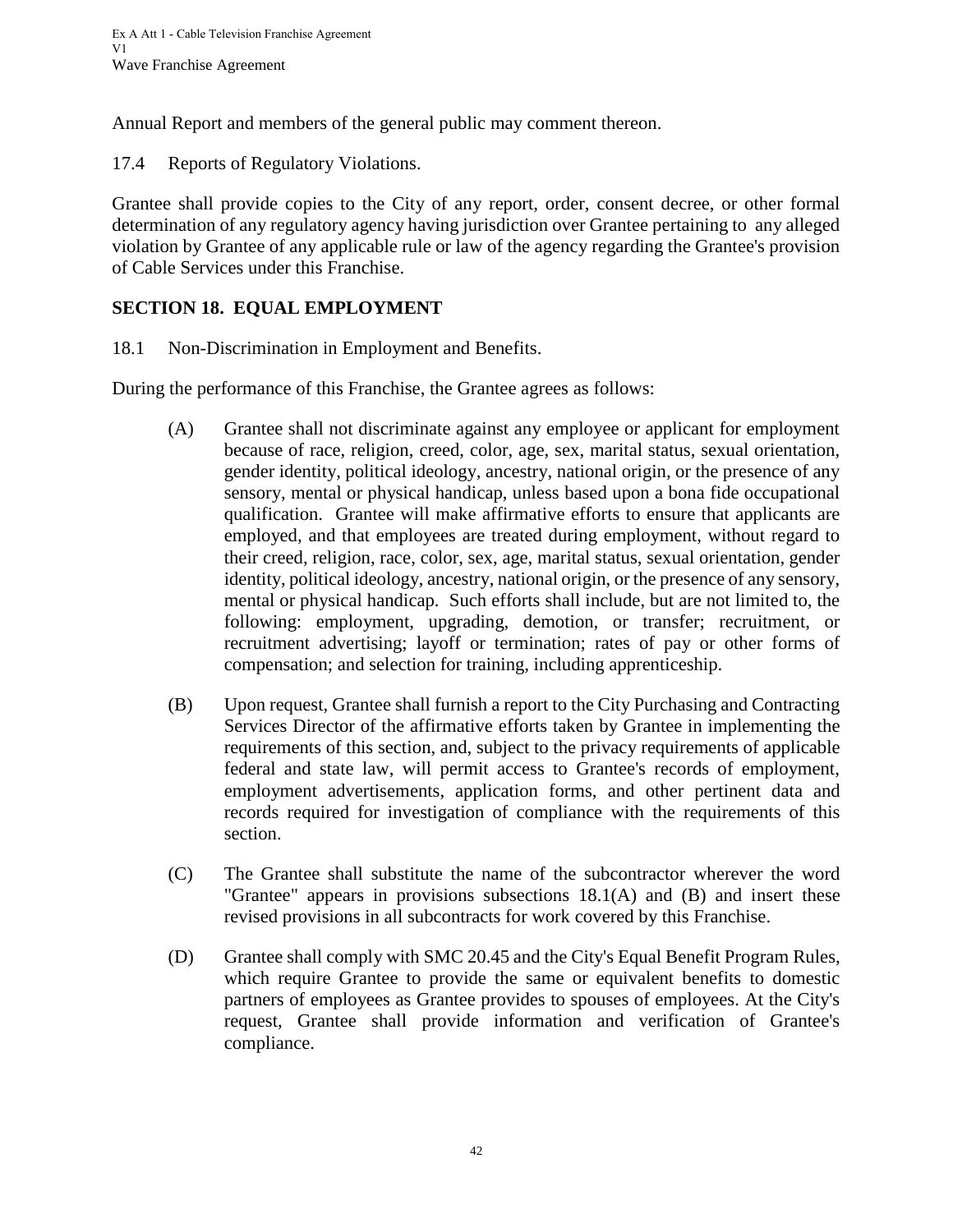- (E) By acceptance of this Franchise, Grantee is affirming that it complies with all applicable federal, state, and local non-discrimination laws, including, but not limited to SMC Chapters 14.04, 14.10, 20.42 and 20.45.
- <span id="page-46-0"></span>18.2 Women and Minority Business Enterprises ("WMBE").
	- (A) Grantee shall use good faith efforts to promote and seek utilization of women and minority businesses for subcontracting opportunities that arise in connection with this Franchise.
	- (B) Efforts may include the use of solicitation lists, advertisements in minority community publications, breaking requirements into tasks or quantities that promote WMBE utilization, making other schedule or requirement modifications likely to assist WMBE firms to compete, targeted recruitment, and using minority community and public organizations to perform outreach.
	- (C) Record-Keeping: Grantee shall maintain, for at least 24 months after the expiration or earlier termination of this Franchise, relevant records and information necessary to document all Grantee's solicitations to subcontractors and suppliers, all subcontractor and supplier proposals received, and all subcontractor and suppliers actually utilized in meeting Grantee's Franchise obligations. The City shall have the right to inspect and copy such records.
	- (D) Grantee shall ensure that all employees, particularly supervisors, are aware of, and adhere to, their obligation to maintain a working environment free from discriminatory conduct, including, but not limited to, harassment and intimidation of women or minority businesses.
	- (E) Non-Discrimination: Grantee shall not create barriers to open and fair opportunities for WMBEs to participate in any City contract and to obtain or compete for contracts and subcontracts as sources of supplies, equipment, construction, and services.

## <span id="page-46-1"></span>**SECTION 19. REMEDIES FOR NON-COMPLIANCE**

<span id="page-46-2"></span>19.1 Termination.

The City may terminate this Franchise pursuant to SMC 21.60, including but not limited to the terms, conditions, and procedures set forth in SMC 21.60.120, subject to applicable law.

- <span id="page-46-3"></span>19.2 Liquidated Damages.
	- (A) Amounts of Liquidated Damages. Because Grantee's failure to comply with provisions of the Franchise will result in injury to the City in amounts that will be difficult to quantify with reasonable certainty, the City and Grantee agree to the following Liquidated Damages for the following violations. These damages represent the parties' best estimate of the damages resulting from the specified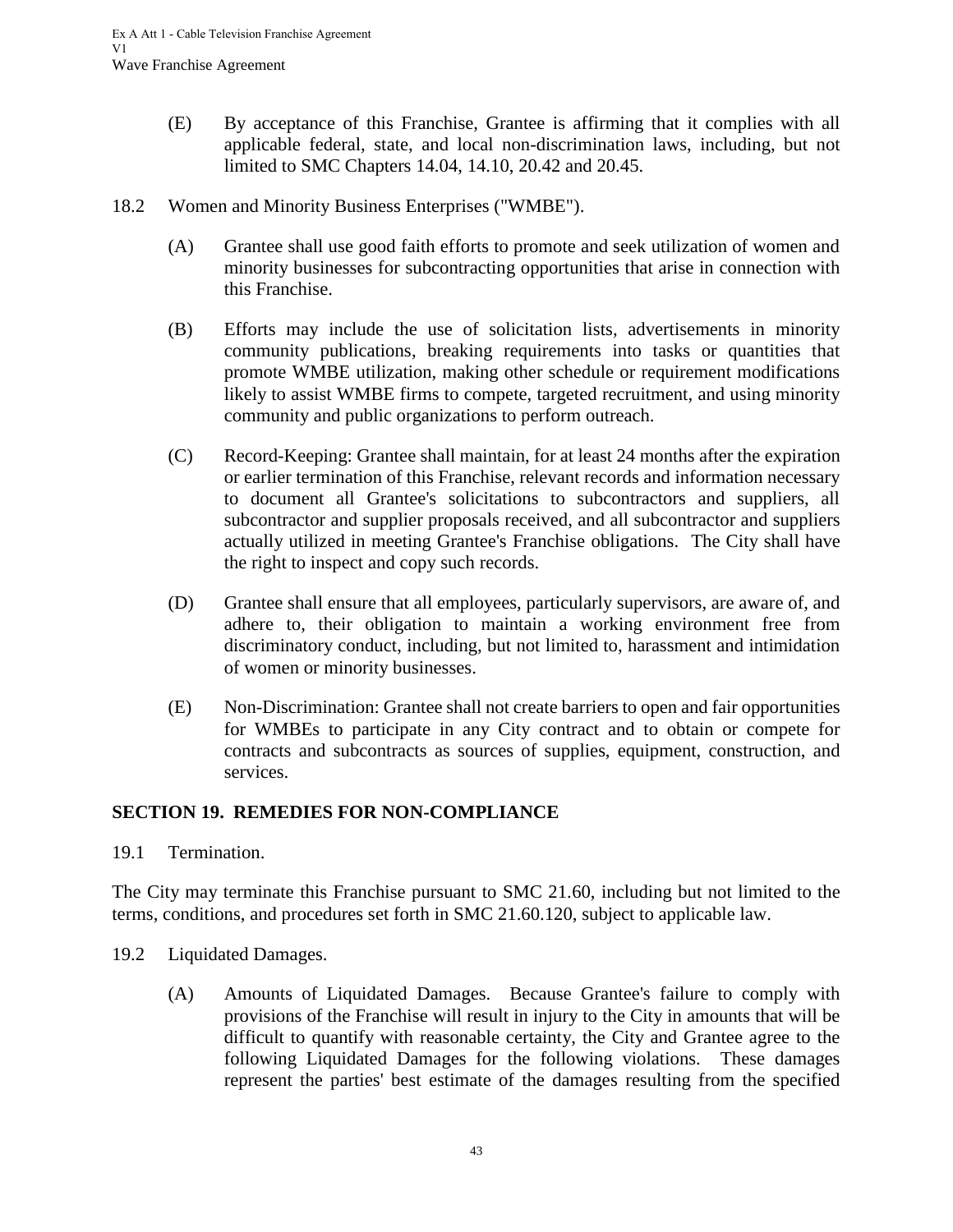injury. The Liquidated Damage amounts are in 2017 dollars and shall be increased each year by the increase in the U.S. Consumer Price Index.

- (1) For any Transfer subject to the provisions of Section 14 without prior City approval: \$360 per day for each day the violation continues;
- (2) For failure to comply with non-monetary requirements for PEG Access and use of the Cable System: \$1 per Subscriber for each month the violation continues, but not to exceed \$18,000 per month;
- (3) For violation of applicable Subscriber service standards:
	- (a) For standards requiring a percentage performance, other than violations of call answering standards: \$1,800 per quarter for each percentage point below the required performance;
	- (b) For call answering standards requiring a percentage performance: \$1,800 per month for each percentage point below the required performance;
	- (c) For failure to maintain required Subscriber Service Centers: \$1.80 per Subscriber per month, but not to exceed \$9,000 per month;
	- (d) For other violations: \$360 per occurrence;
- (4) For violation of any material technical performance standards: \$900 per occurrence; and
- (5) For all other material violations: \$900 per occurrence.
- (B) Procedure for imposing Liquidated Damages.
	- (1) Whenever the City believes that the Grantee has violated one or more terms, conditions, or provisions of this Franchise and Liquidated Damages will be sought, a written notice shall be given to the Grantee informing it of such alleged violation or liability. The written notice shall describe in reasonable detail the specific violation so as to afford the Grantee an opportunity to remedy the violation. The Grantee shall have 30 days subsequent to receipt of the notice in which to correct the violation before the City may impose Liquidated Damages, unless (a) the violation is of such a nature so as to require more than 30 days and the Grantee proceeds diligently within the 30days to correct the violation; or (b) the violation is of a call answering standard, for which Liquidated Damages shall be imposed on each month of violation and the 30 days for corrective action is not applicable.
	- (2) The Grantee may, within ten days of receipt of notice, notify the City that there is a dispute as to whether a violation or failure has, in fact, occurred. Such notice by the Grantee to the City shall specify with particularity the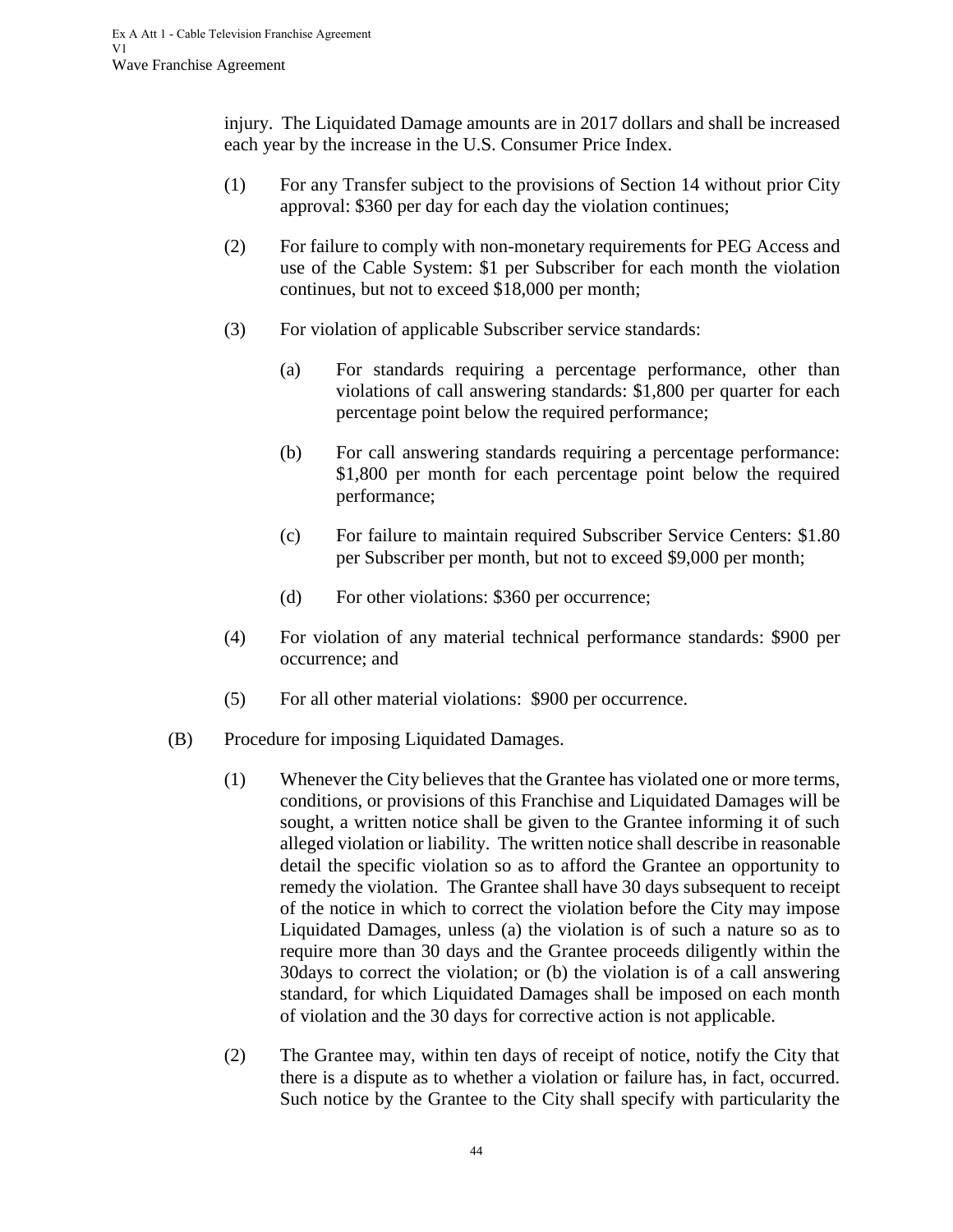matters disputed by the Grantee. The dispute shall then be resolved pursuant to subsection 20.2.

- (C) Effect on Duty to Comply. The collection of Liquidated Damages by the City shall in no respect affect:
	- (1) Compensation owed to Subscribers; or
	- (2) The Grantee's obligation to comply with the provisions of this Franchise or applicable law.
- (D) Accrual. Liquidated Damages accrue from the end date of any applicable cure period pursuant to § 19.2(B).
- <span id="page-48-0"></span>19.3 Relationship of Remedies.
	- (A) Non-Exclusivity of Remedies. Subject to applicable law, the remedies provided for in this Franchise and the Cable Code, as amended, are cumulative and not exclusive; the exercise of one remedy shall not prevent the exercise of another remedy, or the exercise of any rights of the City at law or equity.
	- (B) No Election of Remedies. Without limitation, the withdrawal of amounts from the Security Fund (see subsection 12.5), or the recovery of amounts under the insurance, indemnity, bonding or Liquidated Damages provisions of this Franchise shall not be construed as a limit on the liability of the Grantee under the Franchise or an excuse of faithful performance of any obligation of the Grantee.
- <span id="page-48-1"></span>19.4 Non-Waiver.

Grantee shall not be relieved of its obligations to comply, promptly and completely, with any provision of the Franchise by reason of any failure of the City to promptly enforce compliance with this Franchise, nor does the City waive or limit any of its rights under this Franchise by reason of such failure or neglect.

<span id="page-48-2"></span>19.5 Cost Treatment of Fines, Liquidated Damages, Damages.

No cost to Grantee arising from a breach or violation of the Franchise shall be recovered from Subscribers as a line item or pass-through on the Subscriber bill; shall form the basis for any adjustment to Subscriber rates or other Subscriber Charges; or shall be offset against any sums due the City as a tax, Franchise Fee or otherwise regardless of whether the combination of Franchise Fees and said costs exceed five percent of Grantee's Gross Revenues in any 12 month period.

# <span id="page-48-3"></span>**SECTION 20. MISCELLANEOUS PROVISIONS**

- <span id="page-48-4"></span>20.1 Compliance with Laws.
	- (A) Grantee shall comply with all applicable federal and state laws and City ordinances, resolutions, rules and regulations adopted or established pursuant to the City's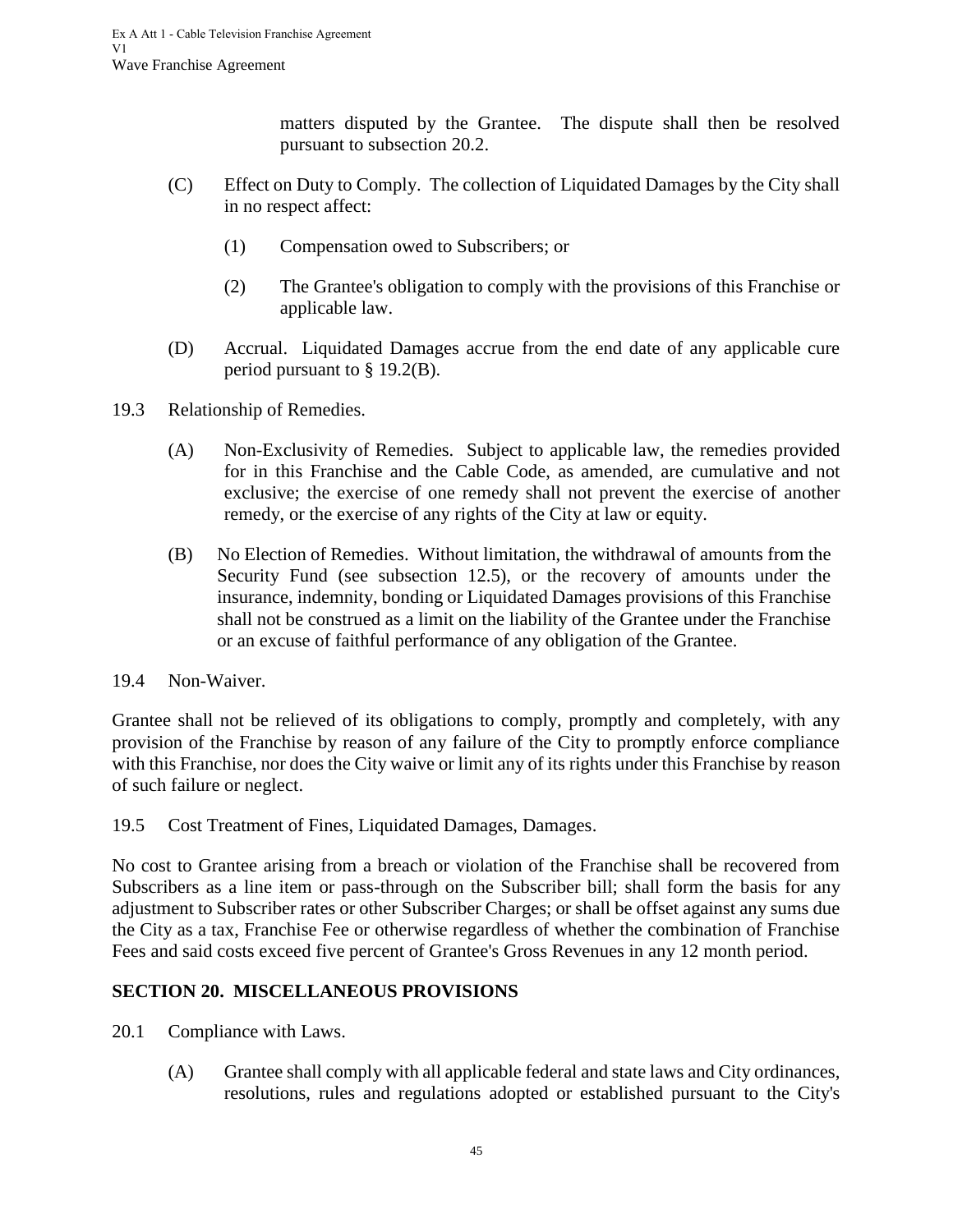lawful authority and other agreements or contracts entered into with the City that specifically make such agreements or contracts subject to the enforcement provisions of this Franchise.

(B) Nothing in this Franchise is intended to authorize the City or the Grantee to engage in any activity that violates the law.

#### <span id="page-49-0"></span>20.2 Arbitration.

- (A) All disputes relating to the interpretation, application, violation, or enforcement of this Franchise shall be arbitrated as provided in this subsection 20.2 except as provided below:
	- (1) To the extent that any dispute otherwise arbitrable involves the interpretation or application of state or federal laws that govern the rights and obligations of the parties under this Franchise, such interpretation or application of federal or state law shall not be subject to arbitration, but shall be resolved judicially. This exception shall not extend to the application of the common law to legal issues arising in the arbitration, or to the application of statutes that generally affect the interpretation of contracts.
	- (2) In the event that any material provision of the Franchise is determined to be invalid or unenforceable, and the parties are unable to agree upon appropriate modifications of this Franchise, this Franchise shall be modified by arbitration in accordance with this subsection 20.2; provided, however, to the extent either party establishes probable inconsistency between a proposed modification and federal or state law governing this Franchise, excluding common law or statutes governing contracts generally, the arbitration proceeding shall be stayed upon the request of either party made in a proceeding filed in federal court. In any event, either party shall have the right to seek judicial resolution of issues within subsection  $20.2(A)(1)$ either before or after any arbitration proceeding.
	- (3) In order to minimize the likelihood of a dispute regarding the arbitrability of specific questions under the previous subsections, the parties agree, by way of example and not limitation, that the following issues of law are not subject to arbitration, but shall be resolved judicially at the request of either party: (a) preemption under federal or state law and the interpretation and application of any federal or state laws that are determined to have preemptive effect; (b) the application of any federal or state law that governs the parties' relationship independently of the Franchise; and (c) injunctive relief.
- (B) Without limiting the generality of the arbitration provision, and subject to the exceptions stated above, the parties agree that disputes arising under the following provisions of this Franchise shall be arbitrable and the determination of the arbitrators shall be final and binding upon both the City and the Grantee, except to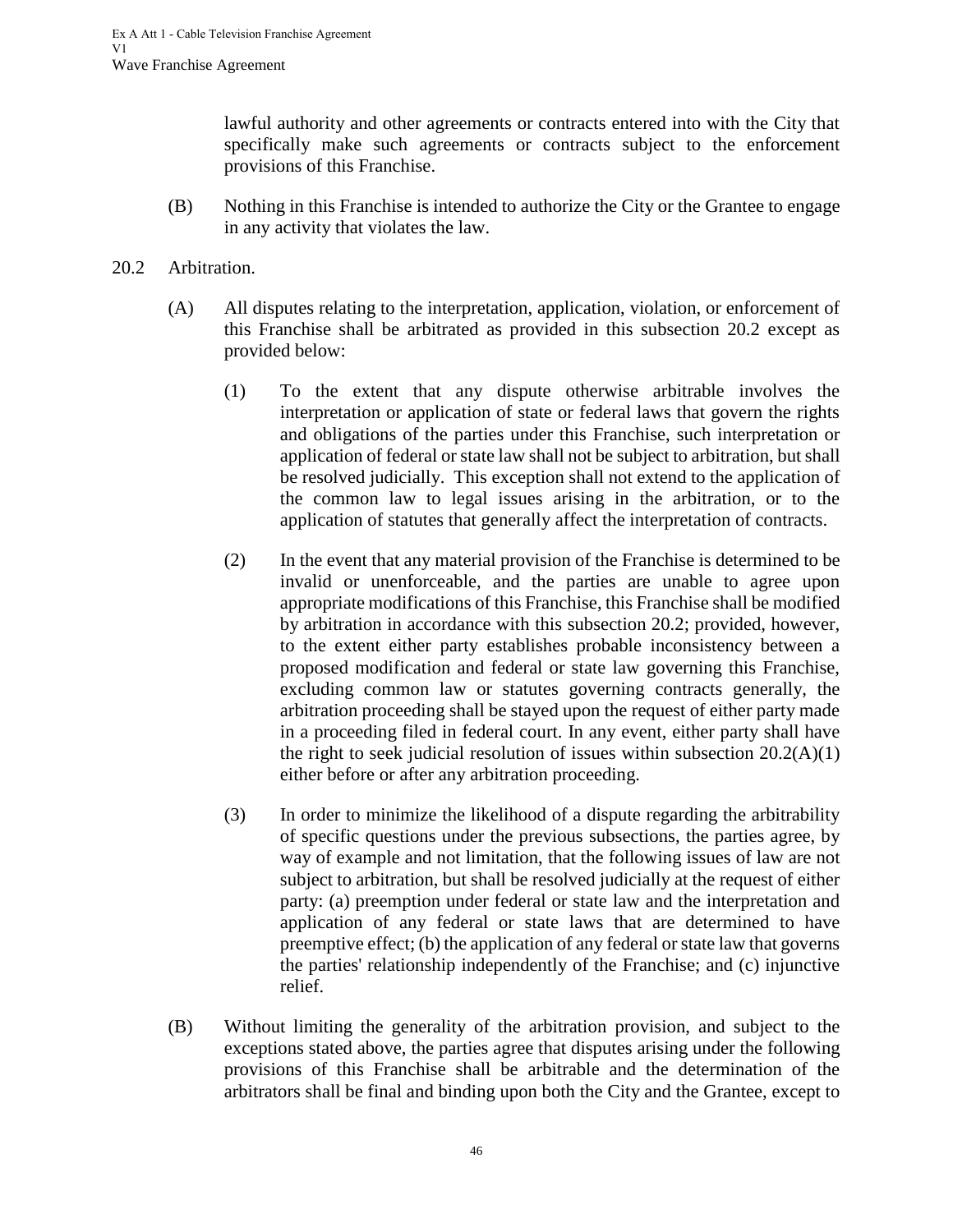the extent legal review is permitted hereunder: PEG Access Channel assignments; Franchise Fee modification; Franchise modification due to changes in the law; and ascertainment.

- (C) Either party may initiate arbitration by sending written notice to the other.
- (D) In the event an arbitration is initiated by either party, each party has 15 days from the date of receipt of written notice to provide to the other party in writing a list of six persons qualified to serve as arbitrators with no affiliation or relationship with either party that would tend to affect the person's ability to act as a neutral arbitrator, and acceptable to that party.
- (E) The City and Grantee shall mutually select three arbitrators from the list within five days after the exchange of proposed arbitrators' information. If the City and Grantee are unable to agree upon these arbitrators within the time specified herein, then the arbitrators shall be appointed by the Chief Judge of the Federal District Court for the Western District of Washington or, if said judge declines to act, by the Presiding Judge of the King County Superior Court.
- (F) After the arbitrators have been selected, they shall take an oath to serve neutrally and impartially. The arbitrators shall then schedule such discovery or other exchange of documents and information as is appropriate to the issue and a date, time and place for hearing the presentations of the City and the Grantee. The hearing shall occur not less than 100 days after the appointment of the arbitrators except for good cause shown. The arbitrators shall make a written report to the City and the Grantee on their final determination within 30 days after completion of the hearing. The determination of the arbitrators shall constitute a final arbitration determination.
- (G) The arbitration shall be conducted in Seattle, Washington, in accordance with the then-existing rules of the American Arbitration Association ("AAA"), except where inconsistent with this Franchise, but not under the auspices or control of the AAA unless the parties so agree. Judgment upon any award by the arbitrators may be entered by any state or federal court having jurisdiction.
- (H) The cost of the arbitration shall be divided equally between the City and the Grantee. Each party shall be responsible for its own costs.

## <span id="page-50-0"></span>20.3 Severability.

If any section or subsection, provision or clause of this Franchise is held by a court of competent jurisdiction to be invalid or unenforceable, or is preempted by federal or state laws or regulations, the remainder of this Franchise shall not be affected, except as is otherwise provided in this Franchise.

<span id="page-50-1"></span>20.4 No Recourse Against City.

Grantee's recourse against the City or its officials, boards, commissions, agents, or employees for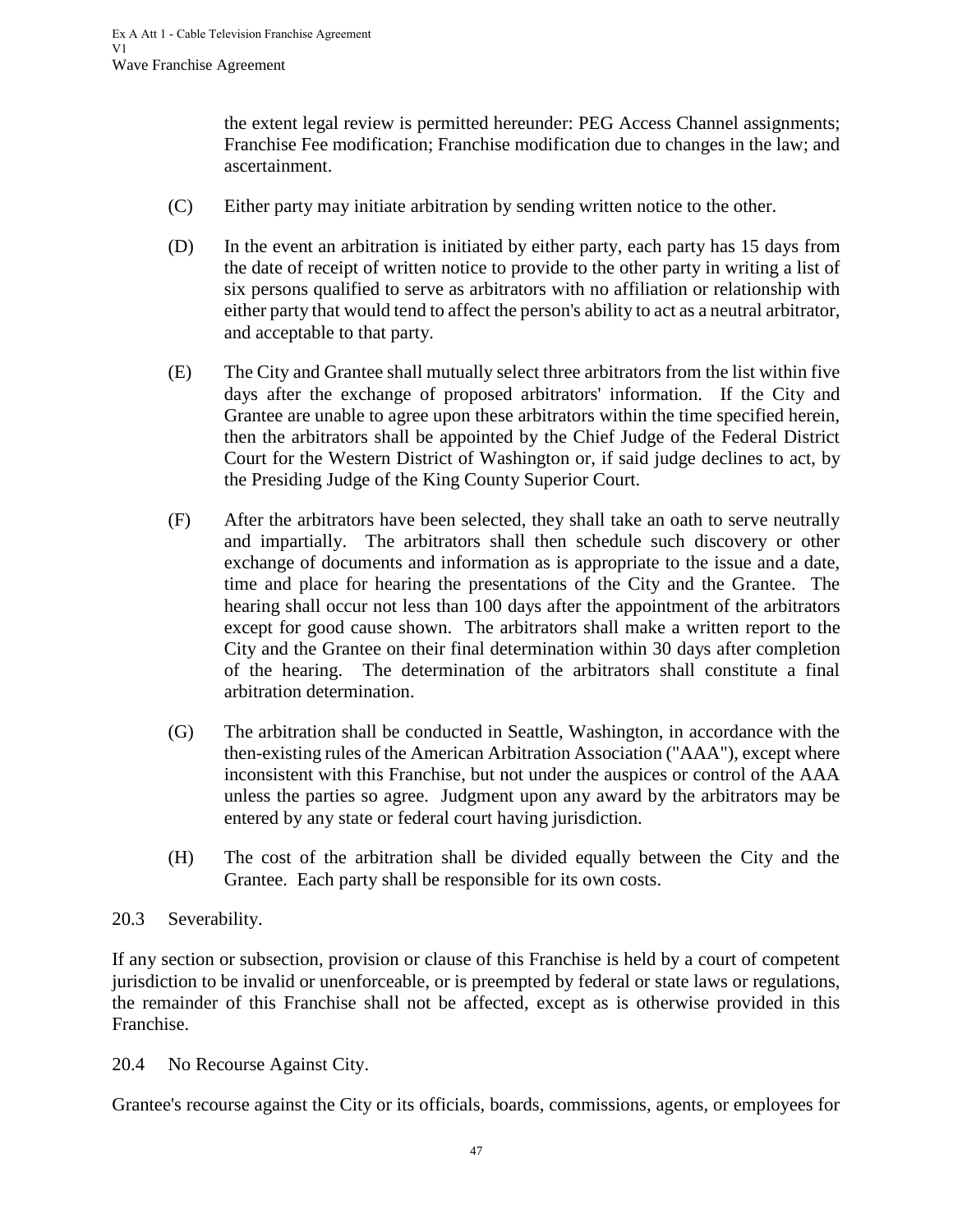any claim arising from any provision or requirement of this Franchise shall be limited to injunctive relief and declaratory relief, except where the Grantee's claim arises from acts or omissions of the City acting in a proprietary capacity, but only to the extent such relief is not prohibited by federal law. For purposes of this subsection, the City shall not be considered to be acting in a proprietary capacity in granting, modifying, denying, terminating, or enforcing franchises.

## <span id="page-51-0"></span>20.5 Action by Agencies or Courts.

Grantee shall promptly notify the City in the event that any agency of the federal government or the State of Washington or any court with competent jurisdiction requires the Grantee to act inconsistently with any provisions of this Franchise, and Grantee intends to change its actions to address the same.

## <span id="page-51-1"></span>20.6 Other Cable Franchises.

The City shall not be limited or prevented by any provision in this Franchise from issuing any franchise, permit, license, or other agreement of any kind for all of Grantee's Franchise Area or any portion thereof, to other Cable Operators. This provision shall not alter any rights of Grantee under subsection 1.4 of this Franchise.

# <span id="page-51-2"></span>20.7 Choice of Forum.

Any litigation between the City and Grantee arising under or regarding this Franchise shall occur, if in the state courts, in the King County Superior Court, and if in the federal courts, in the United States District Court for the Western District of Washington.

## <span id="page-51-3"></span>20.8 Force Majeure.

If Grantee is prevented or delayed in the performance of any of its obligations under this Franchise by reason of acts of God, floods, fire, hurricanes, tornadoes, earthquakes, or other unavoidable casualties, insurrection, war, riot, vandalism, strikes, or sabotage, to the extent such event prevents performance by Grantee and such event is beyond Grantee's control, Grantee shall have a reasonable time under the circumstances to perform such obligation under this Franchise, or to get a substitute for such obligation to the satisfaction of the City. If Grantee claims a force majeure event, Grantee shall give prompt written notice of the same to the City and shall set forth its plan of action to meet the obligations of this Franchise once the force majeure event no longer prevents Grantee's performance.

## <span id="page-51-4"></span>20.9 Notice.

Unless otherwise agreed to by the parties, any notice provided for under this Franchise shall be sufficient if in writing and delivered personally to the following addressee or deposited in the United States mail, postage prepaid, certified mail, return receipt requested, addressed as follows, or to such other address as the receiving party specifies in writing:

| If to the City: | If to the Grantee:  |
|-----------------|---------------------|
| City of Seattle | WaveDivision I, LLC |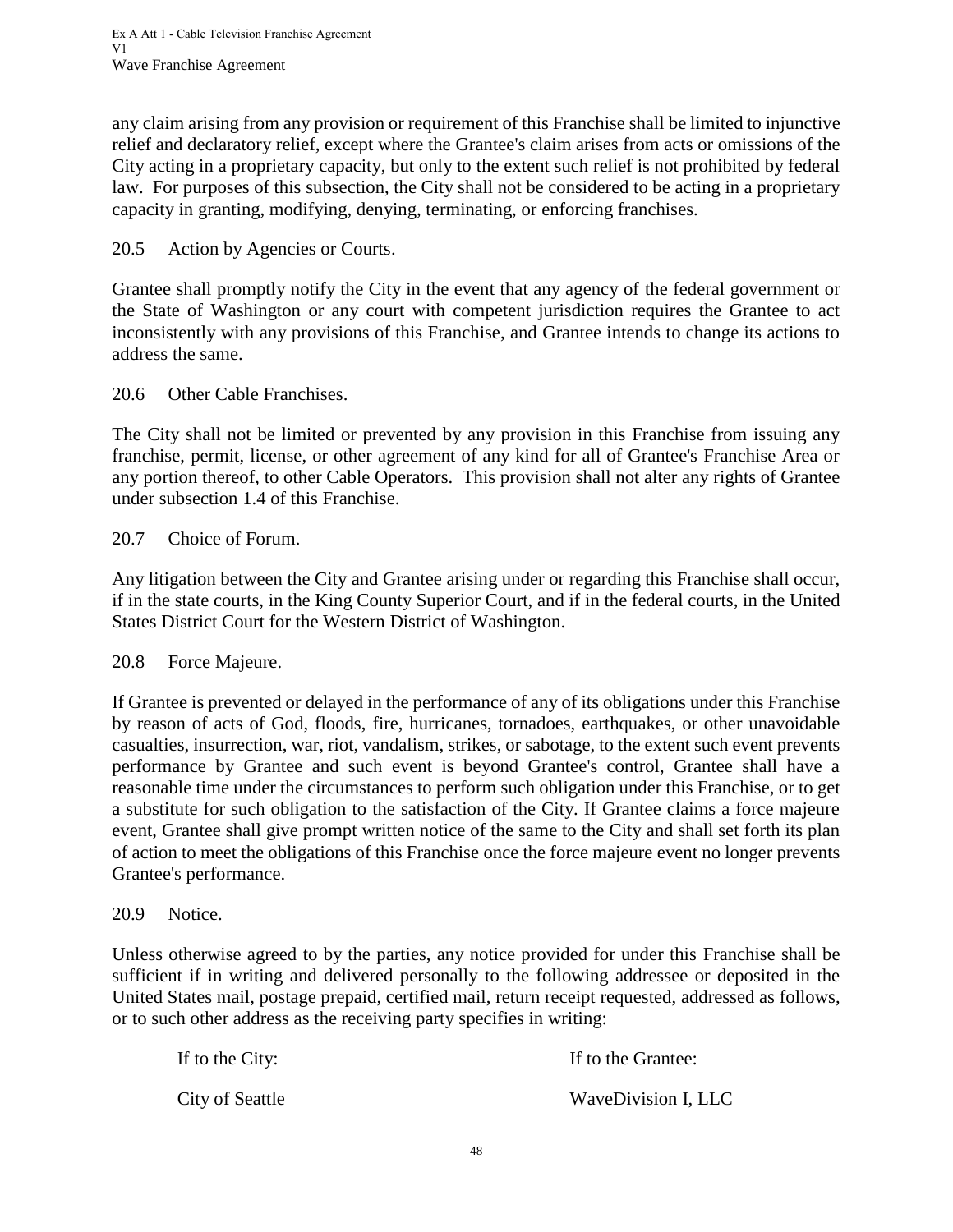Department of Information Technology 401 Kirkland Parkplace Office of Cable Communications Suite 500 P.O. Box 94709 Kirkland, WA 98033 Seattle, Washington 98124-4709 Attn: General Counsel

IN WITNESS WHEREOF, and with an intention to be fully and legally bound, Grantee and the City hereby execute this Franchise, which shall become effective pursuant to the City legislation authorizing it:

WaveDivision I, LLC

By: Date Title:

City of Seattle

By: Date Title: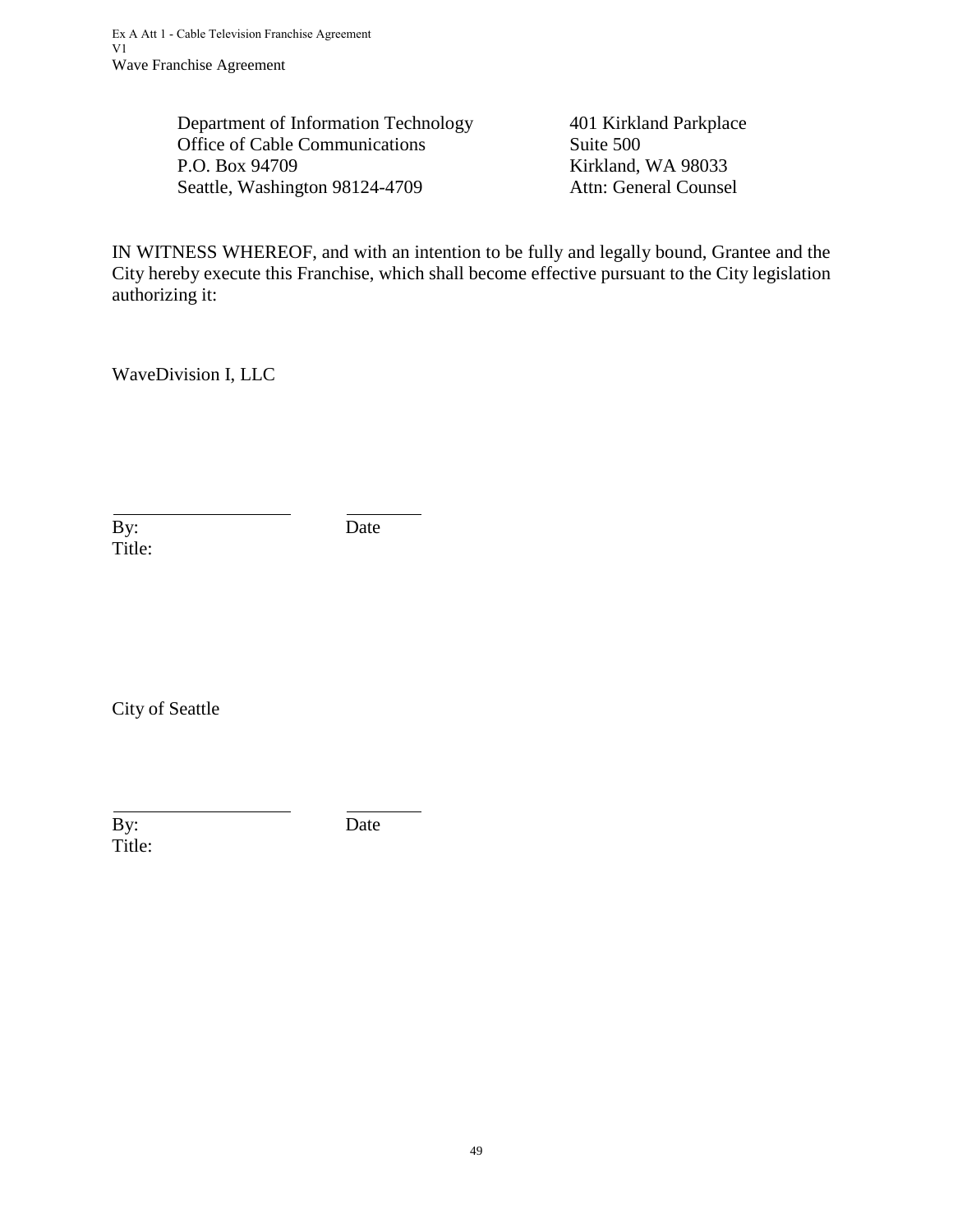#### **ATTACHMENT A. CORPORATE GUARANTY**

<span id="page-53-0"></span>

| THIS AGREEMENT is made this day of | .20 | between. |  |                                                |
|------------------------------------|-----|----------|--|------------------------------------------------|
|                                    |     |          |  | ("Guarantor"), the City of Seattle, Washington |
| ("Franchising Authority"), and     |     |          |  | $($ "Company").                                |

#### **WITNESSETH**

WHEREAS, the Franchising Authority has entered into a cable television franchise agreement with the Company, authorized by Ordinance No. ("Franchise"), pursuant to which the Franchising Authority has granted the Company a Franchise, to own, operate, and maintain a cable television system ("System"); and

WHEREAS, Guarantor is the parent company of the Company and has a substantial interest in the System and the conduct of the Company in complying with the Franchise and any and all amendments thereof and any agreements related thereto, which Franchise and amendments are hereby specifically referred to, incorporated herein, and made a part hereof;

WHEREAS, subsection 12.5 of the Franchise requires the Company, as principal, to furnish a letter of credit in the amount equal to \$1 per Subscriber to ensure the faithful payment and performance of the Company's obligations under the Franchise; and

WHEREAS, the Guarantor desires to provide its unconditional guaranty as part of such security fund.

NOW, THEREFORE, in consideration of the foregoing premises and for other good and valuable consideration, the receipt and sufficiency of which are hereby acknowledged, Guarantor hereby unconditionally guarantees the due and punctual payment and performance of all of the debts, liabilities and obligations of Company contained in the Franchise ("Indebtedness").

This Agreement, unless terminated, substituted, or canceled, as provided herein, shall remain in full force and effect for the duration of the term of the Franchise, except as expressly provided otherwise in the Franchise.

Upon substitution of another Guarantor reasonably satisfactory to the Franchising Authority, this Agreement may be terminated, substituted, or canceled upon 30days prior written notice from Guarantor to the Franchising Authority and the Company.

Such termination shall not affect liability incurred or accrued under this Agreement prior to the effective date of such termination or cancellation.

The Guarantor will not exercise or enforce any right of contribution, reimbursement, recourse, or subrogation available to the Guarantor against the Company or any other Person liable for payment of the Indebtedness or any collateral security therefor, unless and until all of the Indebtedness shall have been fully paid and discharged.

The Guarantor will pay or reimburse the Franchising Authority for all costs and expenses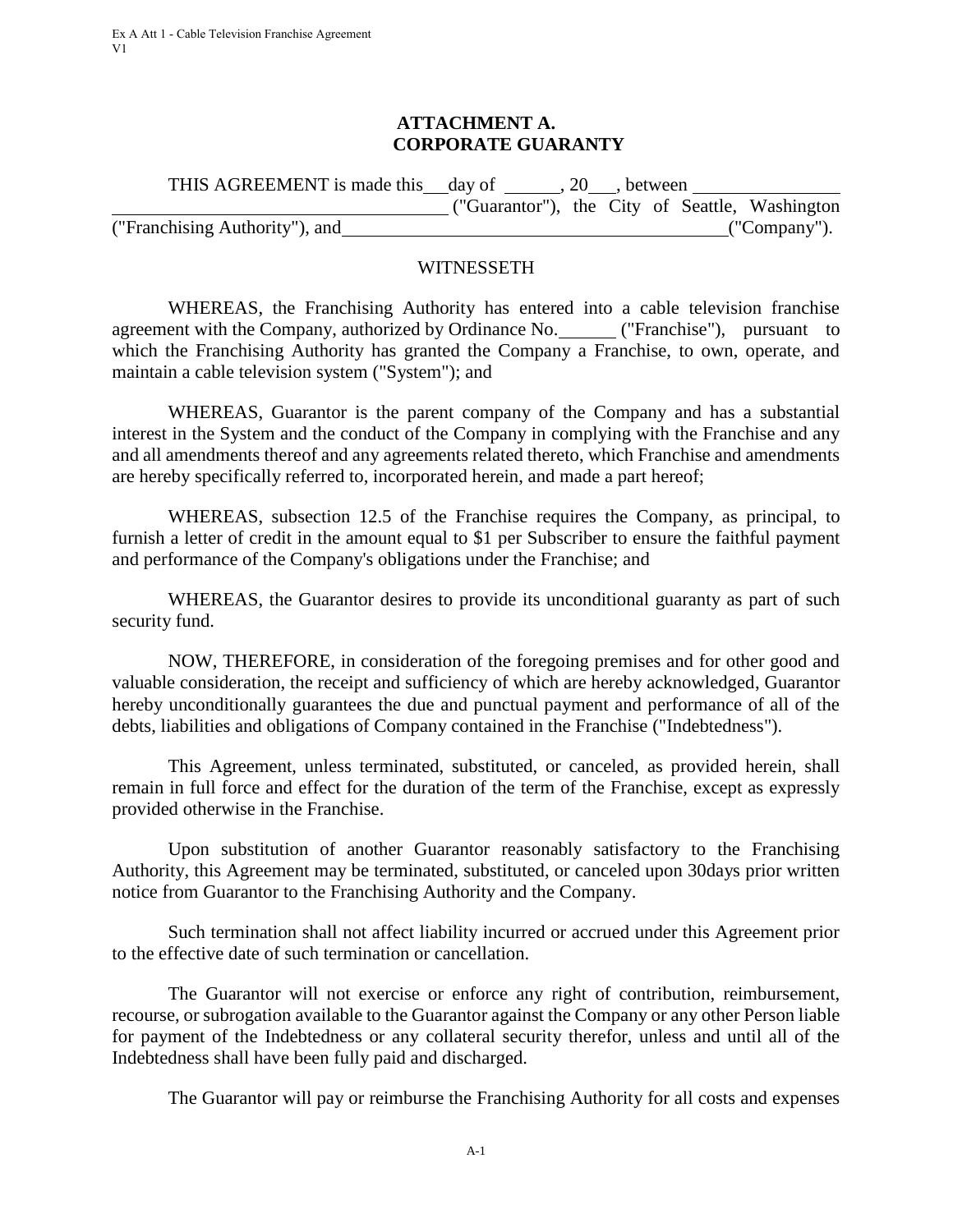(including reasonable attorneys' fees and legal expenses) incurred by the Franchising Authority in connection with the protection, defense, or enforcement of this Agreement in any arbitration, litigation or bankruptcy or insolvency proceedings.

Whether or not any existing relationship between the Guarantor and the Company has been changed or ended and whether or not this Agreement has been revoked, the Franchising Authority may, but shall not be obligated to, enter into transactions resulting in the creation or continuance of Indebtedness, without any consent or approval by the Guarantor and without any notice to the Guarantor. The liability of the Guarantor shall not be affected or impaired by any of the following acts or things (which the Franchising Authority is expressly authorized to do, omit or suffer from time to time, without notice to or approval by the Guarantor): (i) any acceptance of collateral security, guarantors, accommodation parties, or sureties for any or all Indebtedness; (ii) any one or more extensions or renewals of Indebtedness (whether or not for longer than the original period) or any modification of the interest rates, maturities, or other contractual terms applicable to any Indebtedness; (iii) any waiver or indulgence granted to the Company, any delay or lack of diligence in the enforcement of any Indebtedness, or any failure to institute proceedings, file a claim, give any required notices or otherwise protect any Indebtedness; (iv) any full or partial release of, settlement with, or agreement not to sue, the Company or any other guarantor or other Person liable in respect of any Indebtedness; (v) any discharge of any evidence of Indebtedness or the acceptance of any instrument in renewal thereof or substitution therefor; (vi) any failure to obtain collateral security (including rights of setoff) for Indebtedness, or to see to the proper or sufficient creation and perfection thereof, or to establish the priority thereof, or to protect, insure, or enforce any collateral security; or any modification, substitution, discharge, impairment, or loss of any collateral security; (vii) any foreclosure or enforcement of any collateral security; (viii) any transfer of any Indebtedness or any evidence thereof; (ix) any order of application of any payments or credits upon Indebtedness; (x) any election by the Franchising Authority under § 1111(b)(2) of the United States Bankruptcy Code.

The Guarantor waives presentment, demand for payment, notice of dishonor or nonpayment, and protest of any instrument evidencing Indebtedness. The Franchising Authority shall not be required first to resort for payment of the Indebtedness to the Company or other Persons or their properties, or first to enforce, realize upon or exhaust any collateral security for Indebtedness, before enforcing this guaranty. The Guarantor will not assert, plead or enforce against the Franchising Authority any defense of discharge in bankruptcy of the Company, statute of frauds, or unenforceability of the Guaranty which may be available to the Company or any other Person liable in respect of any Indebtedness, or any setoff available against the Franchising Authority to the Company or any such other Person, whether or not on account of a related transaction.

Any notices given pursuant to this Agreement shall be addressed to the Guarantor and Company at **Example 2.1** Company at **Company at**  and to the Franchising Authority, Mayor and Members of the City Council, City of Seattle at

IN WITNESS WHEREOF, the Company, Franchising Authority, and Guarantor have executed this Corporate Guaranty as of the day, month and year first above written.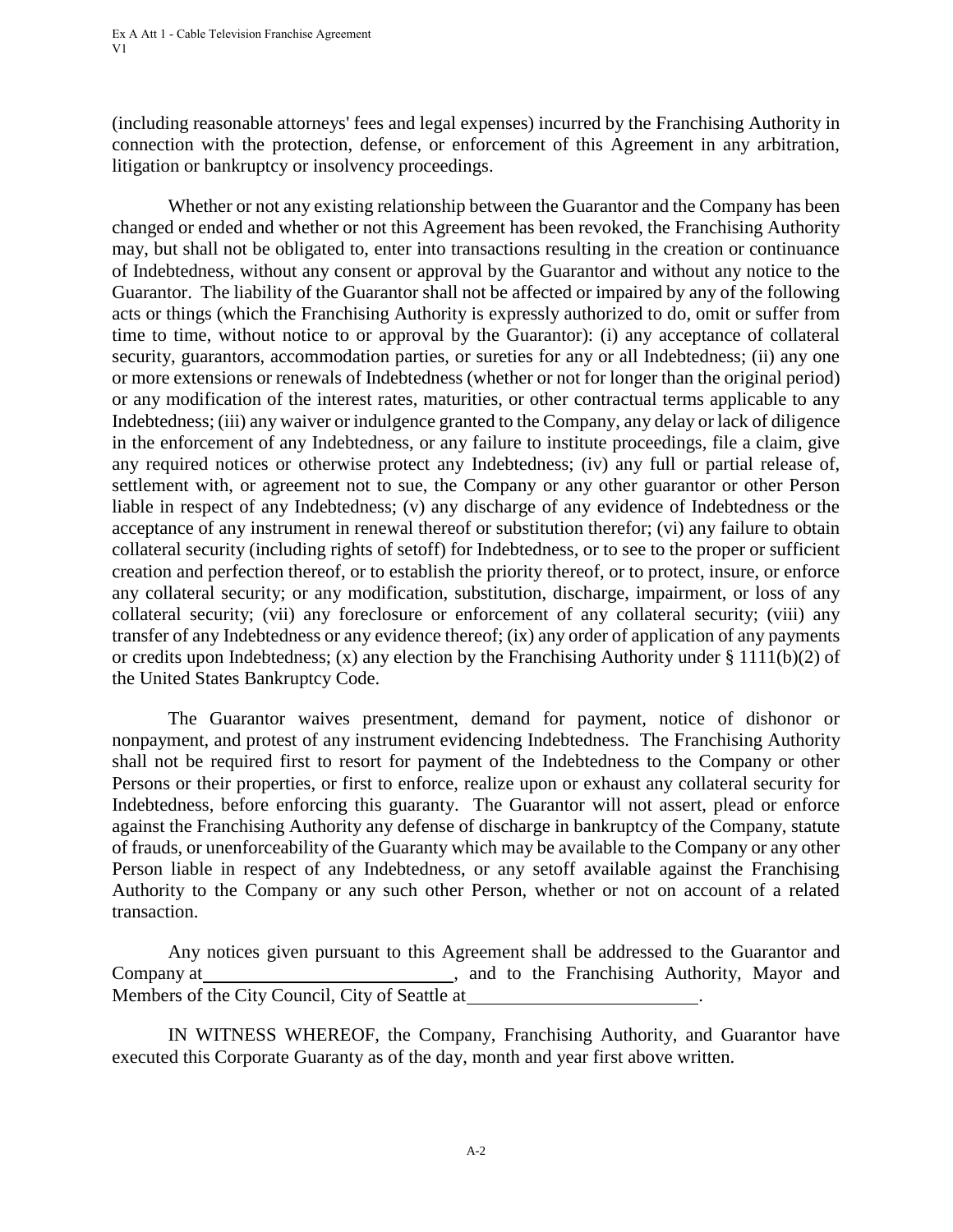Ex A Att 1 - Cable Television Franchise Agreement V1

# GUARANTOR:

By:

Its:

COMPANY:

By:

Its:

FRANCHISING AUTHORITY:

CITY OF SEATTLE, WASHINGTON

By:

Its: